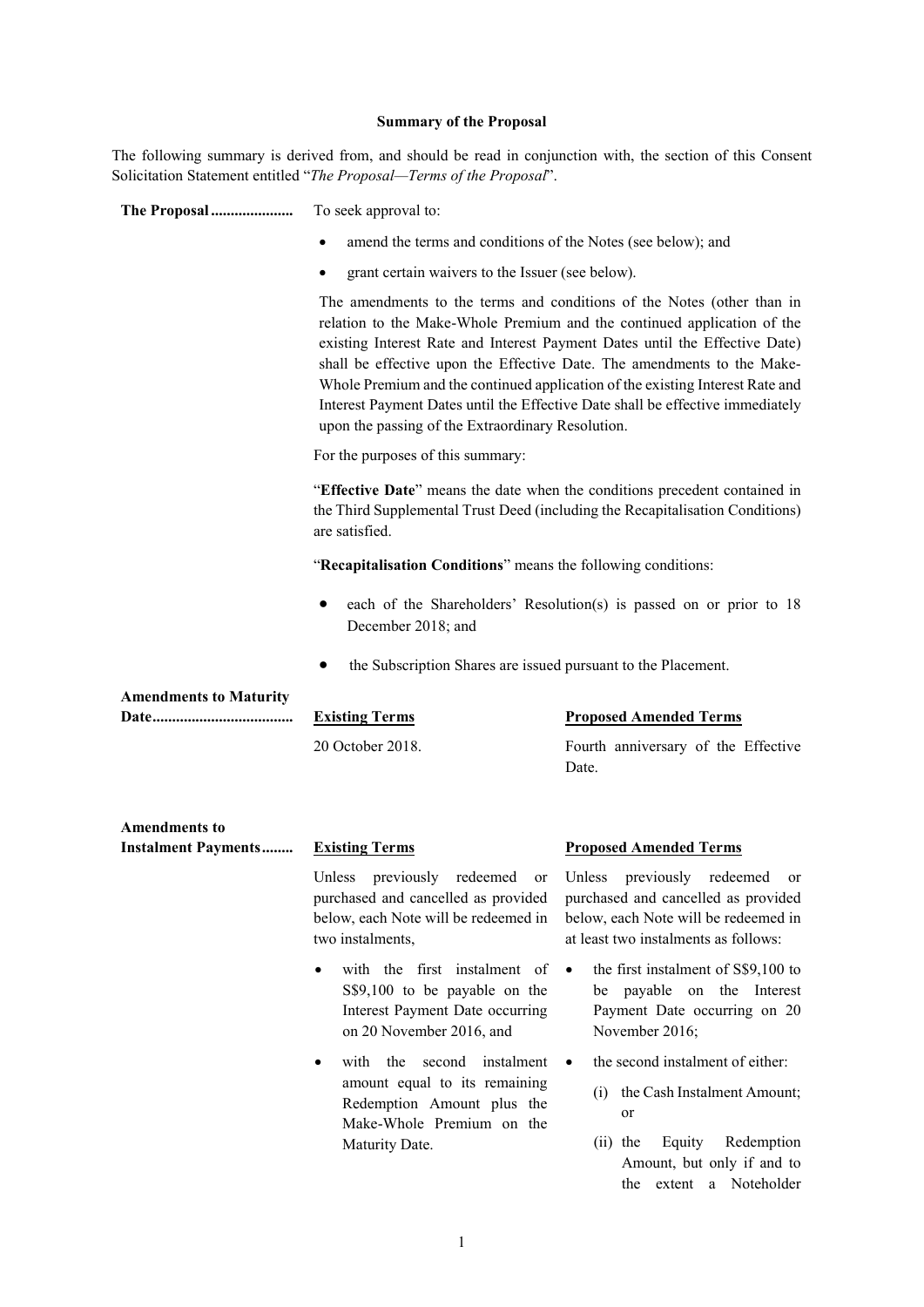elects for the Equity Redemption Payment Option on or prior to the last date that Voting Instruction Forms could be validly submitted with respect to the Extraordinary Resolution, and where the Issuer does not receive any such notice of election from any Noteholder on or prior to such date, such Noteholder will be deemed to have agreed to the Cash Instalment Option and, accordingly, the Cash Instalment Amount in subparagraph (A) shall be payable,

in each case by the Issuer giving no fewer than seven days' notice of such payment, such date of notice to be given no later than five days after the Recapitalisation Conditions are satisfied and such date of payment to occur on or prior to 31 December 2018 (the "**Second Instalment Date**");

 the last instalment equal to its remaining Redemption Amount (which is the Denomination Amount less the aggregate of all of the principal amounts paid from time to time upon any redemption on the Notes (including but not limited to the instalment payments as described in Condition  $6(a)$ ) to be payable on the Maturity Date.

For the purposes of the above:

"**Cash Instalment Amount**" means, in relation to each S\$250,000 Denomination Amount of each Note, the lower of the Redemption Amount and an amount calculated as follows:

$$
S$21,825,540 \div \frac{A}{S$250,000}
$$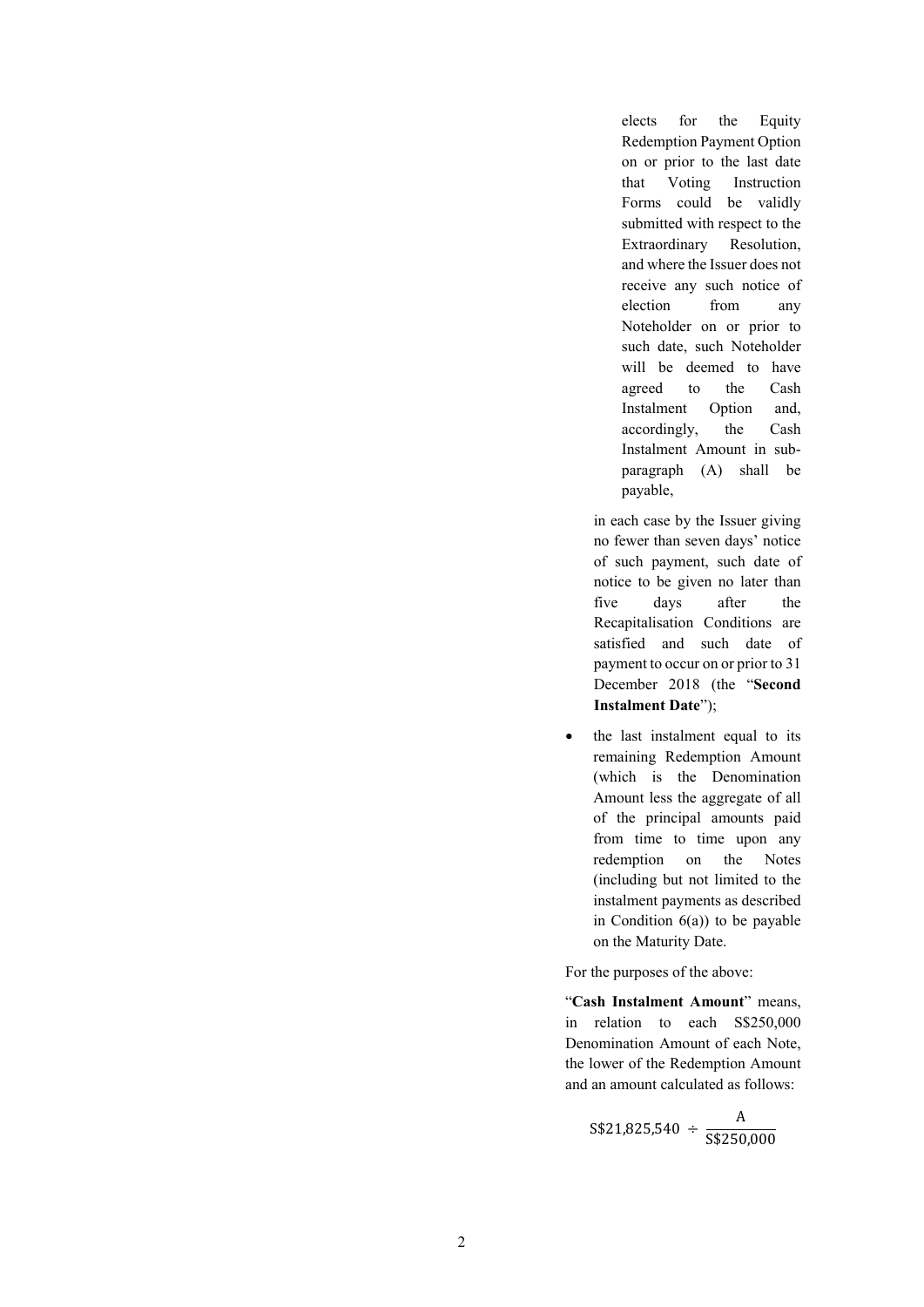where:

A = aggregate Denomination Amount of the Notes that would be outstanding after deducting the aggregate Denomination Amount of the Notes that are being repaid pursuant to the Equity Redemption Payment Option.

For the avoidance of doubt, if the Cash Instalment Amount that results from using the formula described above equals to more than the Redemption Amount, the Cash Instalment Amount to be paid shall be equal to such Redemption Amount. As of the date of the Consent Solicitation Statement, the Redemption Amount is S\$240,900 for each Note.

"**Equity Redemption Amount**" means the Redemption Amount, payable wholly in the form of Shares of the Issuer calculated by dividing the Redemption Amount as of the Second Instalment Date by the issue price of S\$0.042 per Share (rounding down). As of the date of the Consent Solicitation Statement, the Redemption Amount is S\$240,900 for each Note and the number of Shares to be issued for each Note is 5,735,714 Shares.

Definition of "Accrued Interest" to be deleted.

"Accrued Interest" means, in relation to each Note on any date fixed for redemption (including but not limited to the Maturity Date), the aggregate of (i) all interest accrued on the Notes from and including 20 October 2016 to but excluding the Interest Payment Date occurring immediately prior to such redemption date that have already been paid prior to such redemption date, and (ii) all interest accrued from and including the Interest Payment Date occurring immediately prior to such redemption date to but excluding such redemption date and payable on such redemption date.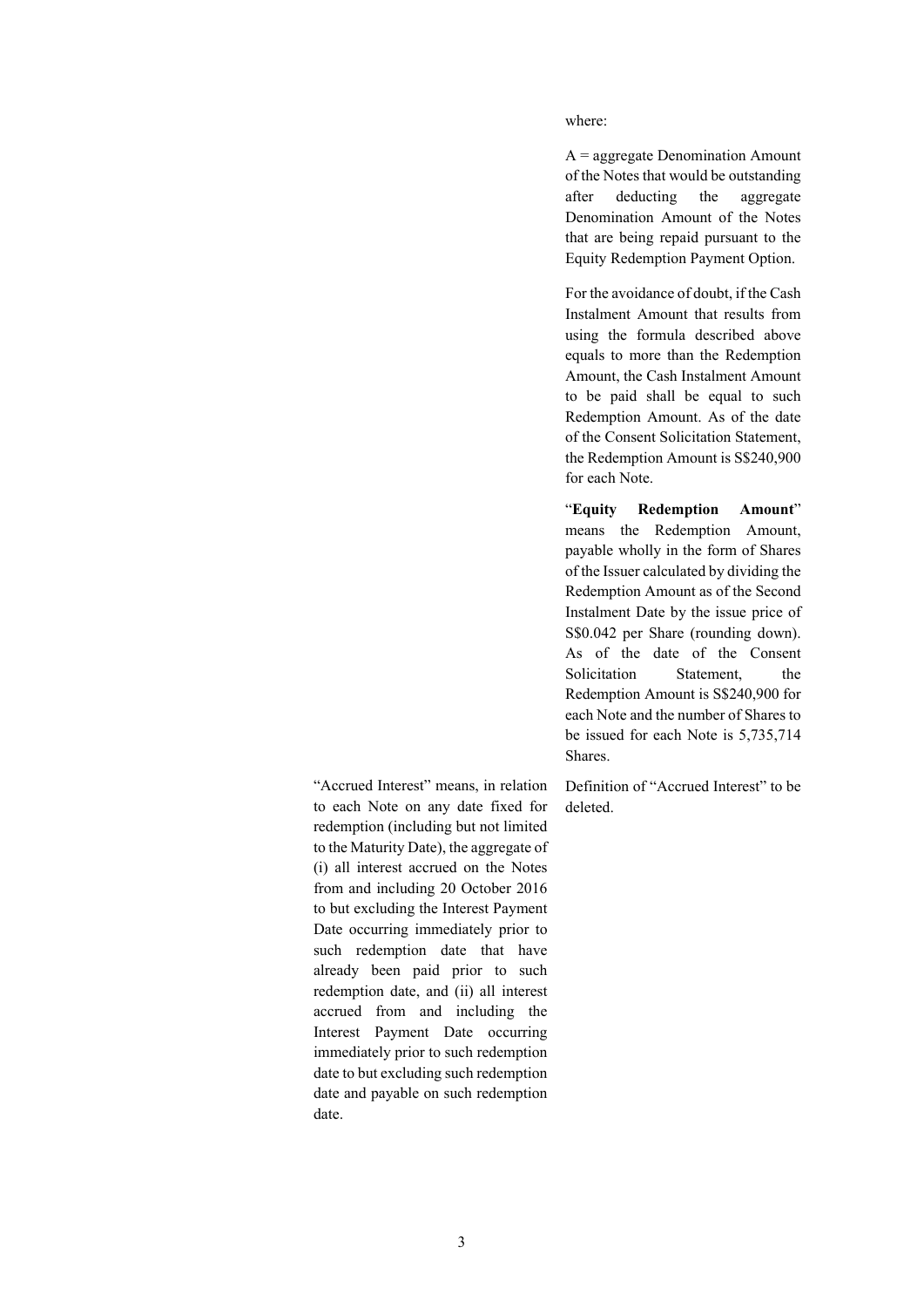"Make-Whole Premium" means, in relation to each Note, an amount equal to the difference between S\$47,250 and the Accrued Interest.

"Make-Whole Premium" means, in relation to each Note, S\$7,680.96. The Make-Whole Premium shall be payable on 20 October 2018, and (ii) the Make-Whole Premium shall not be payable in any other circumstances (including, but not limited to, upon payment of any other instalment amount nor pursuant to Condition 6(f), Condition 6(g) and Condition 6(l) of the Notes).

For the avoidance of doubt, Condition 7(g) provides that if any date for the payment in respect of any Note or Coupon is not a business day, the holder shall not be entitled to payment until the next following business day and shall not be entitled to any further interest or other payment in respect of any such delay.

Accordingly, because 20 October 2018 is not a business day, the Make-Whole Premium will only be paid on 22 October 2018, which is the next following business day after 20 October 2018 and Noteholders will not be entitled to any further interest or other payment in respect of any such delay, in accordance with Condition 7(g).

**Amendments to Rate of Interest and Interest Payment Dates.... Existing Terms**

- 7.45 per cent. per annum from and including the Interest Commencement Date to but excluding 20 October 2016.
- 7.95 per cent. per annum from and including 20 October 2016 to but excluding 20 October 2017.
- 8.45 per cent. per annum from and including 20 October 2017 onwards.

## **Proposed Amended Terms**

- 7.45 per cent. per annum from and including the Interest Commencement Date to but excluding 20 October 2016.
- 7.95 per cent. per annum from and including 20 October 2016 to but excluding 20 October 2017.
- 8.45 per cent. per annum from and including 20 October 2017 to but excluding 20 October 2018.
- 5.00 per cent. per annum from and including the Effective Date to but excluding the first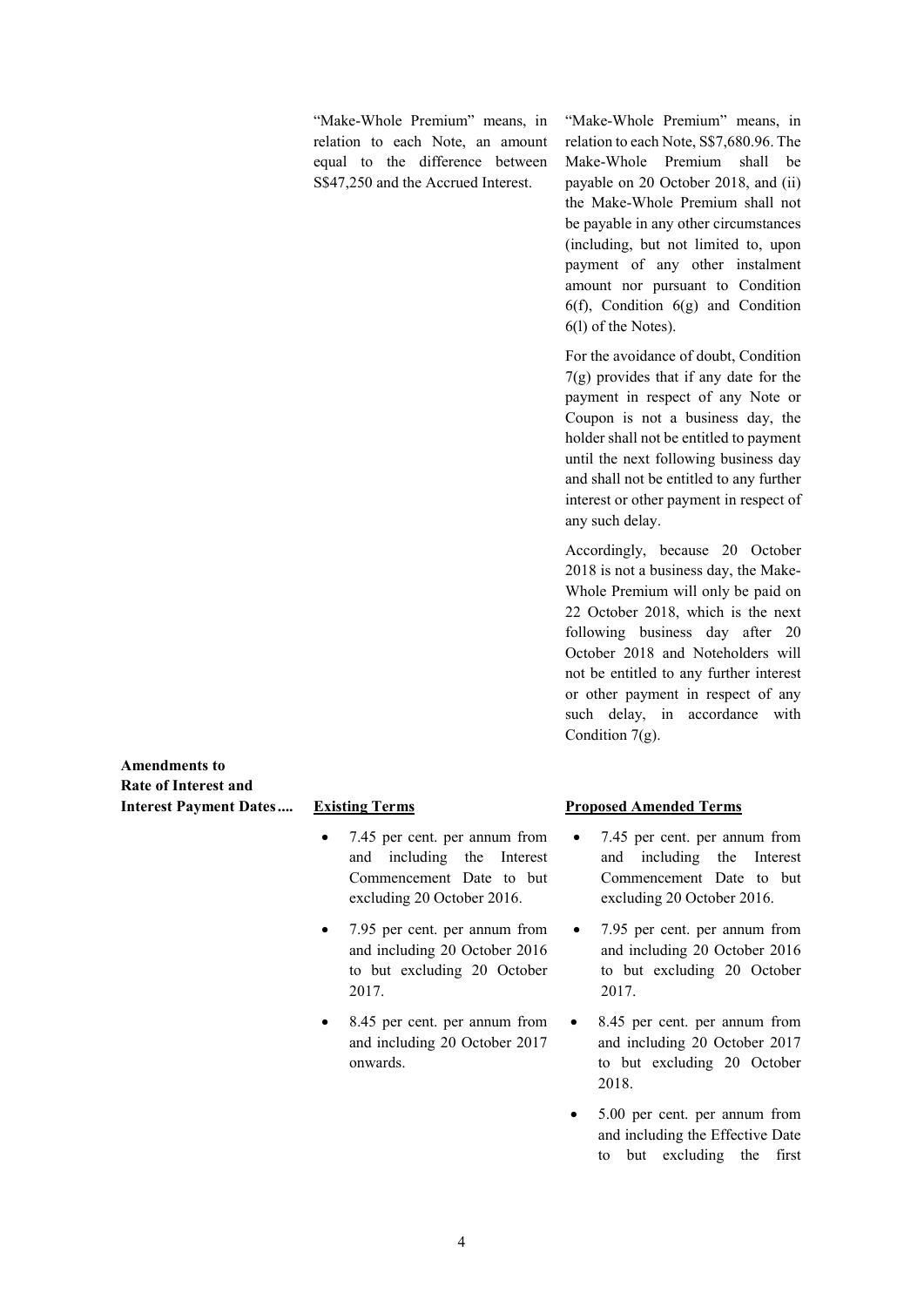anniversary of the Effective Date.

- 6.00 per cent. per annum from and including the first anniversary of the Effective Date to but excluding the second anniversary of the Effective Date.
- 7.00 per cent. per annum from and including the second anniversary of the Effective Date onwards.

Until the Effective Date, the existing Interest Rate and Interest Payment Dates will continue to apply.

Interest is payable monthly in arrear on the 20th day of each calendar month in each year commencing from (and including) the Interest Payment Date occurring on 20 November 2016 until the Effective Date.

From the Effective Date, interest is payable monthly in arrear on the same numerical day of each calendar month in each year as the numerical day of the Effective Date.

**Replacement of Redemption at the Option of Noteholders Pursuant to Change of** 

#### **Shareholding Event.......... Existing Terms**

2016.

If a Change of Shareholding Event occurs, the Issuer shall, at the option of the holder of any Note, redeem such Note at its Redemption Amount, together with interest accrued to the date fixed for redemption.

Interest is payable monthly in arrear on the 20th day of each calendar month in each year commencing from (and including) the Interest Payment Date occurring on 20 November

A "Change of Shareholding Event" occurs when Ezion ceases to own (whether directly or indirectly) (1) (during the period commencing from the date of the Trust Deed up to 28 February 2015) at least five per cent. of the issued share capital for the time being of the Issuer and (2) (at any time on or after 1 March 2015) at least 15

#### **Proposed Amended Terms**

If a Change of Control Event occurs, the Issuer shall redeem all (but not some only) of the Notes at 101.0 per cent. of the Redemption Amount, together with interest accrued to the date fixed for redemption within 30 days from the occurrence of a Change of Control Event.

A "Change of Control Event" occurs when any "person", together with any person(s) "acting in concert" with such person (as such terms are used in the Singapore Code on Take-Overs and Mergers), become the beneficial owner of more than 50.0 per cent. of the issued and outstanding ordinary shares of the Issuer.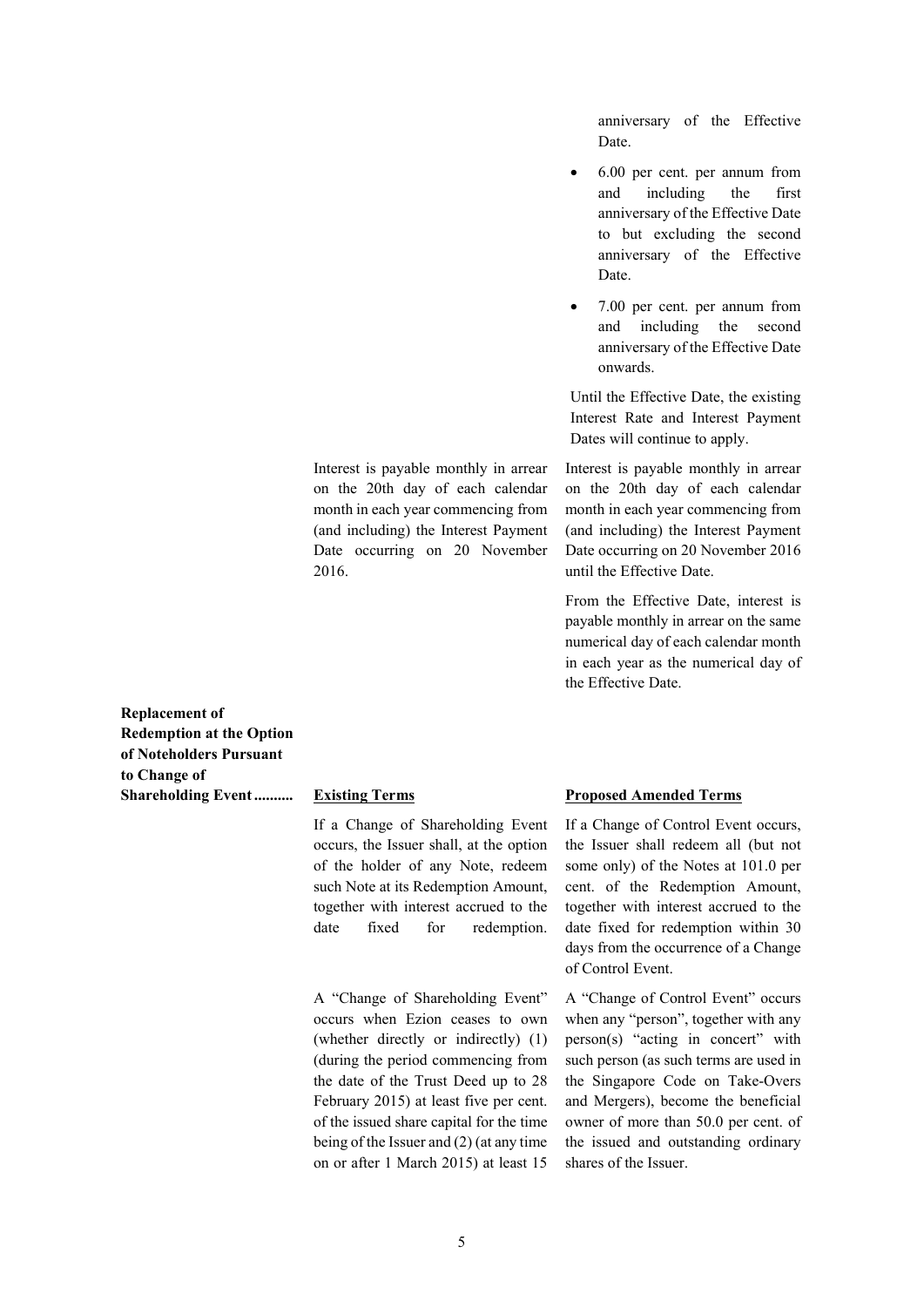per cent. of the issued share capital for the time being of the Issuer."

## **Amendment of Exception (i) to Negative Pledge: Existing Terms**

The negative pledge does not apply to any security existing on the date of the Trust Deed which has been disclosed to the Trustee in writing on or prior to the date of the Trust Deed and any security to be created in connection with the extension or refinancing of the original indebtedness secured by such financing, provided that, in each case, the amount secured by any such security may not be increased except with the prior consent of the Noteholders by way of an Extraordinary Resolution.

#### **Proposed Amended Terms**

The negative pledge does not apply to any security existing on the date of the Trust Deed which has been disclosed to the Trustee in writing on or prior to the date of the Trust Deed and any security to be created in connection with the extension or refinancing of the original indebtedness secured by such financing, provided that, in each case, the amount secured by any such security shall not at any time exceed an aggregate of AU\$60,000,000 (provided that any indebtedness arising from a bank paying out on any bank guarantee under the Issuer's existing bank guarantee facility shall not be deemed to be incorporated into the indebtedness calculation for the purpose of the negative pledge) except with the prior consent of the Noteholders by way of an Extraordinary Resolution.

| <b>Reinstatement of</b>      |                                                                                                                                                                                                                                                                                                                                                                                                                                                                                                                                                   |  |  |  |
|------------------------------|---------------------------------------------------------------------------------------------------------------------------------------------------------------------------------------------------------------------------------------------------------------------------------------------------------------------------------------------------------------------------------------------------------------------------------------------------------------------------------------------------------------------------------------------------|--|--|--|
| <b>Financial Covenants:</b>  | The following two financial covenants (and the applicable definitions) that<br>applied when the Notes were originally issued shall be reinstated in the Trust<br>Deed and the Notes, with the ratios amended as follows:                                                                                                                                                                                                                                                                                                                          |  |  |  |
|                              | the ratio of its Consolidated Secured Debt to its Consolidated Total Assets<br>(i)<br>shall not at any time exceed 0.75:1; and                                                                                                                                                                                                                                                                                                                                                                                                                    |  |  |  |
|                              | (ii) the ratio of its Consolidated EBITDA to its Consolidated Interest Expense<br>in respect of any Test Period shall not be less than 1.75:1 for that Test<br>Period.                                                                                                                                                                                                                                                                                                                                                                            |  |  |  |
| <b>Additional Redemption</b> |                                                                                                                                                                                                                                                                                                                                                                                                                                                                                                                                                   |  |  |  |
| <b>Options:</b>              | The following additional redemption provisions shall be added in Condition 6<br>of the Notes:                                                                                                                                                                                                                                                                                                                                                                                                                                                     |  |  |  |
|                              | on each Interest Payment Date that occurs immediately after each annual<br>(i)<br>general meeting of Shareholders (commencing with the annual general<br>meeting to be held to, inter alia, approve the FY2019 financial statements)<br>but excluding the Interest Payment Date that occurs on the Maturity Date,<br>if the Consolidated Profit After Tax of the Issuer is more than AU\$10.0<br>million, the Issuer shall redeem an amount of the outstanding principal<br>amount of the Notes on a pro rata basis equal to the Singapore dollar |  |  |  |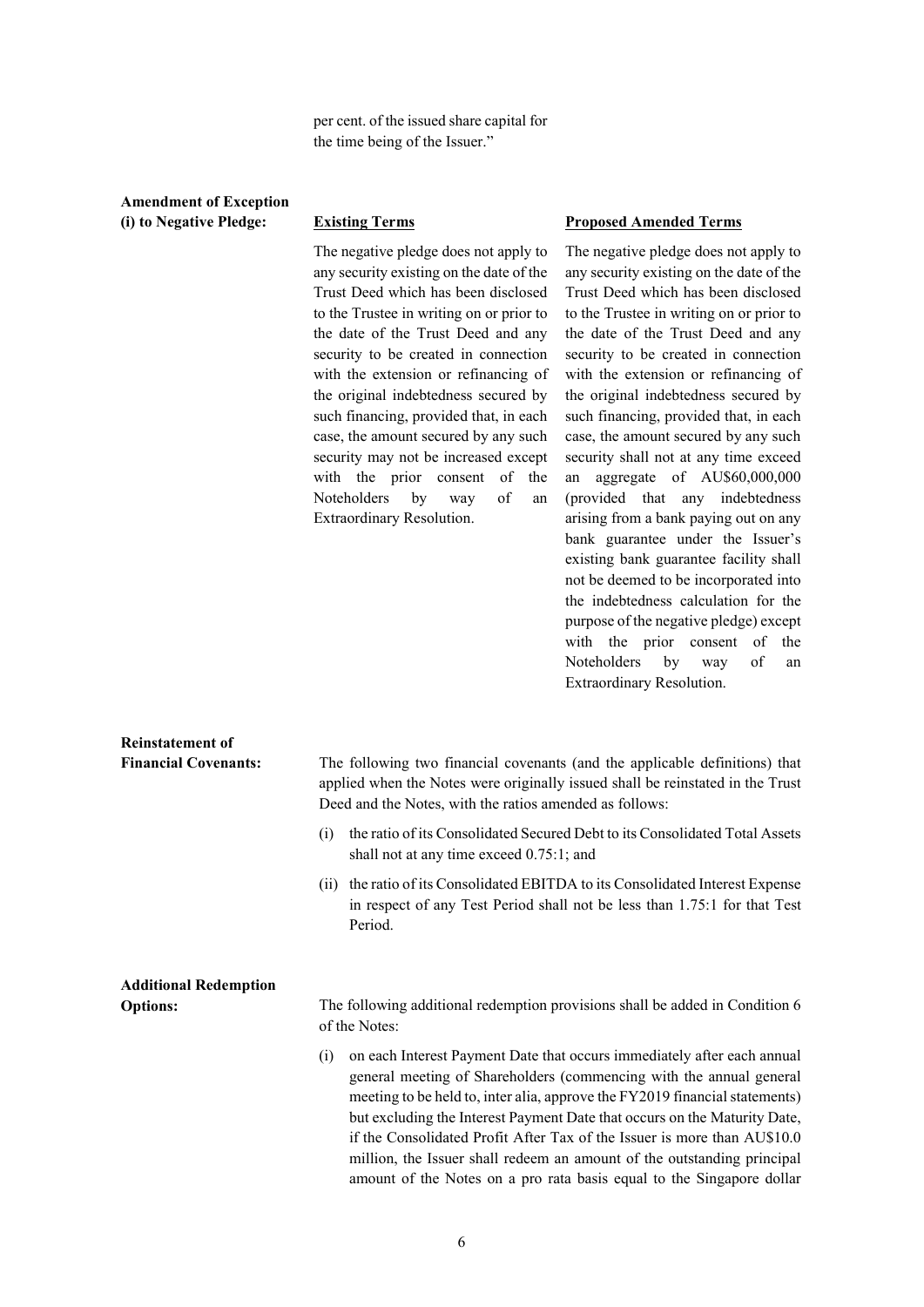equivalent (based on the S\$/AU\$ exchange rate used in the relevant financial statements) of 50.0 per cent. of the Consolidated Profit After Tax (as defined in "*The Proposal—Terms of the Proposal*") in excess of AU\$10.0 million (the "**CPAT Amount**") (provided that the CPAT Amount is at least an aggregate amount that is sufficient to pay at least S\$1,000 per S\$250,000 Denomination Amount of each Note of all outstanding Notes (the "**Minimum Redemption Amount**")), provided that if the Issuer has made any partial redemption of the Notes during the relevant fiscal year, the CPAT Amount shall be reduced by the amount of such instalment payment or partial redemption amounts already made during such fiscal year, subject to the Minimum Redemption Amount. For the avoidance of doubt, if the Consolidated Profit After Tax is more than AU\$10.0 million but the amount available for such redemption payment is less than the Minimum Redemption Amount, the Issuer will not make such redemption payment pursuant to this paragraph. The Issuer will be required to provide a certificate to the Trustee certifying the CPAT Amount for each fiscal year within five business days of publication of the relevant annual financial statements for such fiscal year;

- (ii) the Litigation Redemption Option, whereby if the Issuer receives in aggregate more than AU\$4.0 million (including any interest and legal costs) in respect of any single fully litigated claim in court pursuant to a court order (including trial and the final disposal of appeal (if any)), settlement or compromise relating to any legal proceedings that were commenced during the period from 1 May 2013 to 31 July 2013, the Issuer shall redeem an amount of the outstanding principal amount of the Notes equal to the Singapore dollar equivalent (based on the actual S\$/AU\$ exchange rate used to convert the amount in excess of the Litigation Redemption Amount) of 50.0% of the amount in excess of AU\$4.0 million (the "**Litigation Redemption Amount**") (provided that the Litigation Redemption Amount is at least the Minimum Redemption Amount), by giving no fewer than seven days' notice of such redemption, on the first Interest Payment Date occurring (A) no later than seven days after 30 June 2019, if the amount claimed is received by the Issuer on or prior to 30 June 2019 or (B) 10 business days after receipt by the Issuer of the amount claimed, if the amount claimed is received by the Issuer after 30 June 2019. For the avoidance of doubt, if the Issuer receives more than AU\$4.0 million but the Litigation Redemption Amount is less than the Minimum Redemption Amount, the Issuer will not redeem the Notes pursuant to the Litigation Redemption Option;
- (iii) the Rights Issue Redemption Option, whereby if each of the Shareholders' Resolution(s) are passed by 18 December 2018 and the Issuer receives net cash proceeds of more than an aggregate of S\$39.0 million in respect of the Placement and the Rights Issue, the Issuer shall redeem an amount of the outstanding principal amount of the Notes equal to the amount in excess of S\$39.0 million (the "**Rights Issue Redemption Amount**") (provided that the Rights Issue Redemption Amount is at least the Minimum Redemption Amount), by giving no fewer than seven days' notice of such redemption, on the first Interest Payment Date occurring between seven days and 45 days after the issue of the Rights Shares. For the avoidance of doubt, (a) the conversion of the Ezion Loan (as defined below) into Shares pursuant to the Rights Issue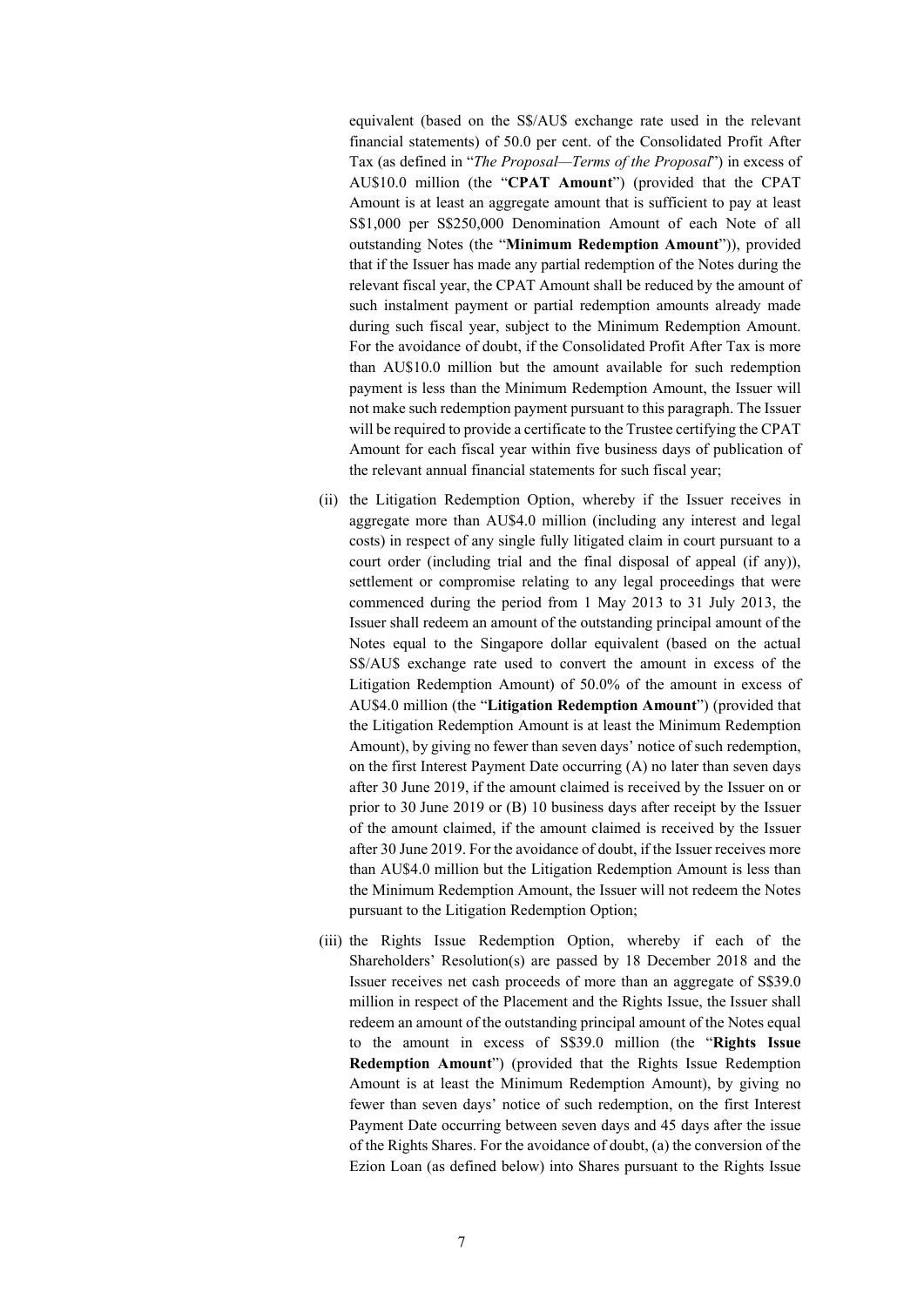shall not be taken into account for the purposes of calculating the amount of net cash proceeds, and (b) if each of the Shareholders' Resolution(s) is passed by 18 December 2018 and the Issuer receives net cash proceeds of more than S\$39.0 million but the Rights Issue Redemption Amount is less than the Minimum Redemption Amount, the Issuer will not redeem the Notes pursuant to the Rights Issue Redemption Option; and

- (iv) the Issuer's Redemption Option, whereby the Notes may be redeemed at the option of the Issuer, in whole or in part, on any Interest Payment Date on giving no less than seven nor more than 30 days' notice to the Noteholders (which notice shall be irrevocable). Where the Notes are to be redeemed in whole, such Notes shall be redeemed at their Redemption Amount, and where the Notes are to be redeemed in part, such Notes shall be redeemed pro rata to the amount available for such redemption, in each case together with interest on the Notes to be redeemed that have accrued up to and excluding the date fixed for redemption. For the avoidance of doubt, the Issuer's Redemption Option may be exercised more than once.
- **Additional Covenants.......** (i) to limit the Issuer from paying dividends (even if interest is not overdue, payments on the Notes are not overdue or there is no breach of any of the Issuer's obligations under the Issue Documents), repurchase its Shares or prepay its subordinated debt (other than the conversion of such subordinated debt into Shares pursuant to the Rights Issue);
	- (ii) to require the Issuer to convert the shareholder loans granted by Ezion Holdings Limited to it into a loan (the "**Ezion Loan**") at an interest rate of not more than 2.5% per annum (and if such interest is to be paid in cash, such interest shall not be paid earlier than 31 October 2023) with a maturity date of no earlier than 31 October 2023, and (if required under applicable law or the rules of the SGX-ST) to obtain the approval of the Shareholders for such loan, such loan to become effective on or prior to the Effective Date;
	- (iii) to require the Issuer, if the Port Assets have not been sold by 1 April 2021, to appoint a reputable independent investment bank or advisory firm to commence the process of selling the Port Assets and to establish a timetable to provide for the completion of such sale to occur no later than 1 April 2022; and
	- (iv) to require the Issuer to lodge the Offer Information Statement relating to the Rights Issue with the Monetary Authority of Singapore no later than 14 days after each of the Shareholders' Resolution(s) is passed.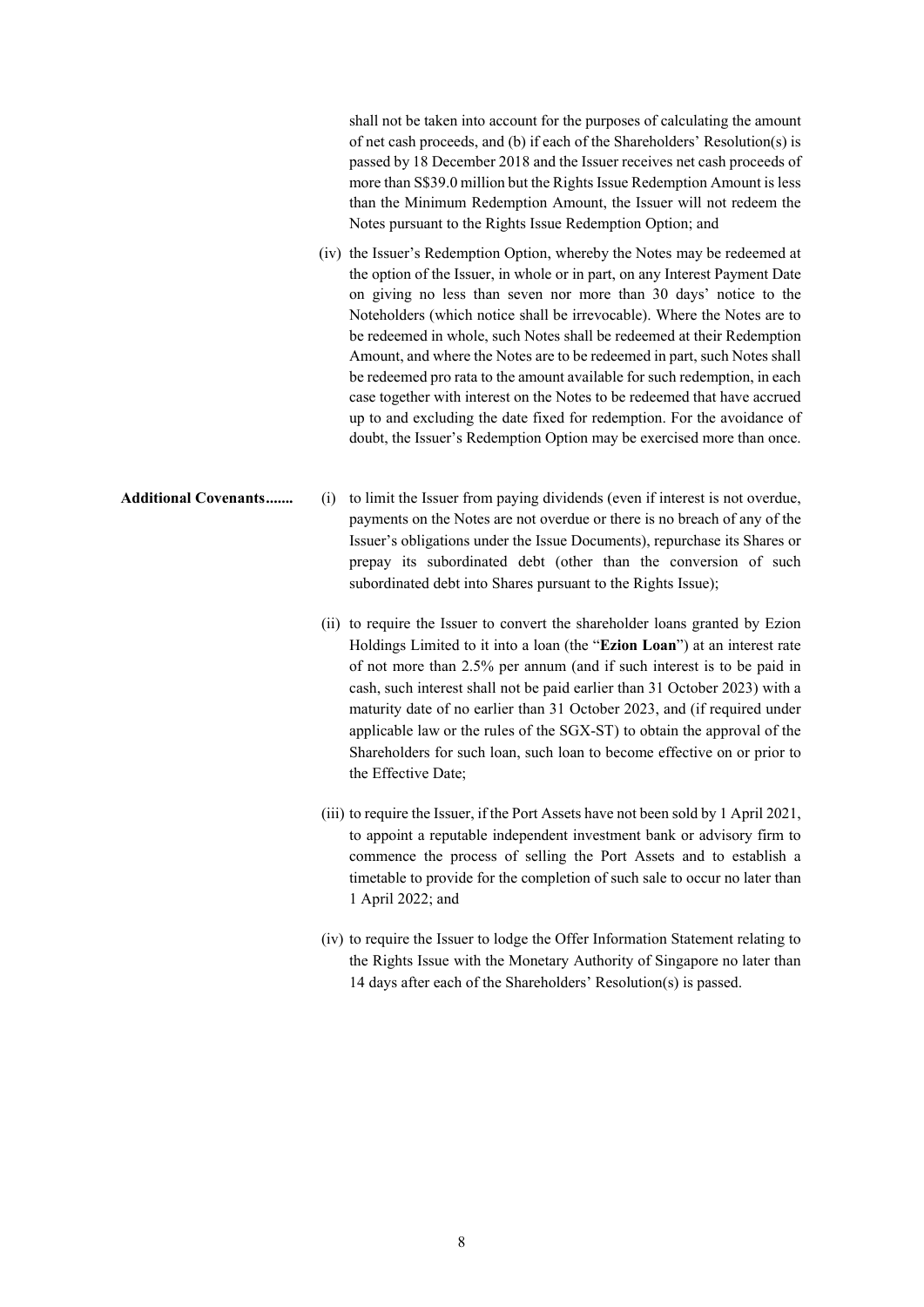Waivers to be Granted..... • Waiver of any requirement, covenant and term in the Trust Deed and the Notes that would be breached as a result of or arising in connection with the non-payment of the Redemption Amount of the Notes on the existing Maturity Date occurring on 20 October 2018 and waiver of the occurrence of any Event of Default or, as the case may be, Potential Event of Default that may have occurred or may occur in connection with such nonpayment, such waiver to apply until the earlier of 31 December 2018 and the Effective Date; and

> Waiver of any requirement, covenant and term in the Trust Deed and the Notes that would be breached as a result of or arising in connection with the Recapitalisation and the transactions contemplated thereby and waiver of the occurrence of any Event of Default or, as the case may be, Potential Event of Default that may have occurred or may occur in connection with the Recapitalisation and the transactions contemplated thereby (including any Event of Default or Potential Event of Default that may have occurred or may occur as a result of the Extraordinary Resolution being passed at an adjourned Meeting taking place on or after 20 October 2018), provided that such waiver shall not remain effective following (A) an Event of Default not otherwise waived under the paragraph above or this paragraph, or (B) the Shareholders' Resolution(s) not being passed on or prior to 18 December 2018.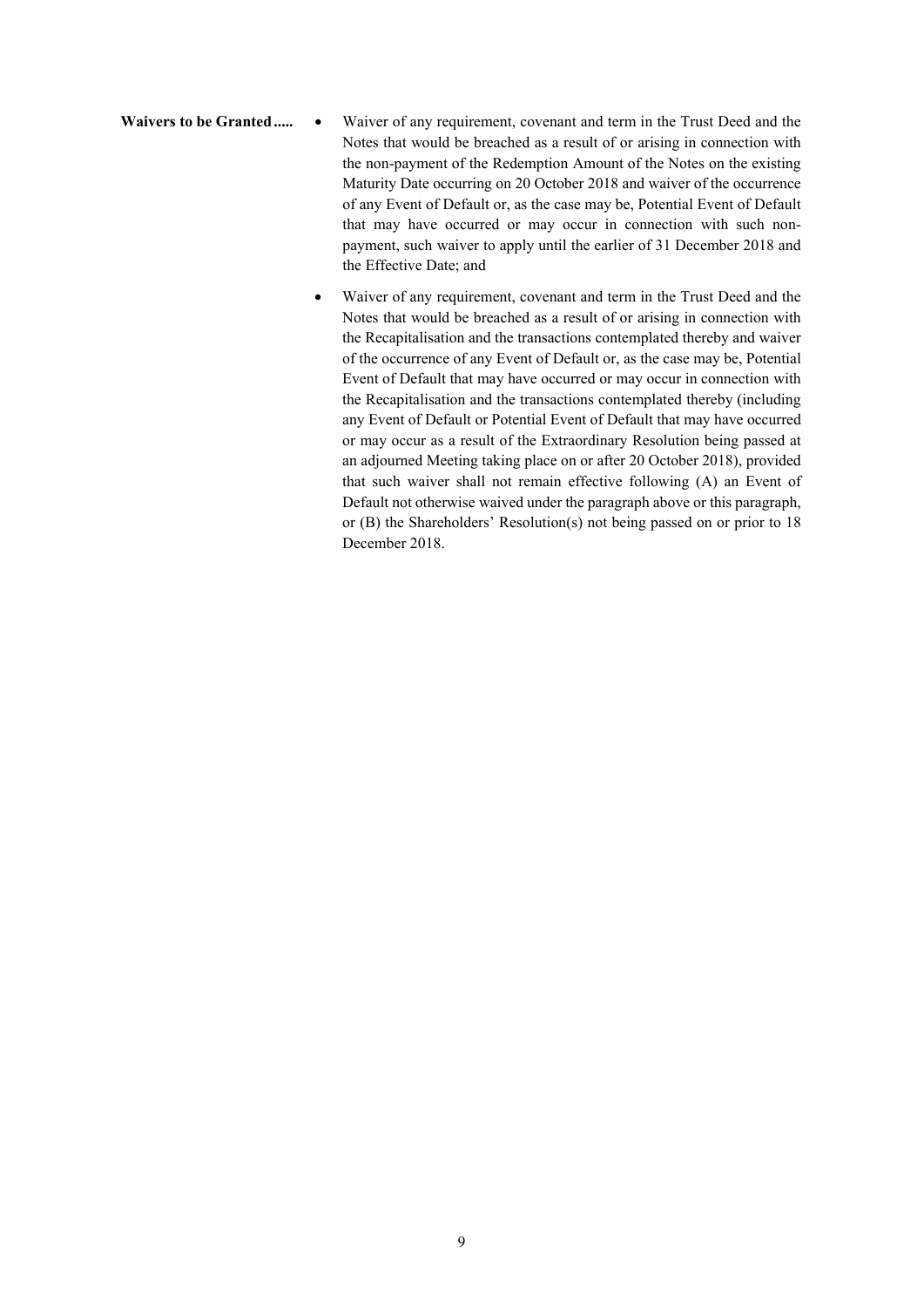#### **Risk Factors**

*You should consider carefully the following risks and all of the other information set forth in this Consent Solicitation Statement, before casting your vote in favour of or against the Extraordinary Resolution proposed at the Meeting. The risk factors set out below do not purport to be complete or comprehensive of all the risks that may be involved in the business, financial condition, results of operations and prospects of the Issuer or the Group or any decision in respect of the Proposal. Additional risks which the Issuer is currently unaware of may also impair the business, financial condition, results of operations and prospects of the Issuer or the Group. If one or more of the following risks actually occur, the business, financial condition, results of operations and prospects of the Issuer or the Group, or the Issuer's ability to make interest and/or principal payments, or redeem the Notes under the Proposal could be materially adversely affected. In that event, you may lose all or part of your investment in the Notes.*

*Noteholders should not rely on the information set out herein as the sole basis for any decision in relation to the Proposal but should seek appropriate and relevant advice concerning the appropriateness of a decision in relation to the Proposal for their particular circumstances.*

## **1 Risks if the Extraordinary Resolution and each of the Shareholders' Resolution(s) are Not Passed**

## *The Issuer's ability to complete the Placement and Rights Issue is dependent on the passing of the Extraordinary Resolution and each of the Shareholders' Resolution(s); and if not passed the Issuer may default on the Notes and on all or substantially all of its other existing indebtedness.*

Under the principal terms of the Placement, the obligation of the Placees to subscribe for the Subscription Shares are conditional upon various conditions precedent, including the passing of the Extraordinary Resolution and each of the Shareholders' Resolution(s). In addition, under the principal terms of the Rights Issue, the consummation of the Placement and the passing of the Extraordinary Resolution and each of the Shareholders' Resolution(s) will be conditions precedent to the issuance of the Rights Shares. The Group expects to use the net cash proceeds of the Placement and the Rights Issue, together with the waivers and amendments in Extraordinary Resolution, to provide new working capital, make certain payments under the Notes, boost the Issuer's capital base and enhance the cash position of the Group so that it can conduct its business and improve its future prospects.

If Noteholders do not pass the Extraordinary Resolution, it is likely that the Placees will not subscribe for the Subscription Shares and the Rights Issue will not be completed. As a result, the Group's liabilities are likely to remain at unsustainable levels, and cashflows are likely to become insufficient to meet such liabilities in the near future. Accordingly, the Issuer may default on the Notes and on all or substantially all of its other existing indebtedness. If Noteholders do not pass the Extraordinary Resolution, or the Shareholders do not pass each of the Shareholders' Resolution(s), the Issuer may not be in a position to pay any interest on, or repay the principal of, any of the Notes. Such default may also trigger cross default and/or cross acceleration clauses in the Group's loan agreements relating to a substantial amount of the Group's other indebtedness that may allow the creditors to accelerate repayment on such other indebtedness, and enforce on the Group's assets that constitute those creditors' security for their respective indebtedness. In addition, the counterparties of the Group's material contracts may also be entitled to terminate such contracts, which would materially and adversely affect the Group's business, financial condition, results of operations and prospects. It is unclear whether Noteholders will be able to recover any or all of their investments in the Notes in such circumstances.

As mentioned above, secured creditors may enforce / foreclose on the assets over which security interests have been granted. Noteholders and other unsecured creditors may also commence litigation against the Issuer and its subsidiaries, which may adversely affect the Issuer's ability to meet its obligations under the Notes, and which could also materially and adversely affect the Group's business, financial condition, results of operations and prospects. Judgments obtained against the Issuer and its subsidiaries from such litigation could also be enforced against the unsecured assets of the Issuer and its subsidiaries.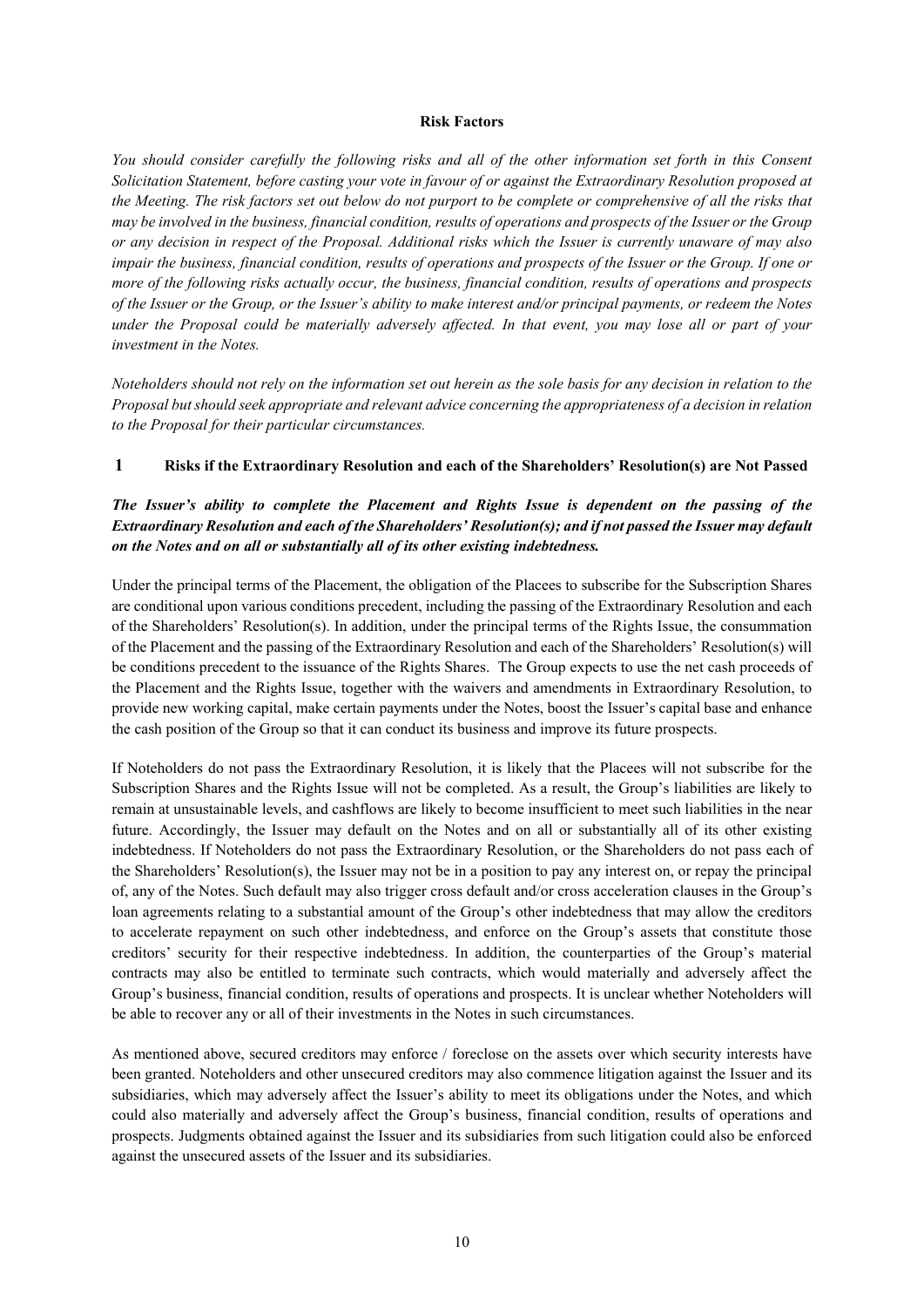The Issuer would also, in all likelihood, be unable to pay its debts as they fall due, and hence deemed insolvent. In addition to the abovementioned risks of default, acceleration, enforcement and litigation, the Issuer would also be susceptible to issuances of statutory demands from its creditors, as well as winding up or judicial management proceedings being taken out against it by those creditors.

## *Noteholders may not realise any recovery if the Notes are accelerated.*

If the Notes are accelerated and a demand is made on the Issuer to make payment of all amounts due under the Notes, it is likely that the Issuer would not be able to make such payment. Consequently, if a judicial manager or a liquidator is appointed with respect to the Issuer, there are likely to be various consequences that would make it more likely for Noteholders to recover less than what Noteholders would have recovered if the Extraordinary Resolution and each of the Shareholders' Resolution(s) had been passed.

For example, it is likely that customers of the Group will begin to terminate contracts with the Group that are in effect, the Group would likely be subject to various liquidated damages, the Group would find it more difficult to collect its accounts receivables, and the Group's contingent liabilities would likely crystalise. In addition, it would be difficult to sell the Group's assets at commercially reasonable prices and terms.

Any appointment of a judicial manager or liquidator would also create a new class of creditors that do not currently exist, including financial advisory, banking, liquidation, accounting, legal and other professionals that would be involved in any judicial management and liquidation proceedings.

In addition, judicial management and liquidation proceedings may take a substantial time period to complete before payments to the creditors (if any) are declared, and there is no assurance that Noteholders would be able to recover in a reasonable time period all amounts, or a reasonable amount due to Noteholders, or at all.

## *The possible returns to Noteholders resulting from the winding up of the Issuer and its subsidiaries is likely to be significantly less than the Proposal.*

Any of the Issuer's creditors may institute winding up proceedings to recover the debts owed to them. Most of the Issuer's secured lenders have granted various loans and other financings that are secured over various assets of the Issuer and its subsidiaries. Any secured lender may foreclose upon the security and sell or otherwise deal with such secured assets in accordance with the terms of the security documents governing such security. Any sale of such assets in these circumstances is likely to be at a lower amount than the amount a seller would have received were such sale to take place in circumstances where such seller is not in financial difficulties.

Therefore, it is unlikely for there to be significant surplus funds available for distribution to unsecured creditors (including Noteholders) in a winding up of the Issuer and its subsidiaries that would enable such creditors (including Noteholders) to recover in full all amounts owing to such creditors (including Noteholders).

The Issuer has not performed a formal liquidation analysis to compare the financial effects to Noteholders of the Proposal against the possible returns to Noteholders resulting from the winding up of the Issuer and its subsidiaries. Therefore, no comparison of the terms of the Proposal against a winding up of the Issuer and its subsidiaries is available.

## *Noteholders may not be able to take any direct enforcement action against the Issuer.*

Condition 11 of the Notes provides that at any time after the Notes have become due and payable, the Trustee may, at its discretion and without further notice, institute such proceedings against the Issuer as it may think fit to enforce the terms of the Trust Deed and the Notes. However, Condition 11 further provides that the Trustee is not bound to take any such proceedings unless (a) directed by an extraordinary resolution passed by Noteholders or the Trustee has been requested to do so in writing by holders of not less than 25 per cent. in principal amount of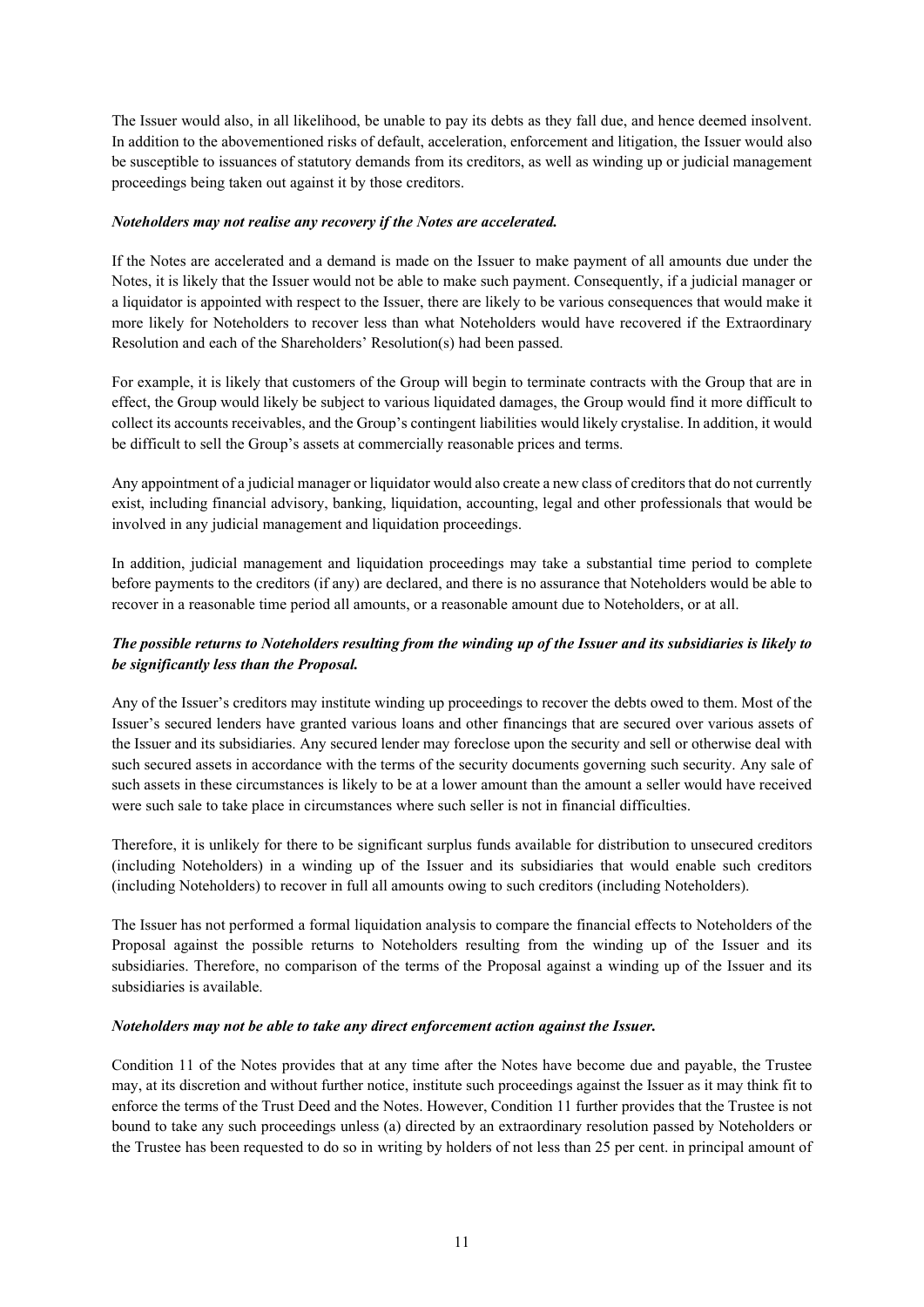the Notes outstanding, and (b) the Trustee has been indemnified and/or secured and/or pre-funded to its satisfaction.

Accordingly, if Noteholders wish to instruct the Trustee to institute proceedings against the Issuer to enforce the terms of the Trust Deed and the Notes, the requisite threshold of instruction by the Noteholders must be met. In addition, the Trustee may request Noteholders to provide an indemnity and/or security and/or pre-funding to its satisfaction before the Trustee takes any action on behalf of Noteholders. Negotiating and agreeing to such an indemnity, security or pre-funding can be a lengthy process and may have an impact on when such action can be taken.

Condition 11 of the Notes also provide that Noteholders shall not be entitled to proceed directly against the Issuer unless the Trustee, having become bound to do so, fails to do so within a reasonable time and such failure is continuing.

## **2 Risks if the Extraordinary Resolution and/or each of the Shareholders' Resolution(s) are Passed**

## *The Extraordinary Resolution, if passed, will be binding on all Noteholders, including the waiver of all claims against the Issuer.*

The Conditions contain provisions for calling meetings of Noteholders to consider matters affecting their interests generally. These provisions permit defined majorities to bind all Noteholders, including Noteholders who did not attend and vote at the Meeting and Noteholders who voted in a manner contrary to the majority.

Accordingly, if the Extraordinary Resolution is passed at the Meeting of Noteholders (or if applicable, any adjourned Meeting), the matters set out in such Extraordinary Resolution shall be binding upon all Noteholders whether present or not present at such Meeting and each Noteholder will be bound by that Extraordinary Resolution. This includes the waiver of all claims against the Issuer, including but not limited to claims resulting from any Event of Default or Potential Event of Default relating to the Notes as specified in the Extraordinary Resolution.

## *The amendments approved by Noteholders are subject to the Issuer obtaining approval by Shareholders of each of the Shareholders' Resolution(s).*

Other than (a) certain waivers relating to the non-payment of the Notes on the original maturity date of 20 October 2018 and relating to the Recapitalisation, and (b) the amendments relating to the payment of the Make-Whole Premium to be payable on 20 October 2018 and the existing Interest Rate and Interest Payment Dates continuing to apply until the Effective Date, each of which is effective upon the passing of the Extraordinary Resolution, the effectiveness of the amendments relating to the Trust Deed and the Conditions of the Notes, if approved by the Noteholders, is subject to the satisfaction of the conditions precedent contained in the Third Supplemental Trust Deed (including each of the Shareholders' Resolution(s) having been passed by 18 December 2018). There can be no assurance that the Issuer's Shareholders will pass each of such Shareholders' Resolution(s) by 18 December 2018 or at all. If each of the Shareholders' Resolution(s) is not passed by 18 December 2018, such amendments to the Trust Deed and the Conditions of the Notes, as well as the Placement and the Rights Issue, will not become effective.

Accordingly, the Group may become in default on various other agreements that it may have, which may result in the Group being unable to pay its debts when due. See "*Risk Factors – Risks if the Extraordinary Resolution and each of the Shareholders' Resolution(s) are Not Passed – The Issuer's ability to complete the Placement and Rights Issue is dependent on the passing of the Extraordinary Resolution and each of the Shareholders' Resolution(s); and if not passed the Issuer may default on the Notes and on all or substantially all of its other existing indebtedness*" for further details of the risk of the Shareholders not passing each of the Shareholders' Resolution(s).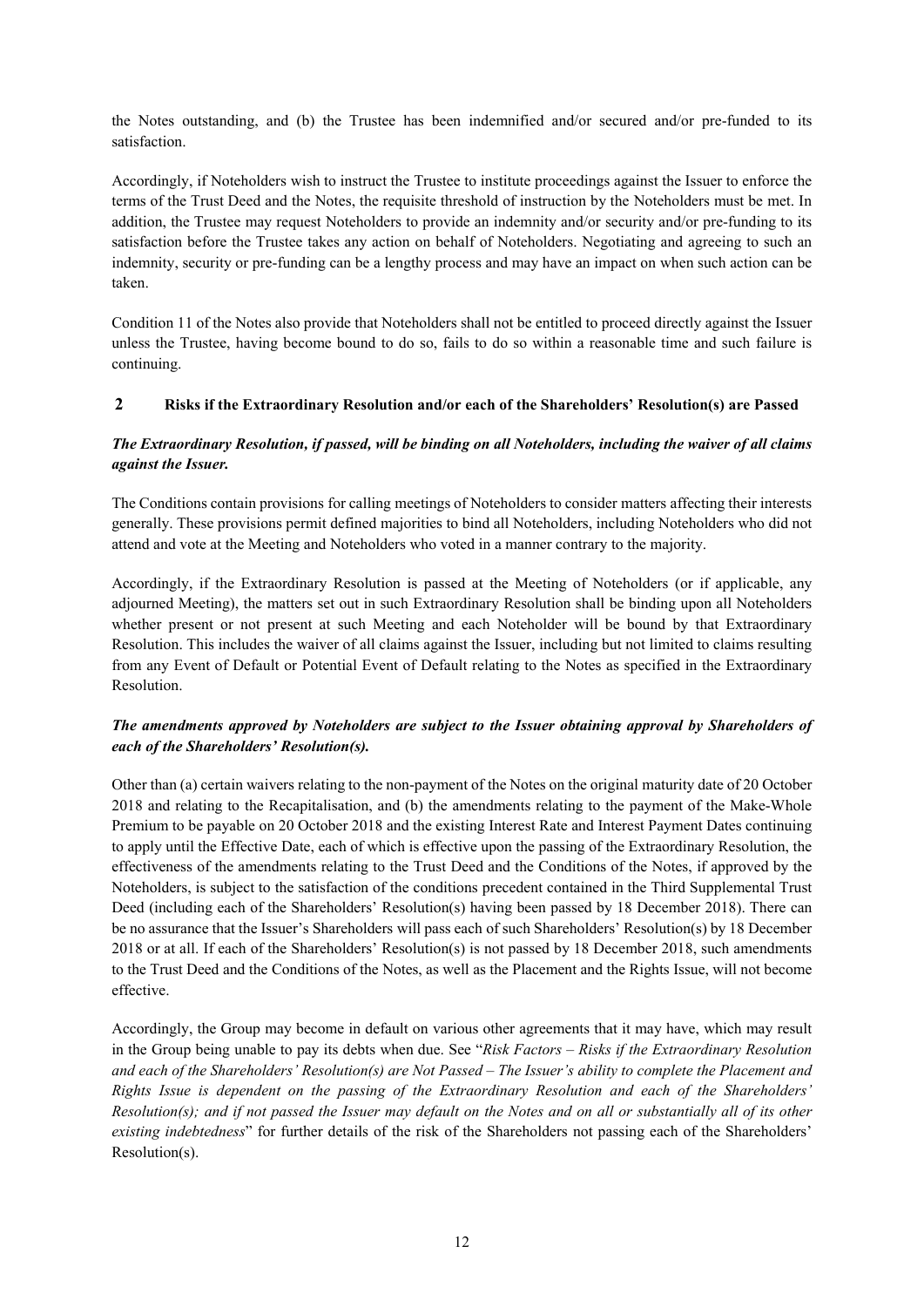## *Noteholders may be unable to transfer their existing Notes for an extended period of time.*

If a Noteholder submits a Voting Instruction Form, the Notes that are the subject of the Voting Instruction Form will be earmarked at CDP. Depending on the circumstances described in the section of this Consent Solicitation Statement entitled "*The Proposal—Procedures for Voting*", the Earmarking Period could be for an extended period of time. For example, if the Extraordinary Resolution is approved by the Noteholders and if the Recapitalisation Conditions are satisfied, the Earmarking Period could last up to 31 December 2018. During such Earmarking Period, such a Noteholder will be unable to transfer his/her Notes.

## *Noteholders may be required to hold the amended Notes for an extended period of time.*

One of the effects of the approval of the Extraordinary Resolution would be that, subject to the Recapitalisation Conditions being satisfied, the maturity date of the Notes will be extended to the fourth anniversary of the Effective Date. Therefore, if the Extraordinary Resolution and each of the Shareholders' Resolution(s) are passed, Noteholders who do not opt for the Equity Redemption Payment Option may not receive the full Redemption Amount of the Notes until the fourth anniversary of the Effective Date. Accordingly, Noteholders will have to bear the risks associated with holding the amended Notes for such periods unless the amended Notes are sold or the Issuer exercises its option to redeem the amended Notes in accordance with the Conditions.

There can be no assurance that there will be a market in the amended Notes, whether before or after the Consent Solicitation, or that Noteholders will be able to sell their amended Notes or the Redemption Shares at a price that will not entail any losses to Noteholders or at all.

## *Noteholders who do not make any election contained in the Voting Instruction Form by the relevant deadline or at all will automatically continue to hold the proposed amended Notes.*

If the Extraordinary Resolution and each of the Shareholders' Resolution(s) are passed, and the Recapitalisation Conditions are satisfied, a Noteholder will continue to hold the proposed amended Notes unless such Noteholder elects in the Voting Instruction Form for the Equity Redemption Payment Option on or prior to the Expiration Time or, where the Meeting is adjourned for want of a quorum, the Adjournment Instruction Deadline.

If a Noteholder wishes to receive Redemption Shares pursuant to the Equity Redemption Payment Option, such Noteholder must submit a duly completed Voting Instruction Form on or prior to the Expiration Time or, where the Meeting is adjourned for want of a quorum, the Adjournment Instruction Deadline. If such a Noteholder does not submit a duly completed Voting Instruction Form by the relevant deadline or at all, such Noteholder will automatically continue to hold the proposed amended Notes and will not receive any Redemption Shares.

Noteholders who are Beneficial Owners whose Notes are held by a Direct Participant cannot make such election directly by submitting the Voting Instruction Form, but must instruct the broker, dealer, bank, custodian, trust company or other nominee to arrange for such Direct Participant through which they hold Notes to submit the Voting Instruction Form with such election.

## *Noteholders who elect for the Equity Redemption Payment Option should understand that the higher the aggregate Redemption Amount of the Notes are subject to the Equity Redemption Payment Option, the more likely it is that Noteholders who do not make such an election are likely to be paid the aggregate Redemption Amount of the Notes in full and in cash.*

The Issuer is making available a maximum amount of S\$21,825,542 in cash to pay for the Cash Instalment Option, regardless of the number of Noteholders who elect for the Equity Redemption Payment Option. Therefore, the actual amount of the Cash Instalment Amount per Note is the lower of: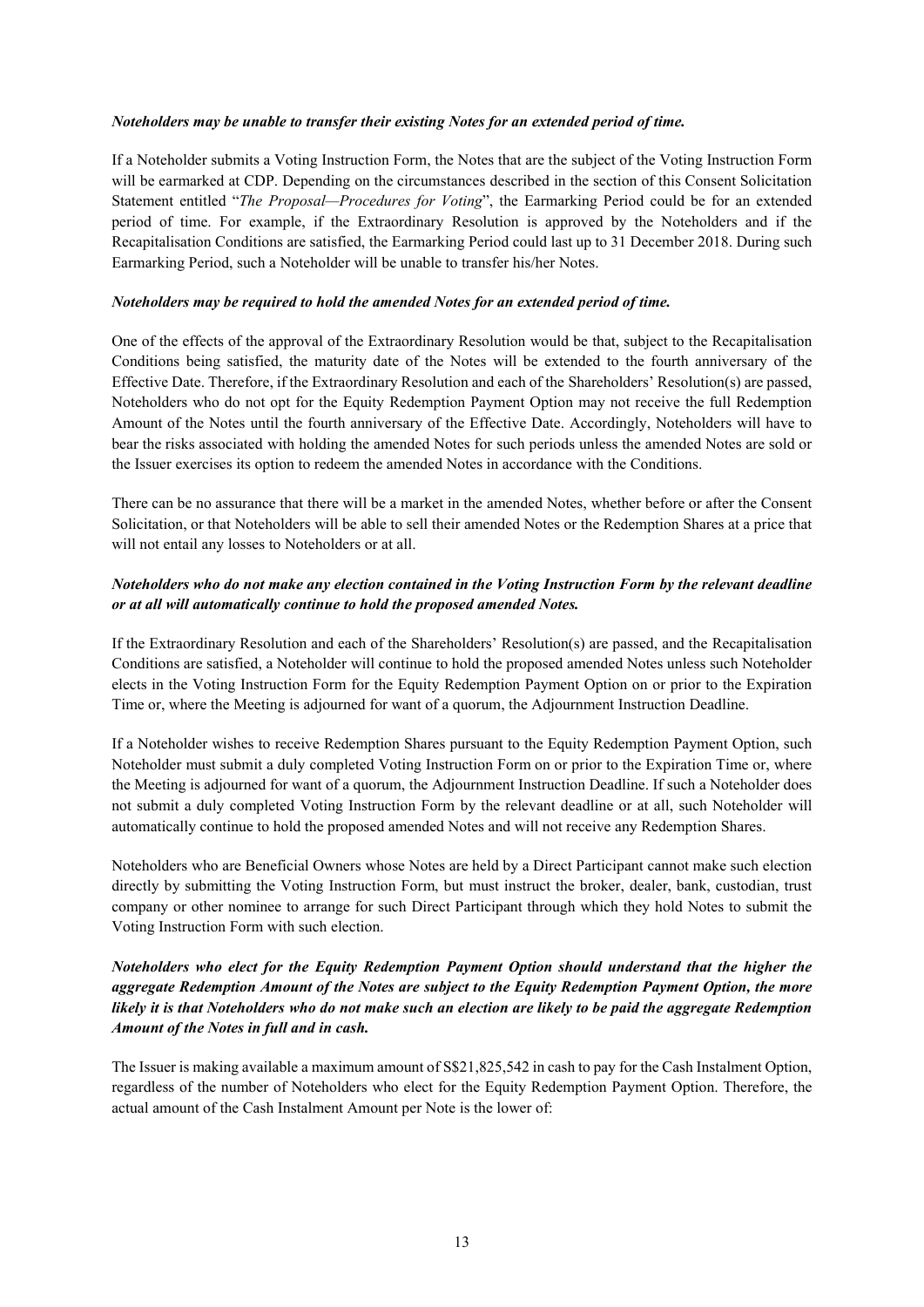#### (1) the Redemption Amount; and

$$
(2) \qquad S$21,825,540 \div \frac{A}{S$250,000}
$$

where:

 $A =$  aggregate Denomination Amount of the Notes that would be outstanding after deducting the aggregate Denomination Amount of the Notes that are being repaid pursuant to the Equity Redemption Payment Option.

As of the date of this Consent Solicitation Statement, there are 302 Notes outstanding (S\$75,500,000 ÷ S\$250,000). Therefore, if no Noteholder elects for the Equity Redemption Payment Option and the Recapitalisation Conditions are satisfied, the Cash Instalment Amount per Note that will be paid will equal to S\$72,270. However, the more Notes that are subject to the Equity Redemption Payment Option, the more the Cash Instalment Amount will be.

If the number of Notes that are subject to the Equity Redemption Payment Option is at least 212 Notes, then the Cash Instalment Amount payable for the remaining of up to 90 Notes will be S\$240,900 per Note. In such a case, Noteholders who elected for (or were deemed to have elected for) the Cash Instalment Option will end up receiving the full Redemption Amount equal to the Cash Instalment Amount in cash, whereas Noteholders who had elected for the Equity Redemption Payment Option will receive the full Redemption Amount in the form of Redemption Shares.

## *Noteholders who elect for the Equity Redemption Payment Option should understand that no dividends will be paid on the Shares, and the Shares will not be repurchased, for as long as the Notes are outstanding.*

One of the proposed amendments to the covenant described in Clause 16.21 of the Trust Deed is to limit the Issuer from paying dividends (even if interest on the Notes is not overdue, payments on the Notes are not overdue or there is no breach of any of the Issuer's obligations under the Issue Documents) or repurchasing its Shares. Therefore, for so long as the Notes are outstanding (which could be until the fourth anniversary of the Effective Date), Noteholders who elect for the Equity Redemption Payment Option and the Issuer's other Shareholders will not receive any dividends on the Shares, and such Shares will not be repurchased by the Issuer.

## *The proposed amended interest rate on the Notes will be significantly lower than the current interest rate on the Notes.*

The existing interest rate applicable to the Notes is 8.45% per annum. The proposed amended interest rate applicable to the Notes is 5.0% per annum from and including the Effective Date to but excluding the first anniversary of the Effective Date, 6.0% per annum from and including the first anniversary of the Effective Date to but excluding the second anniversary of the Effective Date and 7.0% per annum from and including the second anniversary of the Effective Date onwards, all of which are significantly lower than the current interest rate applicable to the Notes. Therefore, Noteholders will receive less interest on the proposed amended Notes than before the Consent Solicitation.

## *The Issuer may not have the ability to raise the funds necessary to finance the redemption of the Notes upon the occurrence of a Change of Control as required by the Conditions of the Notes.*

Upon a Change of Control (as defined in the Conditions of the Notes), which may be outside the Issuer's control, the Issuer must redeem all outstanding Notes at 101% of their Redemption Amount plus accrued and unpaid interest, if any, up to the date of redemption. However, the Issuer may not have enough available funds at the time of any Change of Control to pay the Redemption Amount. The Issuer's failure to redeem the Notes would constitute an Event of Default. This Event of Default may, in turn, constitute an event of default under other indebtedness, any of which could cause such other indebtedness to be accelerated after any applicable notice or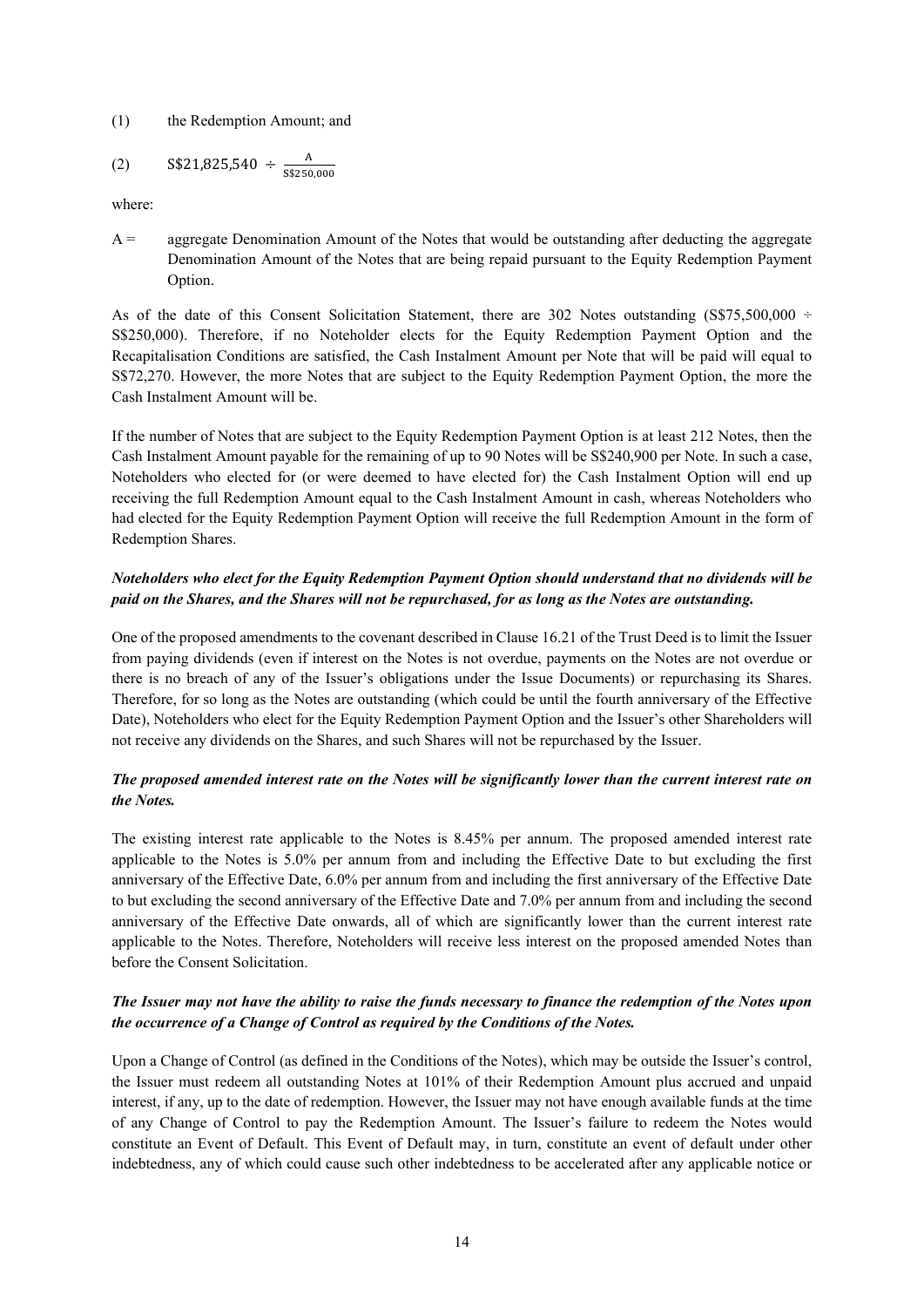grace periods. If such other debt were accelerated, the Issuer may not have sufficient funds to redeem the Notes and repay the debt.

## *The effect of the Extraordinary Resolution may be limited or voidable if a winding up application is made subsequent to the consummation of the Consent Solicitation.*

It is possible that creditors of the Issuer or its subsidiaries could commence winding up proceedings against the Issuer or its subsidiaries in Singapore or elsewhere after consummation of the Consent Solicitation, which could result in the consequences described below.

*Singapore*. Singapore insolvency laws allow the liquidator of a debtor to void and seek a "claw-back" of transactions entered into by the debtor under certain circumstances during specified periods prior to a winding up of the debtor (i.e. transfer, mortgage, delivery of goods, payment, execution or other act relating to property made or done by or against the debtor).

- *Transaction at an undervalue* Where a transaction is entered into by the debtor with another person where the consideration received by the debtor is significantly less than the value of the transaction. To be voidable, the undervalue transaction must be entered into within five years from the date of the winding up application.
- *Unfair preference* Where a transaction is entered into by the debtor with one of its creditors which has the effect of putting that creditor in a position which, in the event of the debtor's liquidation, will be better than the position that creditor would have been in if that transaction was not effected. To be voidable, the debtor must be shown to have been influenced by the desire to give the unfair preference, the debtor must be insolvent at the time of the unfair preference or insolvent as a consequence of the unfair preference, and the unfair preference must be given within six months from the date of the winding up application (two years if the recipient is an "associate" as defined by the applicable statutes).

Therefore, on the application of the liquidator or any creditor or contributory of the Issuer in a winding up proceedings, a Singapore court may, if it is satisfied that the affairs of the Issuer have been conducted in a manner which gave rise to an undervalue transaction or an unfair preference, and that it is just and equitable to do so, order the Trustee and/or the Noteholders to pay to the liquidator of the Issuer the whole or part of any payments or consideration received, and an unravelling of the said transaction so as to restore the position that the Issuer would have been in had it not entered into the said transaction.

A floating charge on the undertaking or property of the debtor created within six months of the commencement of a winding up of the debtor shall, unless it is proved that the debtor immediately after the creation of the charge was solvent, be invalid except to the amount of any cash paid to the debtor at the time of or subsequently to the creation of and in consideration for the charge together with interest on that amount at the rate of 5% per annum.

One of the consequences of a successful Consent Solicitation is that the Notes may be (at the election of a Noteholder) exchanged for the Redemption Shares and the Conditions relating to the Notes will be amended. We cannot assure you that the amendments contemplated by the Consent Solicitation, nor any payments made under the amended Notes, will not be deemed by a Singapore court to be a voidable transaction as highlighted above in the event of a subsequent winding up of the Issuer.

*Australia*. Australian insolvency laws allow the liquidator of a debtor to void and seek a "clawback" of transactions entered into by the debtor under certain circumstances during specified periods prior to a winding up of the debtor (i.e. transfer, mortgage, delivery of goods, payment, execution or other act relating to property made or done by or against the debtor).

Unfair preferences are where:

the transaction was between the company and a creditor;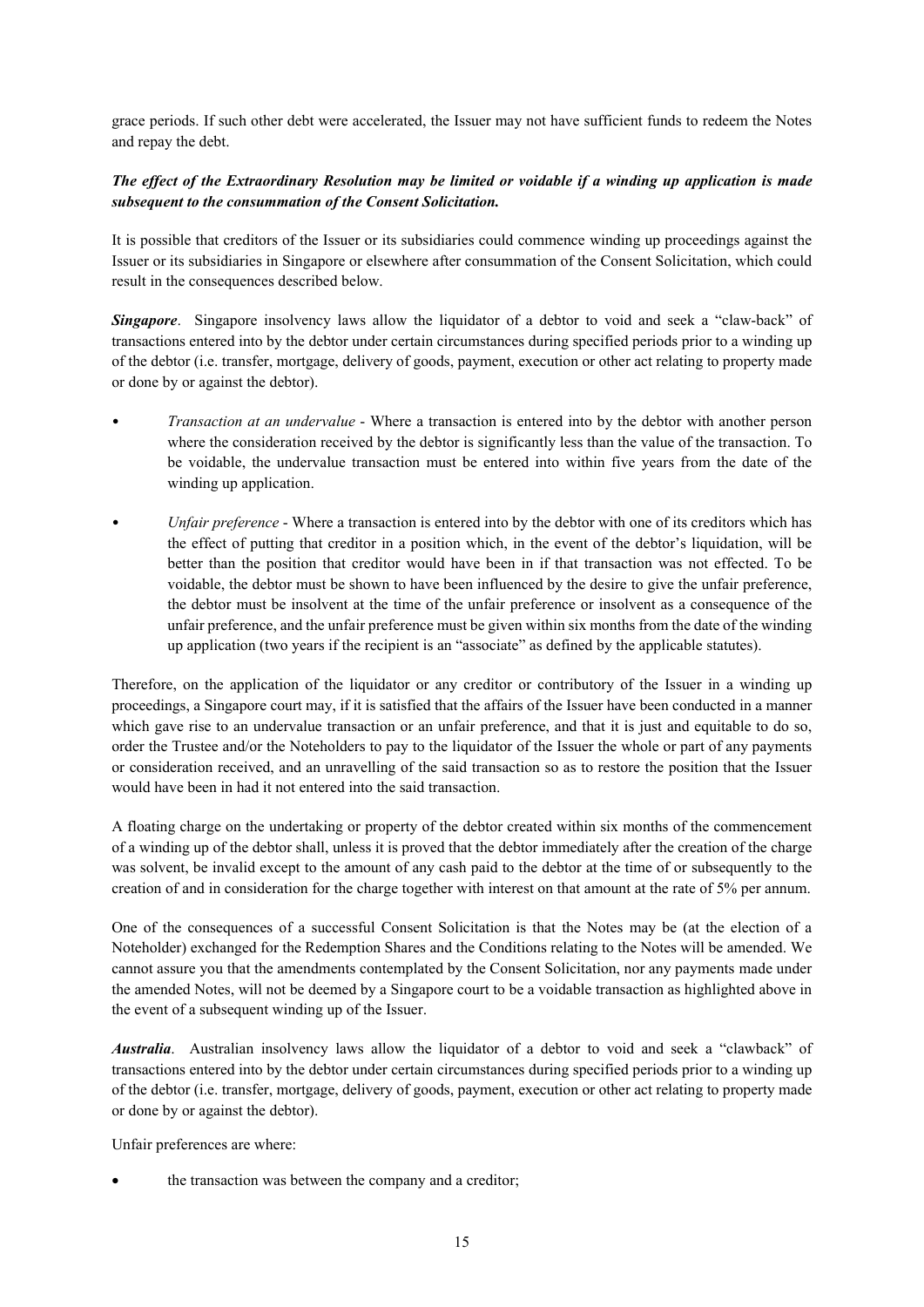- the company was insolvent at the time of the transaction;
- the transaction was entered into within the relation-back period; and
- the transaction resulted in the creditor receiving more than they would have, had the transaction been set aside and the creditor prove for the debt in the winding up (i.e., they were preferred).

The transaction must have occurred within the following dates prior to the relation-back day (the commencement of the winding up):

- six months for transactions with unrelated parties;
- four years for transactions with related entities; and
- 10 years where the purpose of the transaction was to defeat, delay or interfere with the rights of creditors.

Uncommercial transactions are where:

- the company was a party to transaction;
- it was an insolvent transaction; and
- a reasonable person in the position of the company would not have entered into the transaction.

To be voidable, an uncommercial transaction must have occurred during the two years prior to the liquidation. If a related entity is a party to the transaction, however, the time period is four years and if the intention of the transaction is to defeat creditors, the time period is 10 years.

Therefore, on the application of the liquidator in a winding up proceeding, an Australian court may, if it is satisfied that the affairs of an Obligor have been conducted in a manner which gave rise to an uncommercial transaction or an unfair preference, order the Trustee and/or the Noteholders to pay to the liquidator of the Obligor the whole or part of any payments or consideration received, and unwind the said transaction so as to restore the position that the Obligor would have been in had it not entered into the said transaction.

A circulating security interest in property of the debtor created within six months of the relation-back day is, unless it is proved that the debtor immediately after the creation of the charge was solvent, void as against a liquidator except (relevantly) to the amount of any advance paid to the debtor at the time of or subsequently to the creation of and in consideration for the circulating security interest together with interest on that advance.

One of the consequences of a successful Consent Solicitation is that the Notes may be (at the election of a Noteholder) exchanged for the Redemption Shares and the Conditions relating to the Notes will be amended. We cannot assure you that the amendments contemplated by the Consent Solicitation, nor any payments made under the amended Notes, will not be deemed by an Australian court to be a transaction as highlighted above in the event of a subsequent winding up of the Issuer.

*Other jurisdictions*. The insolvency laws of other countries may have similar provisions to those described above that may adversely affect Noteholders.

## *Noteholders may not be able to rely on the exemption in Section 275(1A) of the SFA for future offers or sales of the Notes.*

Under the SFA, all offers of securities must, prima facie, be accompanied by a prospectus registered by MAS unless the offer is excluded or exempted from the prospectus requirements.

The Issuer has not registered any document as a prospectus with MAS. Accordingly, the Notes may not be offered or sold, or be made the subject of an invitation for subscription or purchase, whether directly or indirectly, to persons in Singapore other than (i) to an institutional investor under Section 274 of the SFA, (ii) to a relevant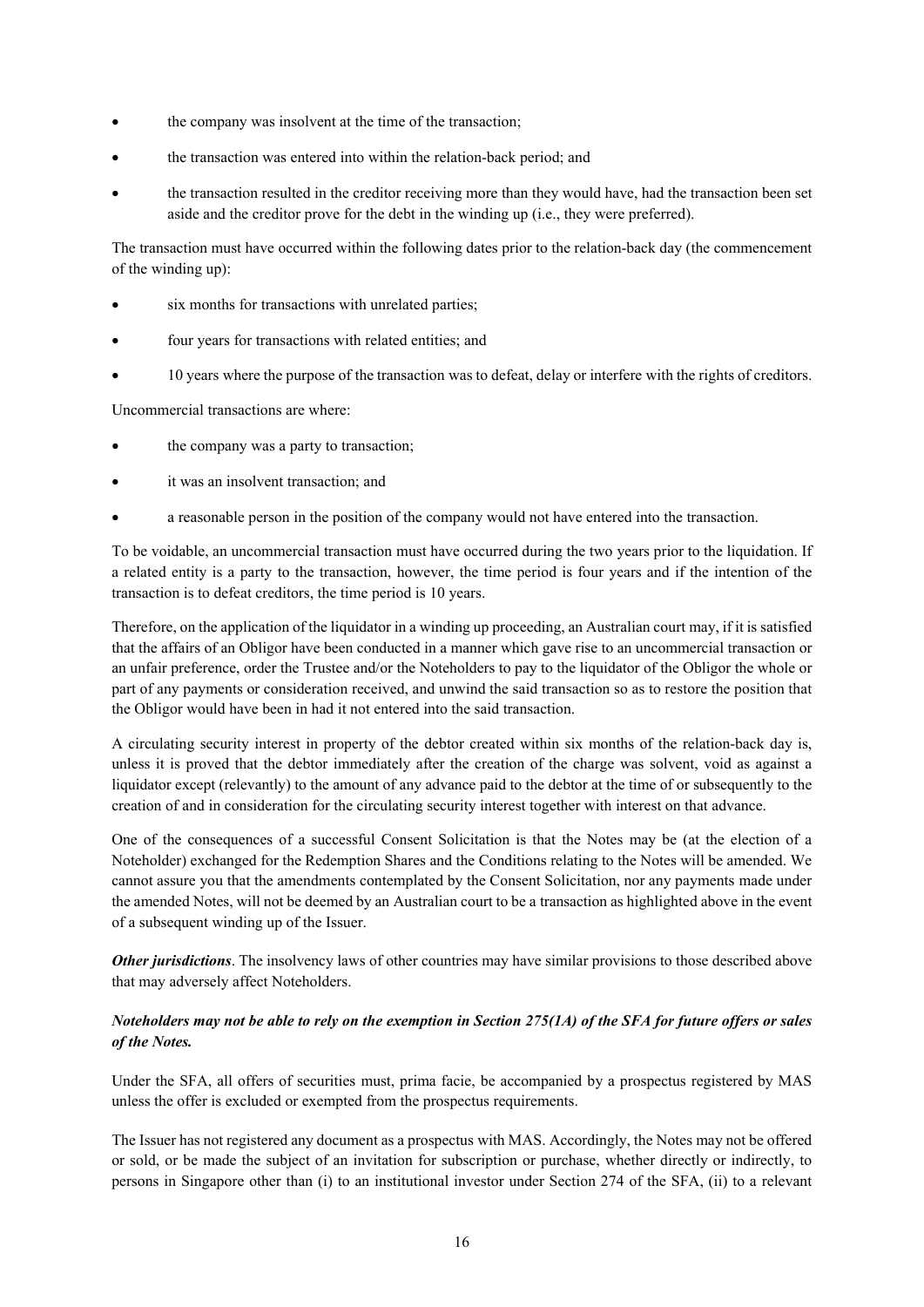person pursuant to Section 275(1) of the SFA, or any person pursuant to Section 275(1A) in respect of offers where the minimum consideration is not less than S\$200,000 (or its equivalent in a foreign currency) for each transaction, and in accordance with the conditions specified in Section 275, of the SFA or (iii) otherwise pursuant to, and in accordance with the conditions of, any other applicable provision of the SFA. Breaches of the SFA could result in financial penalties and/or imprisonment of varying amounts and duration, depending on the offence.

If the consideration for any future offers or sales of Notes is below S\$200,000, whether or not such offers or sales take place before or after any partial repayment or partial redemption of the Notes resulting in the outstanding Redemption Amount of the Notes falling below S\$200,000, Noteholders will not be able to rely on the exemption from the prospectus requirements of the SFA accorded by Section 275(1A) of the SFA.

*Any amendment, addition, deletion and supplement to the Proposed Terms may be approved by one or more Noteholders holding as little as 5% in aggregate outstanding principal amount of the Notes, in which case any such amendment, addition, deletion and supplement to the Proposal will be binding on all Noteholders, whether or not such Noteholder agrees to amendment, addition, deletion and supplement.*

Documentation to effect the terms of the Extraordinary Resolution will be negotiated and finalised for execution by, among others, the Issuer. During the course of finalising such documentation, it may be necessary for one or more amendments, additions, deletions and supplements to the Proposal to be made in order to effect such terms. The Extraordinary Resolution authorises the Authorised Noteholders (comprising one or more Noteholders representing 5% or more of the outstanding principal amount of the Notes) to negotiate and approve (without any further or additional approvals by any other Noteholders, whether by way of another Extraordinary Resolution or otherwise) any amendments, additions, deletions and supplements to the Proposed Terms as the Authorised Noteholders may in their absolute discretion decide, approve or require for the purposes of, and in connection with, giving effect to the Proposed Terms and finalising the documentation to be entered into for that purpose.

See "*The Proposal—Terms of the Proposal*" for a fuller description of such authority to be granted to Authorised Noteholders. The Authorised Noteholders may have different interests from other Noteholders and may make decisions in a manner that is contrary to the interests of other Noteholders. Any decision the Authorised Noteholders make pursuant to its authority and power as provided for in the Extraordinary Resolution will result in all Noteholders being bound by such decision of such Authorised Noteholders, whether or not such Noteholder agrees with such decision.

## **3 Risks Relating to the Group**

## *There may be a substantial doubt about the Group's ability to continue as a going concern.*

The Issuer's audited consolidated financial statements as of and for FY2018 have been prepared on the assumption that the Issuer will continue as a going concern.

The Issuer's independent auditor did not express an opinion on the Issuer's consolidated financial statements as of and for FY2018 and as of and for FY2017. Because of the significance of the matters described in the 'Basis for disclaimer of opinion' section of the auditor's report for FY2018 and FY2017, the auditor was not able to obtain sufficient appropriate audit evidence to provide a basis for an audit opinion on such financial statements. See "*Appendix F—Audited Consolidated Financial Statements of AusGroup Limited and its Subsidiaries for FY2018 and FY2017*" for an explanation of the auditor's basis for the disclaimer of opinion for FY2018 and FY2017.

Notes 2(a) and 17 of the financial statements for FY2018 disclose conditions that indicate the existence of material uncertainties surrounding the continuing use of the going concern assumption in the preparation of the financial statements. There cannot be any assurance that the Issuer or the Group will be able to continue as a going concern.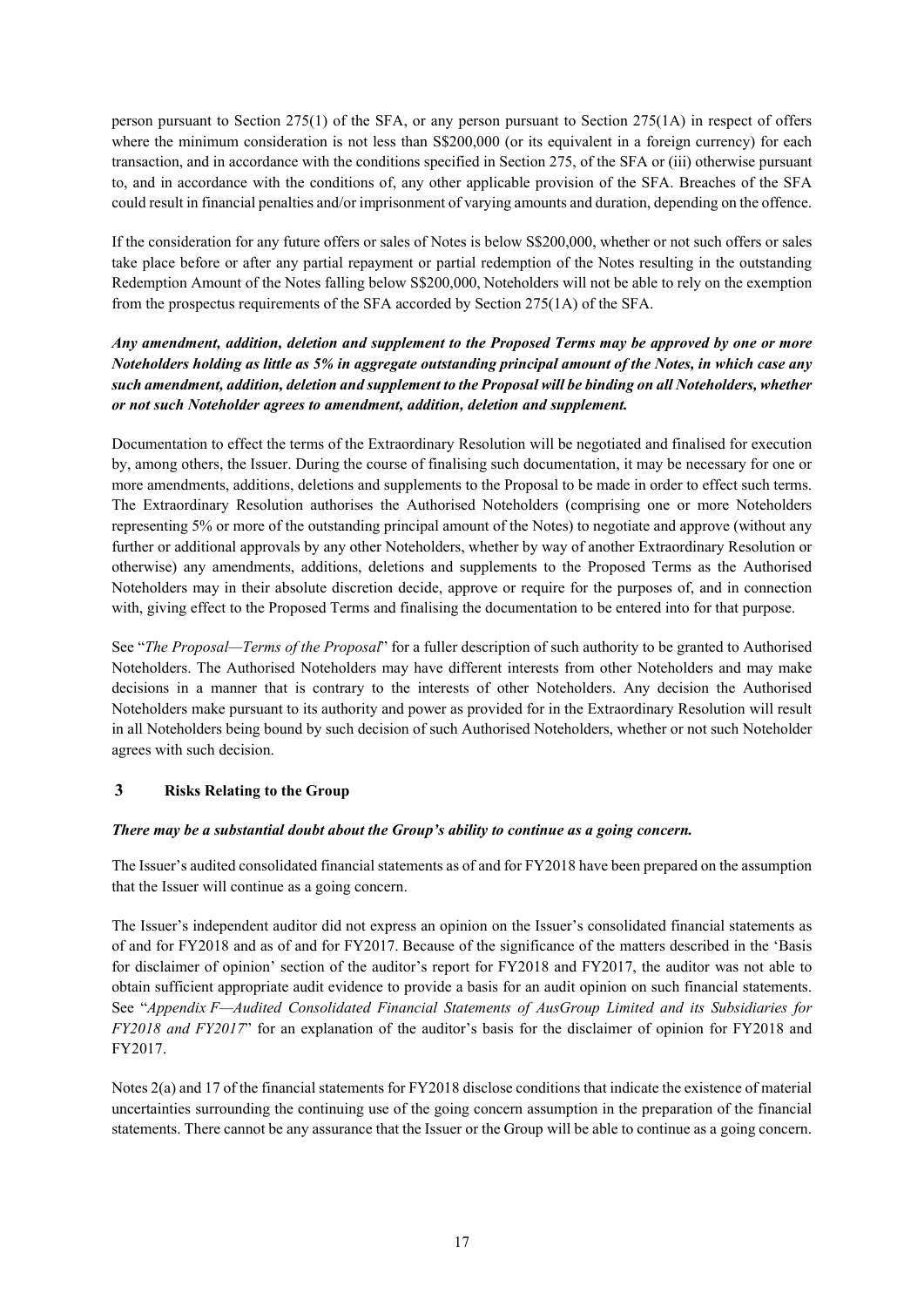## *Any proceeds from the sale of the Port Assets may be insufficient to repay all amounts due under the Notes.*

As disclosed in the Issuer's audited consolidated financial statements as of 30 June 2018, the directors of the Issuer had determined the recoverable amount of the Port Assets to be AU\$87.9 million. The carrying amount of the Port and Marine cash generating unit as of 30 June 2018 was AU\$71.7 million.

Values for assets such as the Port Assets are inherently difficult to compute, and such valuations are based on various limitations and assumptions which, by their nature, are subjective and uncertain. There can be no assurance that such valuation (or any other valuation) will not be materially different from the sale price that may be obtained on the sale of the Port Assets, even in circumstances where such sale is not on a "fire sale" basis. There also cannot be any assurance that any future valuation of the Port Assets that such future valuation will not be substantially lower than the valuation by the directors of the Issuer. See Note 24 of the Issuer's audited consolidated financial statements as of and for FY2018 for a description of the key assumptions made in determining the recoverable amount and the carrying amount of the Port Assets.

Moreover, the Issuer may be required to make impairment provisions in its future financial statements relating to the Port Assets, based on any new valuation and/or circumstances existing at the relevant time, and any such provisions may be substantial.

In addition, any bank or financial institution that provides new funds in the form of loans may have a first ranking security over the Port Assets up to the amount of new funds lent (but subject to a limit of S\$20.0 million), while Noteholders will have a first ranking security over such Port Assets above S\$20.0 million. As a result, any enforcement proceeds will (after payment of all security agent costs and enforcement expenses) first be used to pay any lender (if any) who provides new funding to the Group, up to the amount of such new funding subject to a maximum limit of S\$20.0 million. Any remaining enforcement proceeds will next be used to pay all amounts due under the Notes. There is no assurance that the enforcement proceeds of the Port Assets will be sufficient to repay all amounts due under the Notes. If the enforcement proceeds are insufficient, any remaining balance will be unsecured debt, and Noteholders will rank equally with all of the Issuer's other unsecured creditors, based on any amounts remaining, in the remaining assets of the Issuer. See also "*Risks Relating to the Group — Claims of existing secured creditors of the Group will have priority with respect to their security over the claims of unsecured creditors to the extent of the value of the assets securing such indebtedness*" for additional information.

## *The Issuer expects to be highly leveraged for the next several years and may not be able to generate sufficient cash flows to meet its debt service obligations, including payments under the Notes.*

The Issuer is highly leveraged and has significant short-term liquidity requirements. As of 30 June 2018, the Group had approximately AU\$85.8 million of current interest-bearing borrowings (including the Notes) and AU\$34.2 million in non-current interest-bearing borrowings. If the Issuer successfully implements the Recapitalisation, the Issuer will continue to have substantial indebtedness. In addition, the Issuer may incur additional bank borrowings.

This substantial indebtedness will have important consequences for the Issuer's creditors and shareholders. The Issuer will require substantial cash flow to meet its obligations under the refinanced indebtedness, including the Notes. Therefore, a substantial part of its cash flow from operations will not be available for its business. The Issuer's substantial indebtedness could adversely affect its results of operations and could have important consequences for Noteholders and for the Group, including but not limited to:

- (a) limiting the Group's ability to obtain necessary financing in the future for working capital, capital expenditures, debt service requirements or other purposes;
- (b) requiring a substantial portion of the Group's cash flow from operations to be used for payments on its debt and therefore reducing its ability to reinvest its cash flow from operations in its business;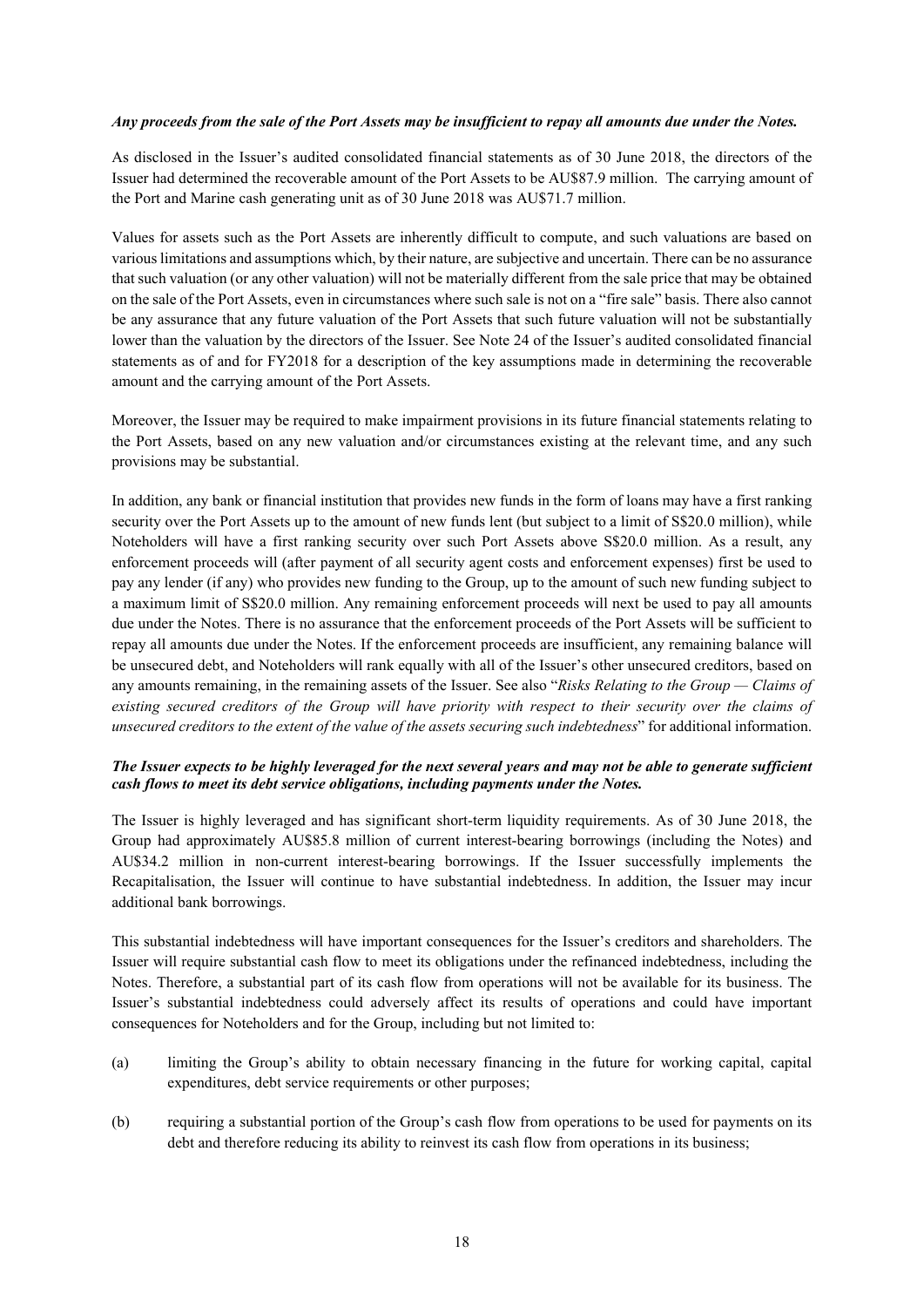- (c) limiting the Group's flexibility in planning for, or reacting to changes in its business and its ability to take advantage of future business opportunities;
- (d) placing the Group at a competitive disadvantage to certain of its competitors with less indebtedness or greater resources; and
- (e) limiting the Group's ability to react to changing market conditions, changes in the industries that it does business in or economic downturns.

The occurrence of any one of these events could have a material adverse effect on the Issuer's business, financial condition, results of operations, prospects, and its ability to satisfy its obligations under the Notes and any of its other indebtedness.

The Issuer's ability to service its debt will depend on its future performance, which, in turn, depends on the successful implementation of its strategy and on financial, competitive, regulatory, technical and other factors, general economic conditions, demand and selling prices for the Group's services, costs of raw materials and other factors specific to industry or specific projects, many of which are beyond the Issuer's control. The Issuer may not be able to generate sufficient cash flow from operations and future sources of capital may not be available to the Issuer in an amount sufficient to enable it to service its indebtedness, including the Notes, or to fund its other liquidity needs.

If the Issuer is unable to generate sufficient cash flow and capital resources to satisfy its debt obligations or other liquidity needs, it may have to undertake alternative financing plans, which may not be available on commercially reasonable terms or at all. Therefore, the Issuer could face substantial liquidity problems and might be required to dispose of material assets or operations to meet its debt service and other obligations. The Issuer's credit facilities and the Trust Deed relating to the Notes contain restrictions on the Issuer's ability to dispose of assets and the use of the proceeds of such disposition. The Issuer may not be able to consummate any dispositions or the proceeds from such disposition may not be adequate to meet any debt service obligations then due.

## *Claims of existing secured creditors of the Group will have priority with respect to their security over the claims of unsecured creditors to the extent of the value of the assets securing such indebtedness.*

Claims of existing secured creditors of the Group will have priority with respect to their security over the claims of unsecured creditors to the extent of the value of the assets securing such indebtedness. Therefore, claims of the secured creditors of the Issuer will have priority with respect to the assets securing their indebtedness over the claims of Noteholders. Therefore, the Notes will be effectively subordinated to any secured indebtedness and other secured obligations of the Issuer to the extent of the value of the assets securing such indebtedness or other obligations.

In the event of a foreclosure, winding up, liquidation, judicial management, receivership or other insolvency proceedings of the Issuer, holders of secured indebtedness will continue to have prior claims to the assets of the Group that constitute their collateral. Noteholders will participate on a *pari passu* basis with all other holders of the unsecured indebtedness of the Issuer based on the respective amounts owed to each holder or creditor, in the remaining assets of the Issuer.

If any of the secured indebtedness of the Issuer becomes due or the creditors thereunder proceed against the assets that secure such indebtedness, the Issuer's assets remaining after repayment of that secured indebtedness may not be sufficient to repay all remaining amounts owing in respect of the Notes. As a result, Noteholders may receive less than holders of secured indebtedness of the Issuer.

#### *Forward looking statements may not be realised.*

This Consent Solicitation Statement contains forward-looking statements that relate to analyses and other information which are based on forecasts of future results and estimates of amounts not yet determinable. These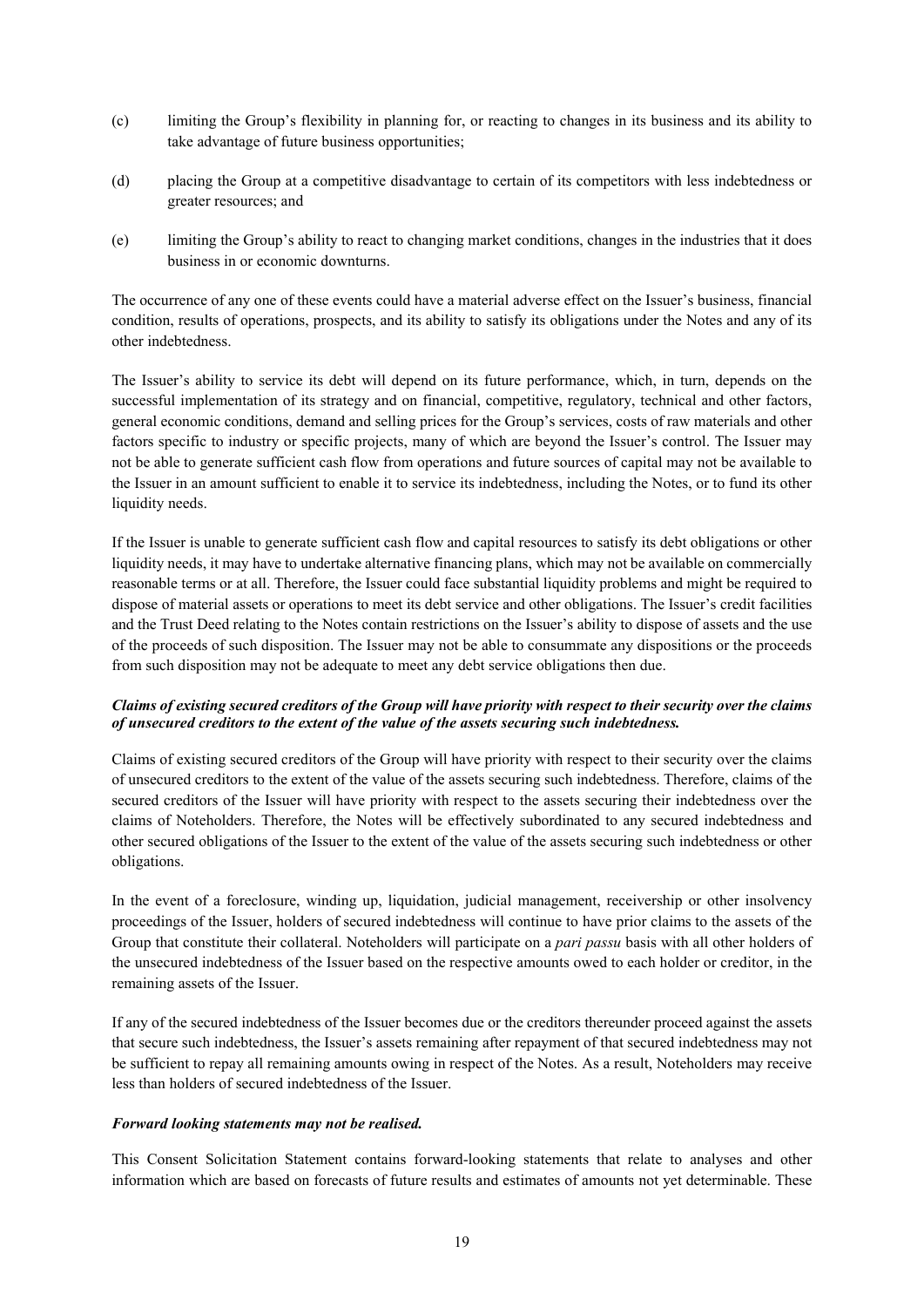forward-looking statements and information are based on the beliefs of the Issuer's management as well as assumptions made by and information currently available to it. These forward-looking statements may be identified by terms such as "expects", "believes", "plans", "intends", "estimates", "anticipates", "may", "will", "would" and "could" or similar words. However, it should be noted that these words are not the exclusive means of identifying forward-looking statements.

All statements regarding the Issuer's expected financial position, business strategy, debt refinancing, plans and prospects are forward-looking statements. These forward-looking statements, including statements as to:

- (a) the Issuer's ability to continue operations as a going concern;
- (b) the Issuer's future revenue, profitability, results of operations and financial condition;
- (c) the Issuer's ability to attract new investors;
- (d) the Issuer's ability to successfully refinance its outstanding indebtedness and other liabilities;
- (e) the Issuer's plans, objectives or goals, including those related to products or services and those related to cost reductions;
- (f) expected growth in consumer demand, regional capacity and competition;
- (g) other expected industry trends, including trends in the pricing of the Group's services;
- (h) assumptions underlying such statements; and
- (i) other matters of a prospective nature discussed in this Consent Solicitation Statement or in announcements made through SGXNET and press releases relating to the Consent Solicitation,

are only predictions.

By their very nature, forward-looking statements involve known and unknown inherent risks, uncertainties and other factors, both general and specific, that may cause the Issuer's actual results, performance or achievements or events affecting the Group to be materially different from any future results, performance, achievements or events expressed or implied by such forward-looking statements. These risks, uncertainties and other factors include, among others, the following:

- (a) the effects of the refinancing of the Group's indebtedness and other liabilities and obligations on its business and operations;
- (b) actions of creditors and shareholders of the Issuer and its subsidiaries;
- (c) future claims and litigation which may be asserted against the Issuer and its subsidiaries;
- (d) changes in political, social and economic conditions and the regulatory environment in the jurisdictions in which the Group operates;
- (e) terrorist attacks;
- (f) changes in currency exchange rates;
- (g) growth strategies for and the success of the Group's marketing initiatives;
- (h) changes in market prices for the Group's services;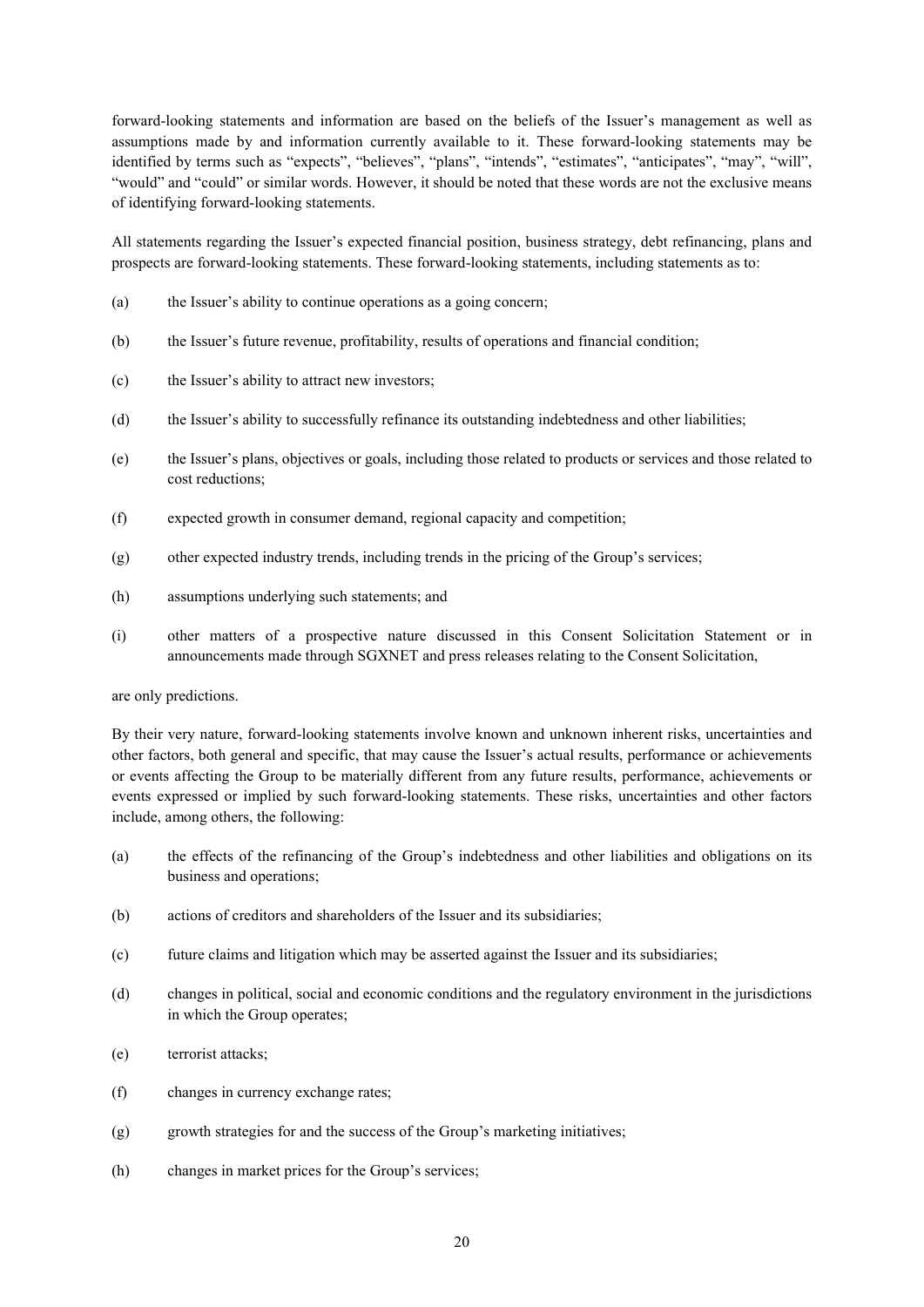- (i) changes in the availability and prices of consumables or raw materials that the Group needs to provide its services;
- (j) changes in customer preferences;
- (k) changes in competitive conditions and the Group's ability to compete under these conditions;
- (l) changes in key members of the management team;
- (m) changes in the Group's future capital needs and the availability of financing and capital to fund these needs; and
- (n) other factors beyond the Issuer's control.

It should be noted that the foregoing list of important risks and uncertainties is not exhaustive. Given the risks and uncertainties that may cause the Issuer's actual future results, performance or achievements or events affecting the Issuer to be materially different than expected, expressed or implied by the forward-looking statements in this Consent Solicitation Statement, we advise Noteholders not to place undue reliance on those statements. There is no representation or warranty that the Issuer's actual future results, performance or achievements or expected events affecting the Group will be as discussed in those forward-looking statements. In addition, those forwardlooking statements speak only as of the date on which they are made, and the Issuer does not undertake any obligation to update or revise any of them, whether as a result of new information, future events or otherwise.

#### *The Group's business is subject to general risks associated with operating businesses outside Singapore.*

There are risks inherent in operating businesses overseas, which include unexpected changes in regulatory requirements, difficulties in staffing and managing foreign operations, social and political instability, fluctuations in currency exchange rates, potentially adverse tax consequences, legal uncertainties regarding the Group's liability and enforcement, changes in local laws and controls on the repatriation of capital or profits. Any of these risks could adversely affect the Group's overseas operations and consequently, its business, financial condition, results of operations and prospects.

## *The Group's ability to borrow in the bank or capital markets may be adversely affected by a financial crisis.*

The Group's ability to borrow in the bank or capital markets to meet its financial requirements is dependent on favourable market conditions. Financial crises in particular geographic regions, industries or economic sectors for example, the United States sub-prime mortgage crisis and the sovereign debt crisis in Europe and the United States, have, in the past, led and could in the future lead to sharp declines in the currencies, stock markets and other asset prices in those geographic regions, industries or economic sectors, in turn threatening affected companies, financial systems and economies.

Any market slowdown may adversely impact the Group's ability to borrow from the bank or capital markets and may significantly increase the costs of such borrowing. If sufficient sources of financing are not available in the future for these or other reasons, the Group's business, financial condition, results of operations and prospects may be materially and adversely affected.

In addition, the Group cannot ensure that it will not continue to incur losses in the future, or that it will become profitable, in either case due to a potential increase in its operating and financing costs incurred to finance the Group's growth and expansion or lower than expected increase in revenues. This increase in operating and financing costs without a corresponding increase in revenues will have a negative impact on the Group's results of operations. In the event that any of the above events materialise, the Group's business, financial condition, results of operations and prospects will be adversely affected.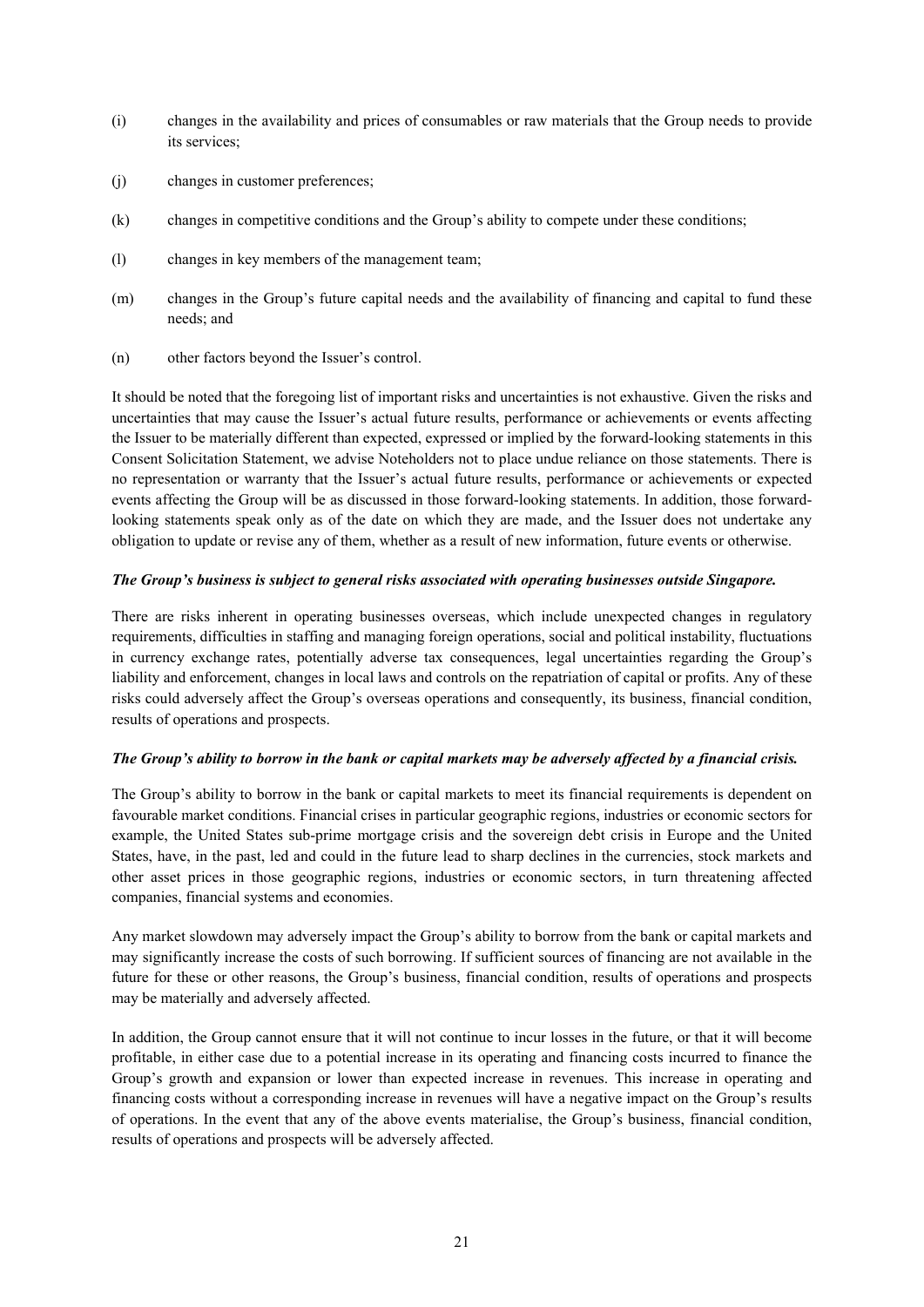## *The Group's business is exposed to potential liability arising from any damage, injury or death resulting from accidents or other causes.*

Due to the nature of the Group's business, the Group may be subject to the risk of accidents occurring either to its employees or to third parties who may be involved in accidents while on its premises. These accidents may occur as a result of fire, explosions or other incidents which may result in injury to persons, death or damage to property. The Group may be liable, whether contractually or under the law, for any or all of such loss or damage or injury to or loss of life. In addition, it may be liable for substantial fines and penalties imposed by the authorities of the relevant jurisdictions. Any of such events will disrupt the Group's business and lead to a reduction in revenue and profits and to increased costs of operations. In the event of an accident that is not covered by its insurance policies or the claims of which are in excess of its insurance coverage or are contested by the insurance companies, the Group's business, financial condition, results of operations and prospects will be adversely affected.

## *If the Group is unable to accurately estimate the overall risks, revenues or costs on its contracts, or fail to agree to the pricing of work done pursuant to unapproved change orders, the Group may incur lower than anticipated profit or incur a loss on the contracts.*

Substantially all of the Group's contracts are either fixed price or fixed unit price contracts. The terms of these contracts require the Group to guarantee the price of its services on a fixed price or a fixed unit price basis and assume the risk that the costs associated with its performance will not be greater than it anticipated. As a result, the Group will only realise a profit on these contracts if it successfully estimates its project costs and avoid cost overruns. Cost overruns, whether due to inefficiency, inaccurate estimates or other factors, result in a lower profit or a loss on a project. The Group's project cost estimates are subject to a number of assumptions, including the indicative prices of its suppliers and sub-contractors.

Although the Group anticipates increased labour costs and materials and utilities costs in its tender submissions, the revenue, cost and gross profit realised on a fixed price or fixed unit price contract may vary from the estimated amounts because of many factors, including changes in job conditions, variations in labour and equipment productivity over the term of the contract and unexpected increases in costs of materials and labour. Unexpected discounts requested by customers may also result in the Group being unable to collect its full tender price. If the Group's estimates of the overall risk, revenues or costs prove inaccurate, unexpected discounts given, or circumstances change, the Group may incur a lower profit or a loss on its contracts, which could materially and adversely affect its business, financial condition, results of operations and prospects.

The Group is frequently required to perform extra or "change order" work as directed by the customer even if the customer has not agreed in advance on the scope or price of the work to be performed. This process may result in disputes over whether the work performed is beyond the scope of the work included in the original project plans and specifications or, if the customer agrees that the work performed qualifies as extra work, the price the customer is willing to pay for the extra work. Even when the customer agrees to pay for the extra work, the Group may be required to fund the cost of such work for a lengthy period of time until the change order is approved and funded by the customer. Also, these unapproved change orders, contract disputes or claims result in costs to the Group that cannot be billed for a period of time.

There can be no assurance that the Group will be able to invoice or recover the cost and profit margin for the extra or change order work in full or at all, which may lead to business disputes or may otherwise adversely affect the Group's business, financial condition, results of operations and prospects.

## *The Group's results of operations depend on the timing of new contract awards and the timing of the performance of these contracts.*

At any point in time, the Group may derive a substantial portion of its revenues directly or indirectly from a limited number of large contracts. The amount of work to be done under a contract, and therefore the timing and amount of revenue that it recognises, varies depending on the project duration and on the stage of the construction that is being performed at any particular time. There is typically less work at the beginning and at the end of a project,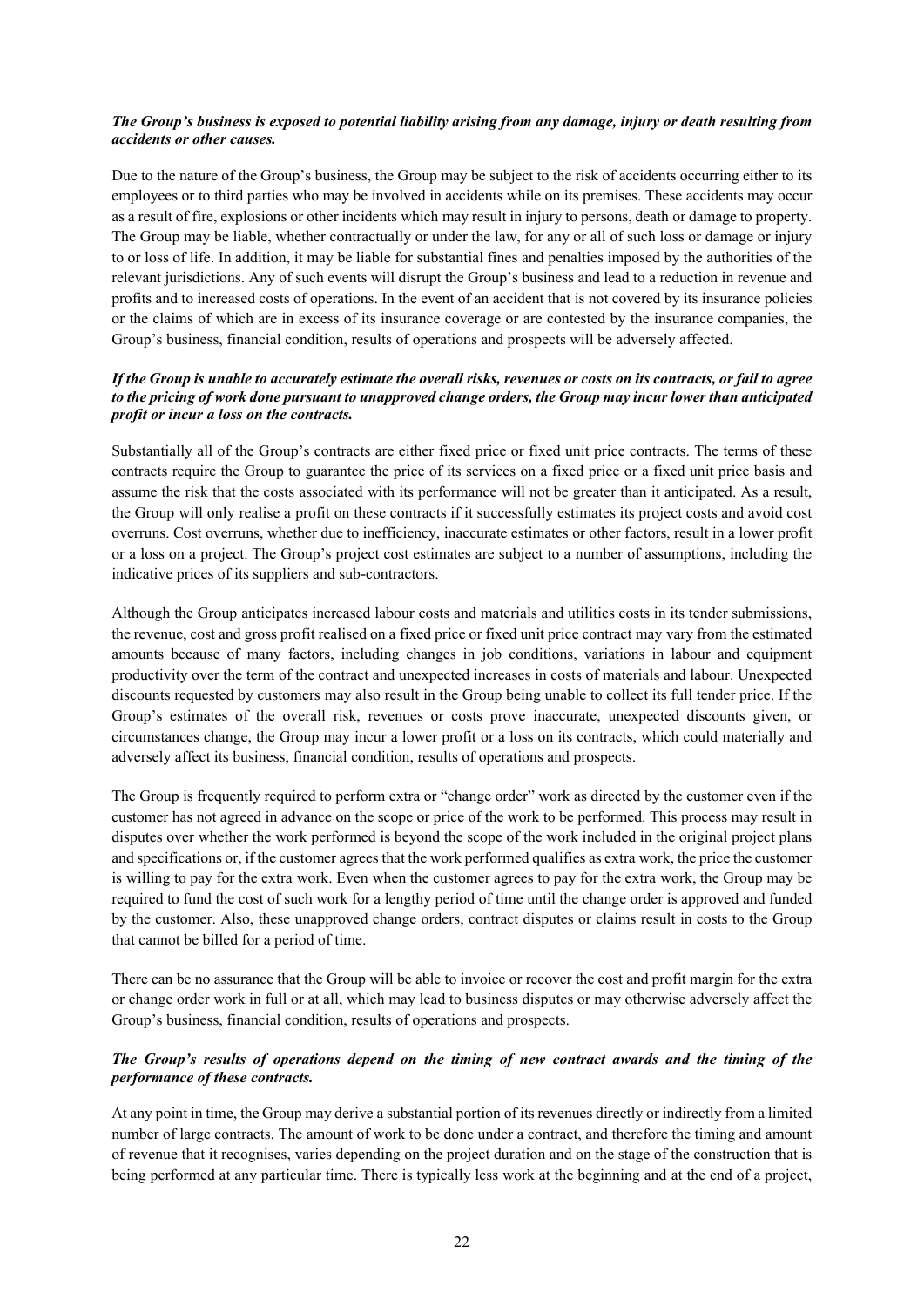resulting in the Group recognising less revenues at these stages, compared with the amount of work that it performs in the middle of a project, when it recognises more revenues. Therefore, the Group's results of operations tend to fluctuate depending on the duration and stage of its contracts at any particular time and the composition of contracts within its portfolio at any one time. In addition, the timing of the revenues and cash flows from its projects can be delayed by a number of factors, including availability of labour, weather conditions, delays in receiving material and equipment from suppliers and changes in the scope of work to be performed. These delays, if they occur, could have an adverse effect on its operating results for a particular period. As a result of the foregoing, the Group's results of operations and cash flows can fluctuate significantly from period to period.

A substantial part of the Group's business is project-based and non-recurring. Thus, the Group has to continually and consistently secure new customers and projects. The Group cannot predict whether or when it will receive awards of new contracts as these contracts frequently involve a lengthy and complex bidding and selection process, which is affected by a number of factors, including market conditions, financing arrangements and governmental approvals. The Group's profitability and financial performance will depend on its ability to secure new projects that are profitable on a regular basis. If the Group is unable to do so for any reason, its business, financial condition, results of operations and prospects will be materially and adversely affected.

## *The Group is dependent upon the availability and cost of labour and sub-contractors.*

Sub-contract works and labour costs account for a significant proportion of the Group's total costs. Labour costs accounted for 95.1%, 87.4% and 82.9% of the Group's cost of sales in FY2016, FY2017 and FY 2018, respectively. In addition, sub-contract works accounted for 3.5%, 1.0% and 1.0% of the Group's cost of sales in FY2016, FY2017 and FY2018, respectively.

The Group's ability to control labour costs and to manage large projects is dependent upon its ability to attract and retain qualified technical expertise with sufficient experience in the delivery of such projects. The Group has employed, and it expects to continue to employ, sub-contractors to perform some of the Group's construction activities. The Group and its sub-contractors are dependent upon the availability of workers, particularly when the level of activity in the industry is high. If there is a shortage of technical expertise and other workers in Australia, Singapore or Thailand, the Group may have difficulty hiring adequate numbers of skilled personnel and other workers, directly or through sub-contractors, in the future. There can be no assurance that the costs of retaining or employing skilled personnel or other workers will not exceed the Group's estimates, which may materially and adversely affect the Group's business, financial condition, results of operations and prospects. See "—The Group is affected by the performance and quality of its sub-contracted works" for a further discussion of the risks relating to the Group's sub-contract works.

## *The Group is dependent on the availability of adequately skilled labour and specialised equipment.*

Due to the specialised nature of the Group's work, there is a limited supply of adequately skilled business unit managers, technical managers, tradesmen and experienced project delivery staff. The Group also requires certain specialised equipment to carry out its operations. If the Group fails to retain its skilled technical managers, tradesmen and project staff, or if it fails to acquire the necessary equipment to carry out its operations, its business, financial condition, results of operations and prospects will be materially and adversely affected. To ensure that the Group remains competitive, from time to time it recruits a number of foreign workers. If there is a shortage of foreign workers or restrictions are placed on the employment of foreign workers, or if the Group is unable to acquire the necessary equipment to carry out its operations, its operations and project schedule will be affected and its business, financial condition, results of operations and prospects will be materially and adversely affected. Furthermore, to the extent that the Group is unable to recruit the required number of skilled business unit managers, engineers, tradesmen and experienced project staff, whether locally or from overseas, to meet its increased business activities, its business, financial condition, results of operations and prospects will be materially and adversely affected.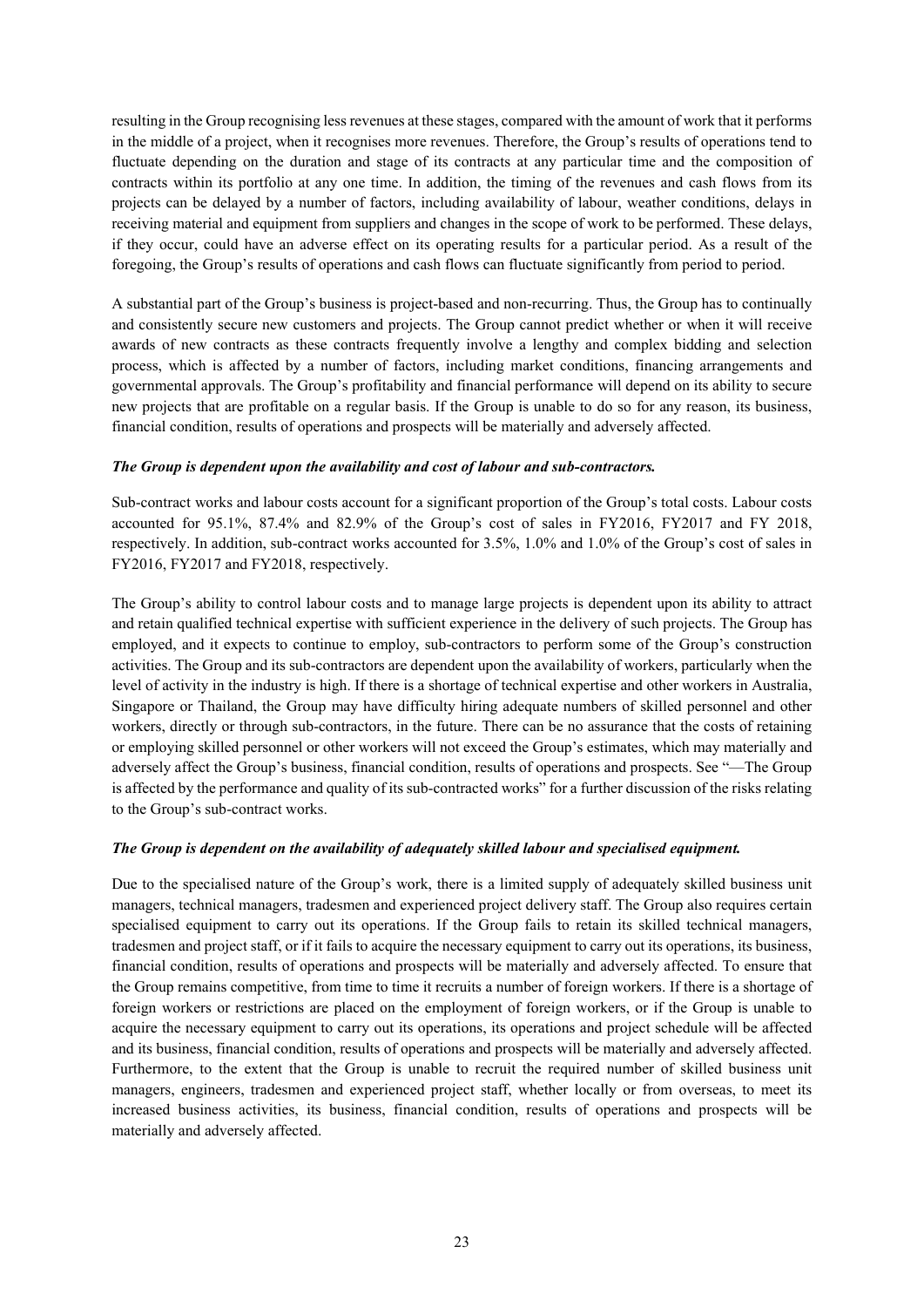## *Maintaining good employee relations is important for the smooth operations of the Group's business.*

There can be no assurance that the Group will not experience incidences of work stoppages and labour disputes in its operations. If the Group encounters any material work stoppages and/or labour disputes or industrial actions in the future which causes significant disruptions to its operations, the Group's business, financial condition, results of operations and prospects may be materially and adversely affected.

## *The Group is affected by the performance and quality of its sub-contracted works.*

The Group sub-contracts certain types of work, such as detailed drawings, transportation, surface treatment, nondestructive testing, electrical work, machining and fabrication to third parties or subcontractors. It is exposed to the timely delivery and the quality required of the sub-contracted works. On a regular basis, the Group reviews its sub-contractors' performance and conducts due diligence assessments on the sub-contractors' previous projects and available manpower. It also places management supervision on site to manage the subcontractor and to ensure the sub-contractor performs at the level it requires. Although the Group holds retention monies for certain subcontractors, if its subcontractors fail to adhere to the agreed specifications or default on their contractual obligations, the Group's ability to deliver the project on time will be compromised, and it may be exposed to liabilities under the main contracts with its customers. In addition, the Group may not be able to find alternative sub-contractors to complete the work in a timely fashion and it may be subject to higher costs from alternative subcontractors, which may materially and adversely affect its business, financial condition, results of operations and prospects.

## *The Group is subject to delays in completion of projects and the risk of unanticipated or premature termination of projects or contracts.*

The Group's customers may delay the completion of projects due to unforeseen circumstances. Delays may also result from incomplete specifications or unanticipated difficulties in developing customized solutions for them. Customers may also terminate their projects or contracts with the Group due to changes in its business plans, insufficient funding or dissatisfaction with the progress.

Although the Group's contracts with some of its customers may be long-term contracts that may last for up to five years, under the terms of such contracts, its customers may terminate those contracts before the end of the full term. The unanticipated termination of any projects or contracts in progress or any decisions by its customers not to proceed with a contracted project may have a material adverse effect on the Group's business, financial condition, results of operations and prospects.

## *The Group faces competitive pressures and it cannot assure investors that it will be able to compete successfully with its competitors.*

The Group's business is competitive and it faces competition from other Australian engineering and construction companies in the market such as Civmec Limited, Kaefer Group, UGL Limited and Monadelphous Group Ltd, who are able to provide services that are similar to the Group's and who compete with it on key attributes including scale and capacity of production, pricing, brand name, timely delivery and customer service within its individual suite of services.

Competition could increase as a result of new market entrants, or the Group's competitors may be able to price their products and services more attractively, or may utilise equipment that is more advanced than the Group's equipment. In addition to local competitors, the Group also faces competition from foreign companies, which may have access to better financial, equipment and other resources than the Group does. There is no assurance that the Group will be able to compete successfully in the future. Any failure by the Group to remain competitive would materially and adversely affect its business, financial condition, results of operations and prospects.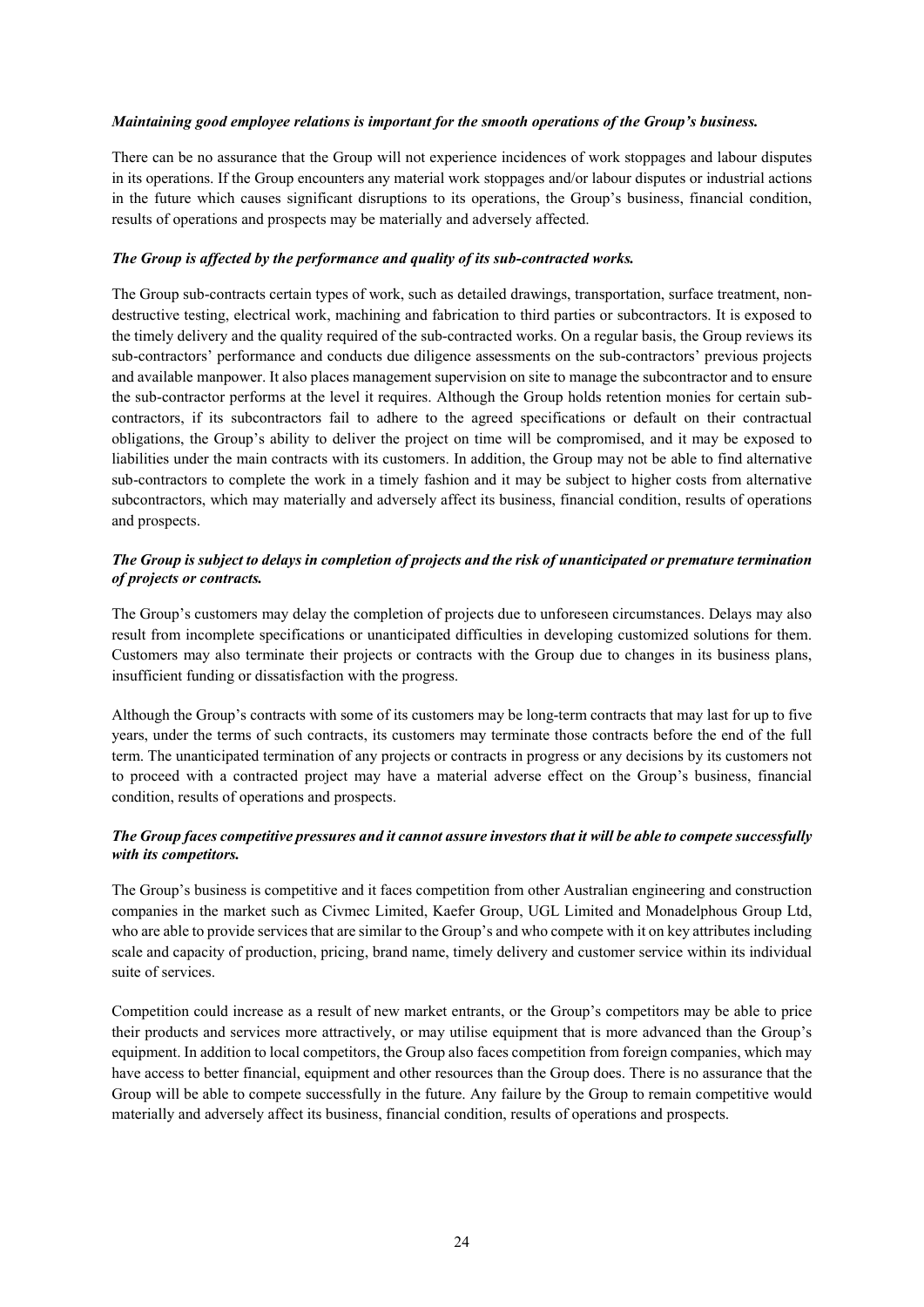## *Activities in the Group's business can be dangerous and can cause injury to people or property in certain circumstances.*

The Group's business activities are subject to hazards associated with the construction, operation, handling, storage and transportation of oil and gas and mineral materials and projects, including pipeline leaks and ruptures, explosions, fires, inclement weather and natural disasters, mechanical failure, unscheduled downtime, labour difficulties, transportation interruptions, remediation complications, discharges of toxic substances and environmental risks. These hazards can cause personal injury and loss of life, severe damage to or destruction of property and equipment, environmental damage, fines and liabilities, which could have a material adverse effect on the Group's reputation, and on its business, financial condition, results of operations and prospects.

Damage to the Group's assets caused by these hazards will result in downtime of its assets because they may be subject to extensive rebuilding, servicing or repairs instead of being utilised for its operations. If insurance coverage is insufficient to compensate for losses suffered as a result of natural disasters, the Group will incur substantial losses or be required to make material compensation payments, which may have a material adverse impact on its business, financial condition, results of operations and prospects.

## *The Group's insurance coverage may not adequately protect the Group against the risks associated with its business operations*

A variety of risks are associated with the Group's operational activities, including damage to its facilities, environmental pollution, damage to products in transit, transportation delays and risks posed by natural disasters, among others. Any or all of these risks may have a material and adverse effect on the Group's business, financial condition, results of operations and prospects. The Group maintains insurance which it believes is typical in its industries and in amounts which it believes to be commercially appropriate.

However, the Group may become subject to liabilities, including liabilities for pollution or other hazards, against which it has not insured adequately or at all, or cannot insure. The Group's insurance policies contain certain exclusions and limitations on coverage which may result in its claims not being honoured to the extent of losses or damages suffered by it. In addition, the Group's insurance policies may not continue to be available at economically acceptable premiums, or at all. The occurrence of a significant adverse event, the risks of which are not fully covered or honoured by such insurers, could have a material adverse effect on its business, financial condition, results of operations and prospects.

## *The Group's inability to obtain performance guarantees and other financing could limit the number of projects it is able to pursue*

It is customary in the Group's industry, and the Group is typically required, to provide performance guarantees to bid for and to secure the Group's performance under its contracts. The Group's ability to obtain performance guarantees from financial institutions and banks primarily depends upon its capitalisation, working capital, past performance, management expertise and other external factors, including the overall financial capacity of the financial institutions and banks. Financial institutions and banks consider these factors in relation to their risk management policies and underwriting standards, which may change from time to time. There can be no assurance that the Group will continue to be able to obtain the performance guarantees required for it to operate its business either on a secured or unsecured basis, on commercially reasonable terms or at all, which would materially and adversely affect the Group's business, financial condition results of operations and prospects.

For most of the Group's projects, it is paid accordance to work done on a progressive basis. The Group may also require additional financing to provide needed additional working capital to finance start-up costs of projects (including the purchase of materials and equipment and the payment of labour costs) before it receives payment under a contract. The Group's ability to arrange for financing will depend, in part, upon factors outside its control, such as a financial institution's lending policy and prevailing market conditions, as well as upon its business, financial condition, results of operations and prospects. The Group's inability to obtain adequate financing to fund its working capital requirements could adversely affect its ability to perform its obligations under existing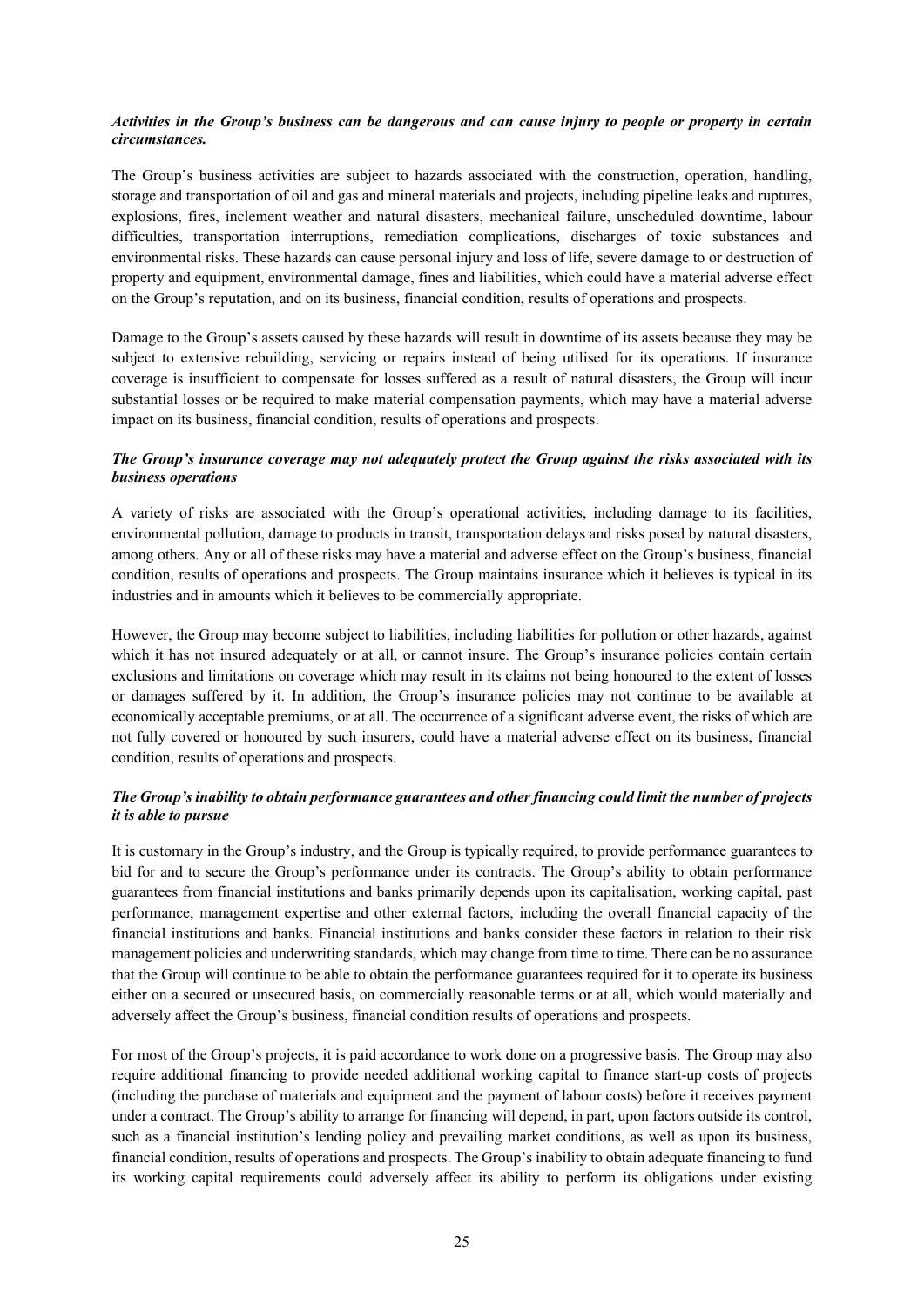contracts and its ability to obtain new contracts, which could material adverse effect on the Group's business, financial condition and prospects.

## *Global and national political, economic, regulatory or social conditions may have a material and adverse effect on the Group's business, financial condition, results of operations and prospects.*

The Group's business and future growth are dependent on the political, economic, regulatory and social conditions in globally and in each of the countries that it operates or in which it intends to expand its business and operations. Any global or national economic downturn or changes in policies implemented by the governments in these countries, currency and interest rate fluctuations, capital controls or capital restrictions, labour laws, changes in duties and taxation and limitations on imports and exports may materially and adversely affect its business, financial condition, results of operations and prospects.

A prolonged global economic downturn may have an adverse effect on the Group's business, financial condition, results of operations and prospects. In addition, a prolonged global economic downturn could have a material adverse effect on the ability of banks to meet their financial obligations, including, the repayment of their customers' deposits. To the extent any of the Group's cash have been deposited with any of such banks, the Group may lose all or part of its cash deposits, which would have a material adverse effect on its business, financial condition, results of operations and prospects.

## *The Group is dependent on its key management personnel.*

The continued success of the Group is dependent to a large extent on its ability to retain its key management personnel, in particular, its chief executive officer and executive management team. There is no assurance that the Group will be able to retain, its chief executive officer and executive management team. In addition, there is no assurance that the Group will be able to recruit and retain suitable replacements for its chief executive officer and executive management team if they leave. The loss of the Group's chief executive officer and executive management team without suitable replacements may have a material and adverse impact on its ability to achieve its objectives as well as on its business, financial condition, results of operations and prospects.

#### *The Group may incur additional costs or liquidated damages in the event of disputes, claims, defects or delays.*

From time to time, the Group encounters disputes with its customers in relation to non-compliance with contract specifications, defects in workmanship and materials used. See "Business—Legal Proceedings" for a summary of the Group's ongoing disputes. There is no assurance that these and any future disputes and claims will not result in protracted litigation, which may have a material and adverse impact on the Group's business, financial condition, results of operations and prospects.

The Group usually provides warranty periods for 12 months from the contractual delivery date. During this period, it is required to rectify defects for which it is responsible free of charge. If the Group is required to rectify defects during the warranty period which result in substantial additional costs being borne by it, the profitability of the particular project will be reduced. If the Group's customers suffer loss and damage due to the defects, they may also claim against the Group, thereby materially and adversely affecting its business, financial condition, results of operations and prospects.

Contracts for the Group's projects usually contain provisions for payment of liquidated damages by it if the handover of its projects is delayed. If the Group's projects are delayed, whether due to its fault or the fault of its suppliers or sub-contractors, it may be liable to pay liquidated damages, which may be substantial because they are calculated based on the period of delay. If such liquidated damages are significant, the Group's business, financial condition, results of operations and prospects may be materially and adversely affected.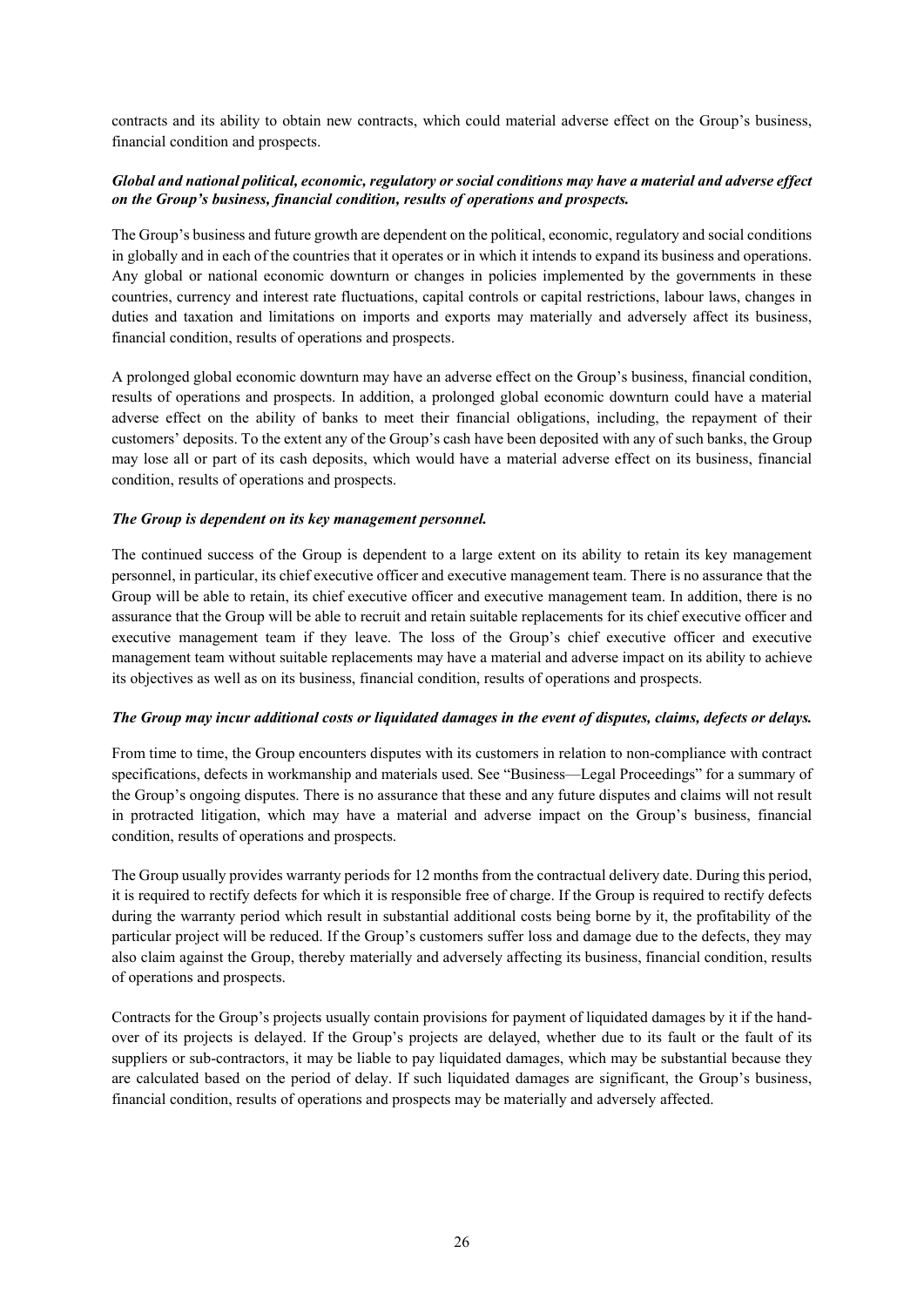#### *The Group is subject to various international and local environmental protection laws and regulations.*

The Group is subject to various environmental protection laws and regulations in the jurisdictions in which it operates. Such laws and regulations are complex, subject to frequent changes and have tended to become more stringent over time. Therefore, compliance may become increasingly difficult and costly. These environmental laws and regulations, and their interpretations, are constantly evolving and it is impossible to predict accurately the effect that changes in these laws and regulations, or their interpretation, may have upon the Group's business, financial condition, results of operations or prospects. If environmental laws and regulations, or their interpretation, become more stringent, the costs of compliance could increase. If the Group cannot pass along future costs to its customers, any increases could have a material adverse effect on the Group's business, financial condition, results of operations and prospects.

Like most countries, Singapore and Australia have laws and regulations regarding environmental matters including disturbance, rehabilitation and the discharge of hazardous waste and materials. Such laws and regulations can increase the cost of planning, designing, installing and operating industrial facilities for use by operators. Some of these laws and regulations may expose the Group to liability for the conduct of or conditions caused by others, or for the Group's acts, even if such acts had complied with all applicable laws at the time of performance, and the Group may be required to pay significant fines and penalties for noncompliance. Some environmental laws impose joint and several "strict liability" for cleaning up spills and releases of oil and hazardous substances, regardless of whether the Group was negligent or at fault.

Environmental protection laws and regulations may also have the effect of curtailing exploration, development and production activities by the Group's customers. This may reduce the demand for the Group's services, which would have a material adverse effect on the Group's business, financial condition, results of operations and prospects.

## *The Group may be exposed to losses from natural disasters, terrorism or other unforeseen events which may not be sufficiently covered by its insurance.*

The occurrence of natural disasters, terrorism or other catastrophes or other acts of God such as severe weather conditions or epidemic diseases in the Group's areas of operation may materially and adversely disrupt its operations. Such developments may also affect the ability of the Group's customers to meet their payment obligations to the Group, which could materially and adversely affect the Group's business, financial condition, results of operations and prospects.

Terrorist activities, anti-terrorist efforts, piracy or other armed conflict involving Singapore, Asia or Australia or their interests abroad may adversely affect the Singaporean, Asian, Australian and global economies. If events of this nature occur and persist, the associated political instability and societal disruption could reduce overall demand for oil and gas potentially putting downward pressure on prevailing oil and gas prices and adversely affect the Group's activities. Oil and gas production facilities, transportation systems and storage facilities could be direct targets of terrorist attacks, and the Group's business, financial condition, results of operations and prospects could be materially and adversely affected if any infrastructure or property integral to its operations is destroyed or damaged by such an attack. Insurance coverage may become more difficult to obtain, if available at all.

These factors, which are not within the Group's control, may potentially have significant effects on its operations and production facilities, and the operations of its customers and suppliers. As a result, the occurrence of natural or other catastrophes, severe weather conditions or other acts of God may adversely affect the Group's business, financial condition, results of operations and prospects.

#### *The Group's products are subject to stringent quality codes and standards and certification for quality control and it is exposed to potential liability arising from damages, injury or death due to accidents.*

The Group's products are commonly used for the oil and gas, mining and other industries, such as the infrastructure, utilities, industrial, chemical and power industries. As such products function in harsh conditions,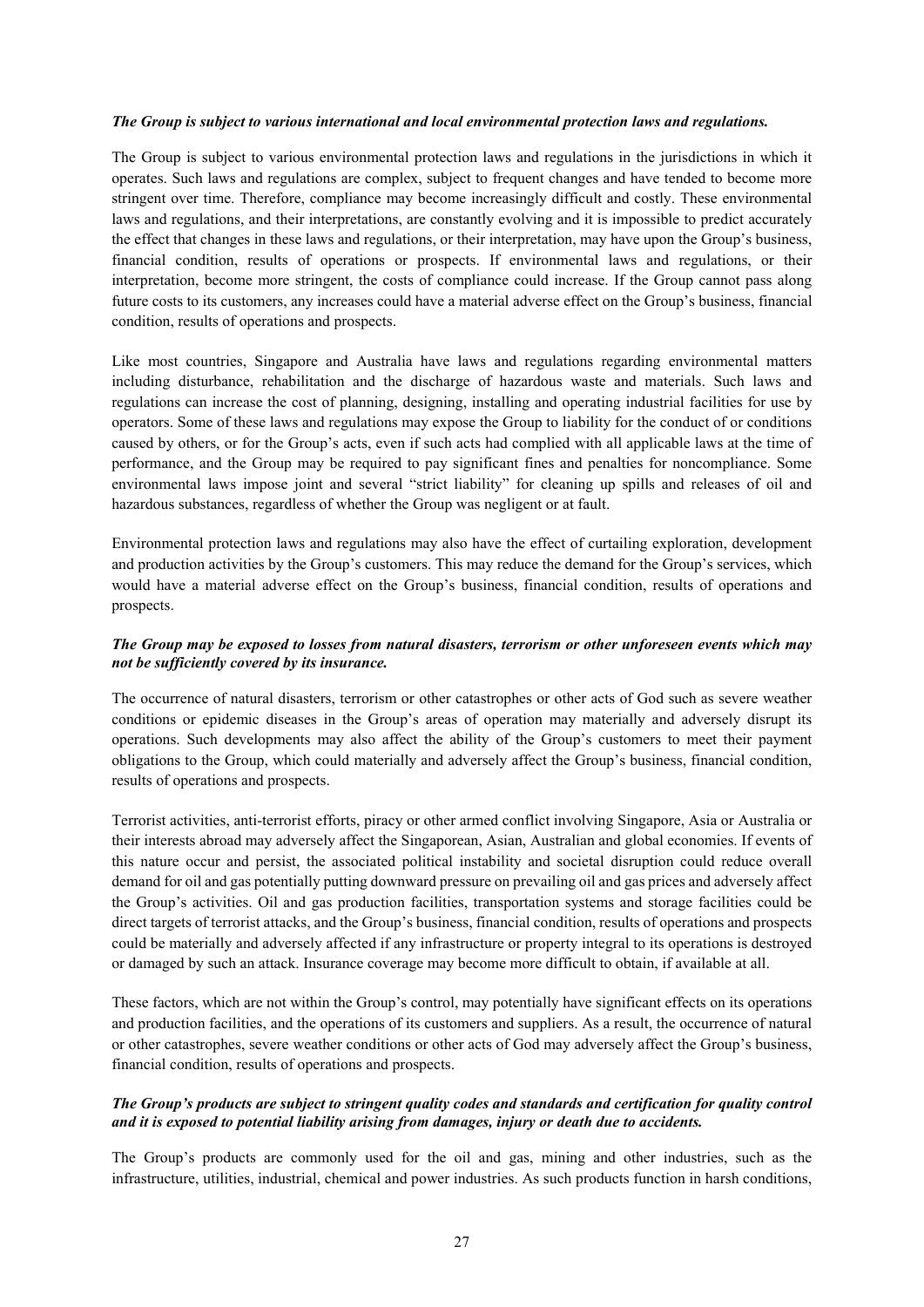the Group's products must meet the necessary standards with respect to corrosion prevention, chemical tolerance, stress tolerance and safety. To ensure that the Group's products meet the necessary standards, it is required to ensure that its products comply with stringent quality control codes and standards prescribed by the relevant international professional bodies and institutions. The Group's customers may re-evaluate its capabilities or it may be prohibited by its customers from carrying out certain services if it fails to comply with such codes and standards or if it loses or is unable to renew its certifications and accreditations. This may have a material and adverse effect on the Group's business, financial condition, results of operations and prospects.

Furthermore, due to the nature of the Group's operations, there is a risk of accidents occurring either to its employees or to third parties while on its premises or its customers' premises. These accidents may occur as a result of fire, explosions or other incidents. If the Group encounters a significant number of accidents during its operations, its customers may re-evaluate its capabilities, or the Group's customers may prohibit it from carrying out certain services. This may have a material and adverse effect on the Group's business, financial condition, results of operations and prospects.

## **4 Risks Relating to the Redemption Shares**

## *Holders converting the Notes into Shares may experience substantive dilution in the future, and the sale or possible sale of a substantial number of Shares in the public market could adversely affect the price of the Shares.*

If the Recapitalisation Conditions are satisfied and all of the Notes are converted into Redemption Shares at an issue price of S\$0.042 per Redemption Share, assuming the Subscription Shares are issued and all Shareholders exercise their rights in the Rights Issue and the Rights Shares are issued to such Shareholders, Noteholders will hold approximately 34.37% of the total enlarged share capital of the Issuer, based on the existing share capital of the Issuer as of the Latest Practicable Date.

The Issuer plans to issue up to 1,050,000,000 Subscription Shares to the Placees at a subscription price of S\$0.035 per Subscription Share and 752,402,733 Rights Shares to its existing Shareholders at a subscription price of S\$0.035 per Rights Share. The issue of the Subscription Shares and the Rights Shares in full will result in the Placees and the existing Shareholders owning 31.75% and 68.25%, respectively, of the total enlarged share capital of the Issuer. As a result, Noteholders converting the Notes into Shares may experience substantial dilution in the future.

In addition, the sale of a significant number of the Issuer's Shares in the public market after the completion of the Recapitalisation, or the perception that such sales may occur, could cause the price of the Shares to fall, and Shareholders could lose part or all of their investment in the Shares. The sale of a large number of Shares could also make it more difficult for the Issuer to offer Shares in the future at a time and price that the Issuer deems appropriate.

## *The Issuer may not be able to pay dividends in the future.*

The Issuer may not be able to pay dividends in the future if it is unable to successfully implement its strategies or if there are adverse developments to its business as a result of competitive, regulatory, general economic conditions, demand and other factors specific to its industry, many of which are beyond its control.

Any future determination as to the declaration and payment of dividends will be at the discretion of the Issuer's board of directors and will depend on factors that the Issuer's board of directors deems relevant, including (among others) the business, financial condition, cash requirements, results of operations, prospects and financing arrangements of the Group.

The Issuer is a holding company and its investments in its operating subsidiaries, joint ventures and associated companies constitute substantially all of its assets. The Issuer does not have significant independent operations,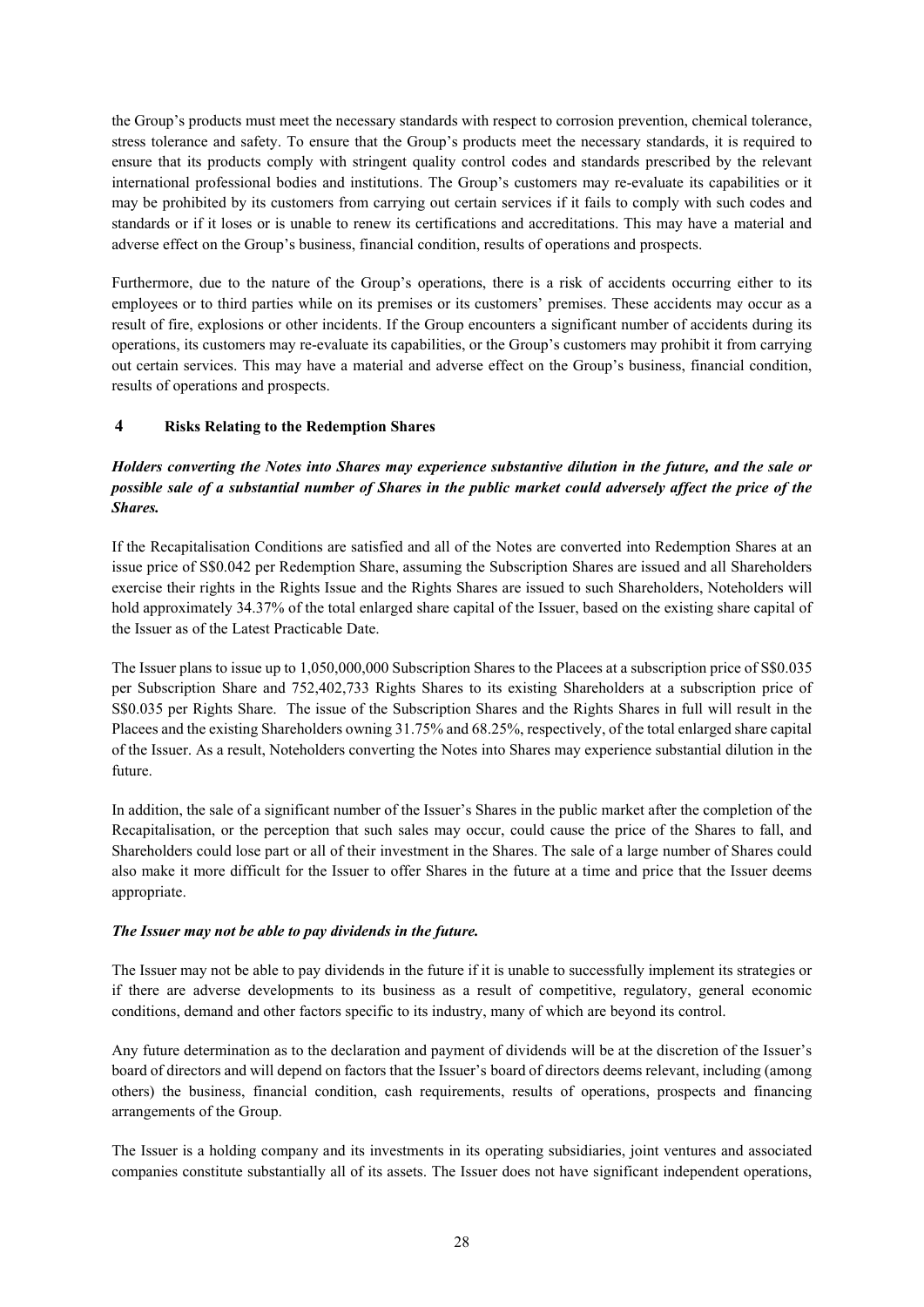and operates its business primarily through such subsidiaries, joint ventures and associated companies. Therefore, the availability of funds to the Issuer to pay dividends to Shareholders depends on dividends received from these subsidiaries, joint ventures and associated companies. The ability of such subsidiaries, joint ventures and associated companies to pay dividends or make other advances or transfers of funds will depend on their respective results of operations and may be restricted by, among other things, the availability of funds, the terms of the various credit arrangements entered into, as well as statutory and other legal restrictions of the respective jurisdictions of incorporation or establishment of these entities. For example, the Issuer may not pay dividends while any interest on the Notes is overdue and unpaid or while any of the Notes which has become payable has not been paid off or if it is in breach of any of its other obligations under any of the Issue Documents.

Under Singapore law and the Issuer's constitution, all dividends must be paid out of the Issuer's profits available for distribution. The availability of profits is assessed on the basis of the standalone financial statements of the Issuer, and not from the Issuer's consolidated financial statements. The Issuer currently has accumulated losses in its standalone balance sheet as of 30 June 2018 and the Issuer expects to record accumulated losses in its standalone balance sheet as of 30 September 2018 and 31 December 2018.

## *There may not be an active or liquid market for the Shares.*

There can be no assurance as to the liquidity of any market that may develop for the Notes, an investor's ability to sell its Notes or the prices at which it would be able to sell its Notes. The Notes could trade at prices that may be lower than their initial offering price depending on many factors, including prevailing interest rates, the Group's financial condition and results of operations and the market for similar securities. The Issuer does not have any obligation to make a market in the Notes. In addition, the market for debt securities has been subject to disruptions that have caused substantial volatility in the prices of securities similar to the Notes. There can be no assurance that the markets for the Notes, if any, will not be subject to similar disruptions. Any disruptions in these markets may have a material adverse effect on your investment in the Notes.

An active public market for the Shares may not be sustained. The Issuer cannot assure you that the trading market for the Shares will develop further or that there will be continued liquidity of that market for the Shares. Although it is currently intended that the Shares will remain listed on the SGX-ST, there is no guarantee of the continued listing of the Shares. For example, the Issuer may not continue to satisfy the listing requirements for listed companies. A failure to maintain the Issuer's listing on the SGX-ST, or other securities markets, could adversely affect the market value of the Shares.

#### *The market price of the Notes and the Shares may decline after this Consent Solicitation.*

The trading price of the Notes and the Shares will depend on many factors, including:

- the perceived prospects of the Group's business and the offshore vessel market;
- differences between the Group's actual financial and operating results and those expected by prospective investors and analysts;
- changes in analysts' recommendations or projections;
- changes in general economic or market conditions;
- the market value of the Group's assets;
- the perceived attractiveness of the Shares and the Notes against those of other equity or debt securities, including those not in the same or similar industry as the Issuer and its subsidiaries;
- the balance between buyers and sellers of the Shares and the Notes;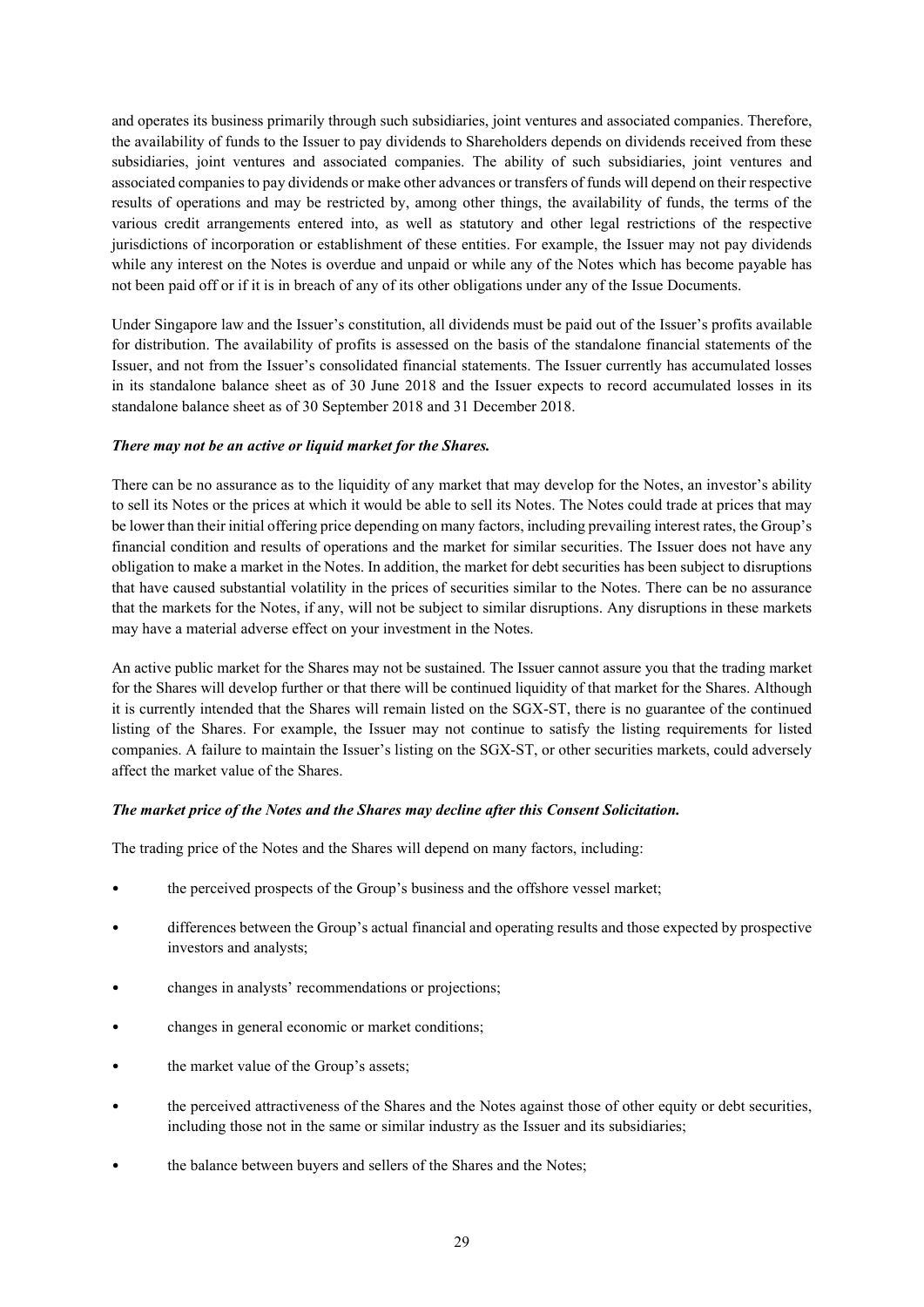- the future size and liquidity of the Singapore equity and debt markets;
- any future changes to the regulatory system, including the tax system, both generally and specifically in relation to Singapore companies;
- the ability on the Issuer's part to implement successfully the Group's investment and growth strategies;
- foreign exchange rates; and
- broad market fluctuations, including weakness of the debt and equity markets and increases in interest rates.

For these reasons, among others, the Notes may trade at prices that are higher or lower than their Redemption Amounts outstanding, and Shares may trade at prices that are higher or lower than the net asset value per Share. In addition, to the extent that the Issuer retains operating cash flow for investment purposes, working capital reserves or other purposes, these retained funds, while increasing the value of the Issuer's underlying assets, may not correspondingly increase the market price of the Shares. Any failure on the Issuer's part to meet market expectations with regard to future earnings and cash distributions may adversely affect the market price for the Notes and the Shares. The Notes and the Shares are not capital-safe products and, if the market price of the Notes and the Shares declines, there is no guarantee that holders of the Notes and Shareholders can regain the amount originally invested. If the Issuer is terminated or liquidated, it is possible that investors may lose all or a part of their investment in the Notes and the Shares. In addition, the SGX-ST and other securities markets have from time to time experienced significant price and volume fluctuations that are not related to the operating performance of any particular company. These fluctuations may also materially and adversely affect the market price of the Notes and the Shares.

#### *Singapore laws contain provisions that could discourage a take-over of the Issuer.*

The Singapore Code on Take-overs and Mergers and Sections 138, 139 and 140 of the SFA (collectively, the "Singapore Take-over Provisions") contain certain provisions that may delay, deter or prevent a future take-over or change in control of the Issuer. Under the Singapore Take-over Provisions, any person acquiring an interest, either individually or with parties acting in concert, in 30% or more of the voting rights in the Issuer, may be required to extend a take-over offer for the Issuer's remaining voting rights in the Issuer in accordance with the Singapore Take-over Provisions. A take-over offer may also be required to be made if a person holding between 30% and 50% (both inclusive) of the voting rights in the Issuer, either individually or in concert, acquires an additional 1% of the voting rights in the Issuer in any six-month period. While the Singapore Take-over Provisions seek to ensure an equality of treatment among Shareholders, its provisions may discourage or prevent certain types of transactions involving an actual or threatened change of control of the Issuer that may benefit Shareholders and, as a result, may adversely affect the market price of the Shares and the ability to realise any potential benefit from a potential change of control.

#### *Foreign Shareholders may not be permitted to participate in future rights issues by the Issuer.*

If the Issuer offers to its Shareholders rights to subscribe for additional Shares or any right of any other nature, it will have discretion as to the procedure to be followed in making the rights available to its Shareholders or in disposing of the rights for the benefit of its Shareholders and making the net proceeds available to its Shareholders. For example, the Issuer may, in its absolute discretion, elect not to extend an offer of Shares under a rights issue to those Shareholders whose addresses are outside Singapore. The rights or entitlements to the Shares to which such Shareholders would have been entitled will be offered for sale and sold in such manner, at such price and on such other terms and conditions as the Issuer may determine. The proceeds of any such sale, if successful, will be paid to Shareholders whose rights or entitlements have been thus sold. The shareholding of the relevant Shareholder in the Issuer may be diluted as a result of such sale.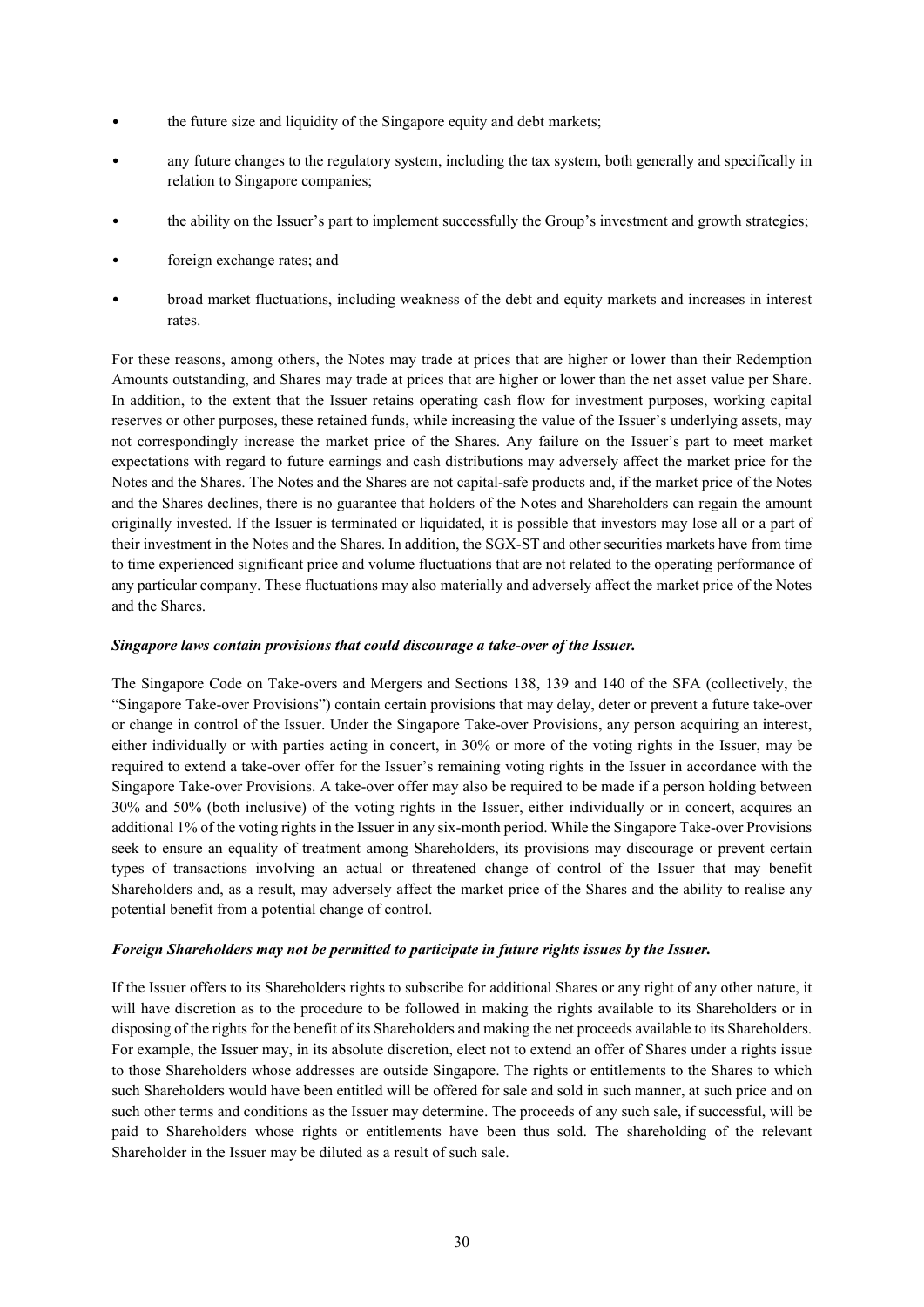#### **The Proposal**

#### 1. **Background to the Proposal**

The Issuer is an integrated multi-disciplinary service provider to the energy, mineral and industrial sectors in Australia and South-East Asia.

The Issuer's businesses include:

- maintenance services including long-term specialist support, campaign shutdowns/turnarounds, and management of all maintenance services;
- construction services including design, structural, mechanical, piping, painting, insulation, fireproofing and engineering procurement and construction;
- access services including scaffolding, engineering and design, labour supply, stock control, logistics, transportation and rope access systems;
- fabrication services including manufacturing, fabrication, testing and precision machining; and
- port and marine services including logistics services through marine supply bases, port services, fuel supply and provision of accommodation.

In 2014, in an effort to diversify its business operations and to create new income streams, the Issuer ventured into the onshore and off-shore marine services business via the acquisition of Port Melville and its associated assets and businesses (the "**Port**"). Subsequently, the Issuer issued the Notes and proceeds from the Notes were used for the acquisition of the Port, as well as for the construction of additional facilities such as fuel storage tanks for the Port to support oil and gas exploration and extraction activities in the region.

The Issuer also restructured its business and transitioned to delivering capital expenditure expansion in the mining and oil and gas sectors and partnering to support lifecycle operational expenditure and maintenance services in the energy (predominantly Liquefied Natural Gas ("**LNG**") processing), industrial and mining sectors (the "**Maintenance Business**"). The Issuer ceased operations in the fabrication services business in Singapore in the fiscal year ended 30 June 2017.

In 2016, the Issuer anticipated that it may have had difficulty in making the payment of the outstanding principal amount of the Notes due on the original maturity date of 20 October 2016. Therefore, in September 2016, the Issuer conduct a consent solicitation of Noteholders and, in October 2016, obtained the approval of Noteholders to make certain amendments to the Trust Deed and the Notes (including, but not limited to, the deletion of the financial covenants) as well as to undertake certain additional obligations to Noteholders in consideration for an extension of the maturity date of the Notes until 20 October 2018.

Following the restructuring of the business and the 2016 consent solicitation, the Issuer's results for the fiscal fourth quarter ended 30 June 2017 ("**4Q2017**") improved through the Group's core projects in the Northern Territory and Western Australia LNG sector. In particular, the 4Q2017 net profit of AU\$2.4 million represents a significant improvement from the loss of AU\$165.1 million from the results of the preceding financial fourth quarter ended 30 June 2016.

Following from the Issuer's transition in relation to the Maintenance Business and the commissioning and commercialisation of the Port, the Issuer is able to explore various business opportunities, such as organic growth or a realisation of certain of its assets or business units. In order to build on the success of the Issuer's business restructuring, and to achieve the following commercial objectives: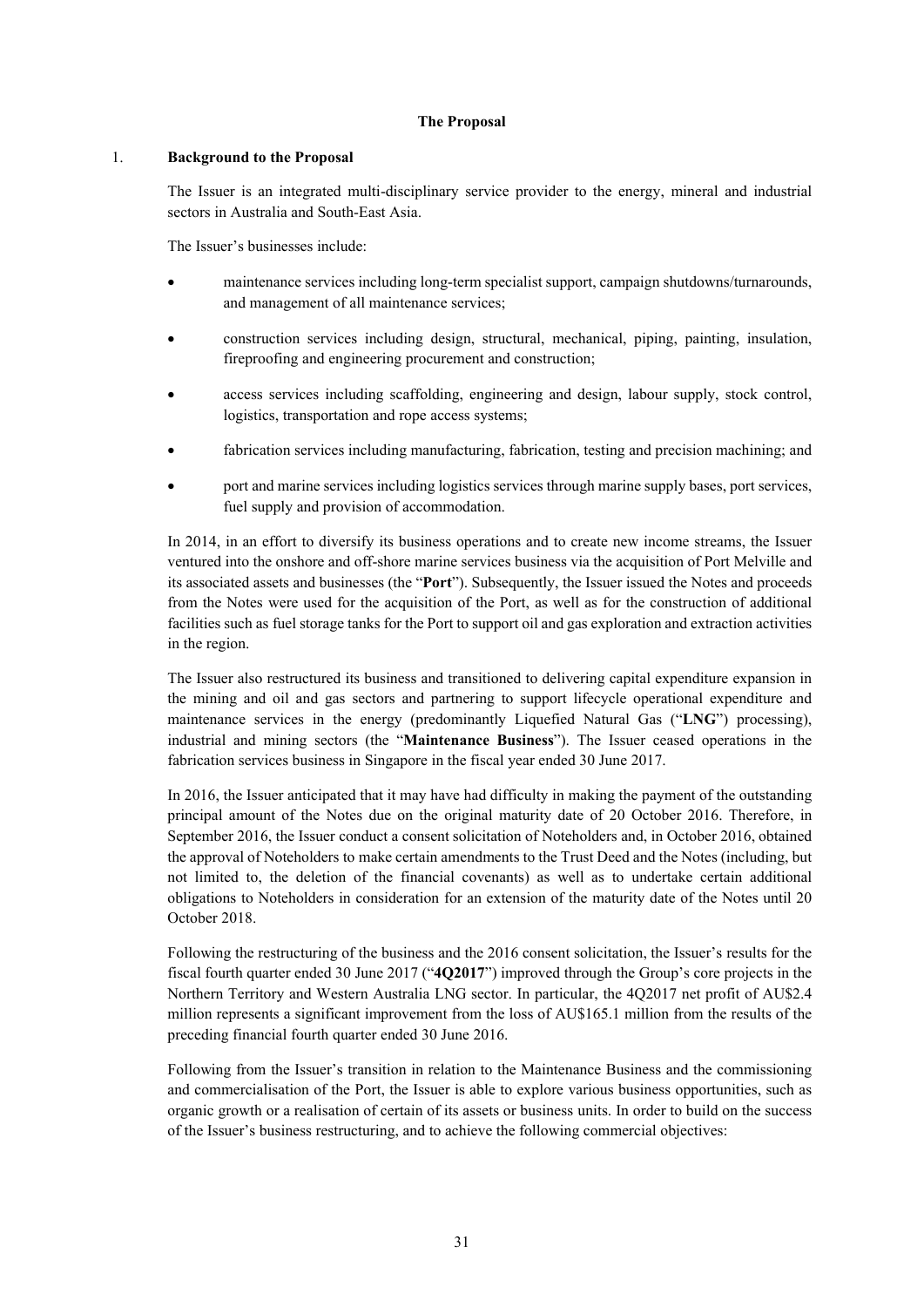- (a) improve the Issuer's net asset position on its balance sheet by reducing debt and increasing paidup capital;
- (b) reduce interest costs as a result of reduced debt;
- (c) improve the Issuer's ability to raise funds from financial markets due to a healthier balance sheet;
- (d) improve the Issuer's ability to win new contracts from potential customers; and
- (e) improve the perception and confidence of its customers, suppliers, employees and other stakeholders,

on 21 May 2017, the Issuer announced that it was making an offer to Noteholders to exchange all of the outstanding Notes plus accrued interest for Shares at an issue price of S\$0.058 per Share. When the exchange offer closed, Noteholders holding Notes with an aggregate Denomination Amount of S\$29,000,000 (with an aggregate Redemption Amount of S\$27,944,400) had tendered such Notes in the exchange offer and the Issuer completed the allotment and issue of 482,849,304 new Shares to such tendering Noteholders on 30 June 2017.

On 11 September 2017, the Issuer announced that it was making another exchange offer to Noteholders to exchange a minimum aggregate of S\$2,409,000 and a maximum aggregate of S\$5,551,561 in Redemption Amount of the Notes plus accrued interest for Shares at an issue price of S\$0.058 per Share. When the second exchange offer closed, Noteholders holding Notes with an aggregate Denomination Amount of S\$5,500,000 (with an aggregate Redemption Amount of S\$5,299,800) had tendered such Notes in the exchange offer and the Issuer completed the allotment and issue of 91,554,980 new Shares to such tendering Noteholders on 29 September 2017.

In April 2018, port operations commenced and the Port is dispensing fuel to the local community, wood chipping, logging operations and to the Royal Australian Navy, Australian Border Force, oil & gas drilling support vessels and fishing fleets.

#### 2. **The Recapitalisation**

The Issuer intends to further improve its net asset position on its balance sheet by reducing debt and increasing paid-up capital by undertaking the proposed Recapitalisation. The proposed Recapitalisation comprises the Rights Issue, the Placement and the Proposal.

The Issuer intends to use the net proceeds from the proposed Placement and Rights Issue (i) to make partial instalment and redemption payments in cash pursuant to the proposed amended terms of the Notes and (ii) to fund the general corporate and working capital requirements of the Group. The Issuer may also be able to increase its paid-up capital if, instead of having the Issuer make partial instalment and redemption payments in cash, Noteholders elect to have the Issuer pay the full outstanding Redemption Amount of each Note in the form of Redemption Shares.

#### *The Rights Issue*

On 29 March 2018, the Issuer also announced the undertaking of the proposed Rights Issue of up to 752,402,733 Rights Shares at the issue price of S\$0.035 for each Rights Share, on the basis of one Rights Share for every two existing Shares held by Shareholders. The Rights Issue is not being underwritten, but the Issuer has obtained Irrevocable Undertakings from various Shareholders, as defined and described below.

As at the Latest Practicable Date, the existing share capital of the Issuer consists of 1,504,805,466 Shares (the "**Existing Share Capital**"). The Issuer does not have any outstanding treasury shares. Based on the Existing Share Capital as at the Latest Practicable Date, and assuming that the maximum amount of Subscription Shares is issued pursuant to the terms of the Placement: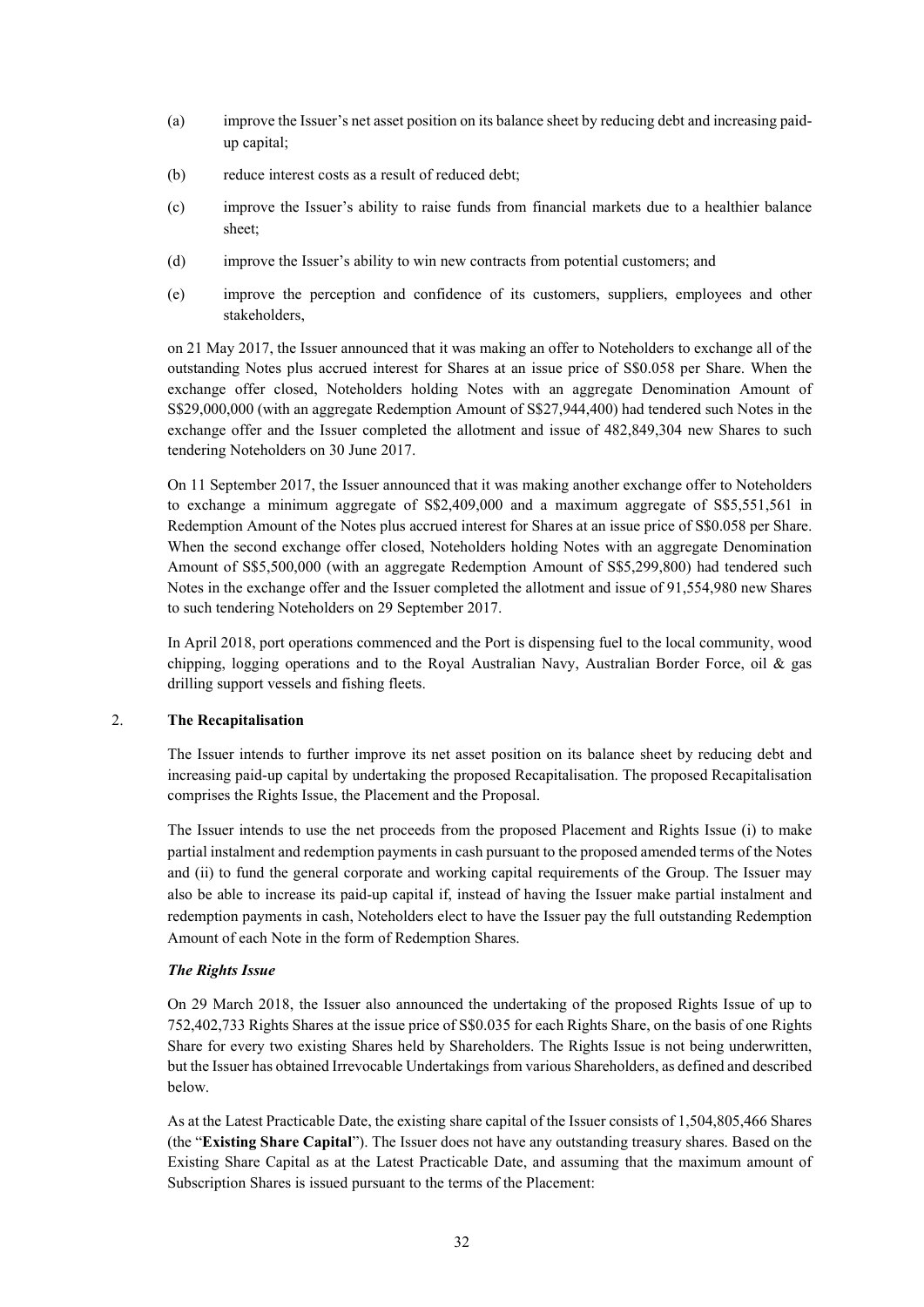- (a) assuming that none of the entitled shareholders except for the Undertaking Shareholders subscribe and pay for their pro rata entitlements to the Rights Shares under the Rights Issue pursuant to the Irrevocable Undertakings, and none of the Noteholders elect for the Equity Redemption Payment Option, the Issuer will issue:
	- (i) 277,817,605 Rights Shares to the Undertaking Shareholders;
	- (ii) 750,000,000 Subscription Shares to AOC pursuant to the Placement;
	- (iii) 200,000,000 Subscription Shares to BT pursuant to the Placement; and
	- (iv) 100,000,000 Subscription Shares to MP pursuant to the Placement,

#### (the "**Minimum Subscription Scenario**").

Upon the completion of the allotment and issuance of the Rights Shares and Subscription Shares pursuant to the Minimum Subscription Scenario, the Enlarged Share Capital of the Company will increase to 2,832,623,071 Shares; and

- (b) assuming that all entitled shareholders subscribe for their respective pro rata entitlements to Rights Shares under the Rights Issue, and all of the Noteholders elect for the Equity Redemption Payment Option, the Company will issue:
	- (i) 752,402,733 Rights Shares;
	- (ii) 1,732,185,628 Redemption Shares to the Noteholders;
	- (iii) 750,000,000 Subscription Shares to AOC pursuant to the Placement;
	- (iv) 200,000,000 Subscription Shares to BT pursuant to the Placement; and
	- (v) 100,000,000 Subscription Shares to MP pursuant to the Placement,

(the "**Maximum Subscription Scenario**"). Upon the completion of the allotment and issuance of the Rights Shares, Subscription Shares and Redemption Shares pursuant to the Maximum Subscription Scenario, the Enlarged Share Capital of the Company will increase to 5,039,393,827 Shares.

Pursuant to the Irrevocable Undertakings described below, Asdew will hold an aggregate of 68,326,974 Shares after subscribing and paying for all of its provisional allotments under the Rights Issue, being 22,775,658 Rights Shares. For illustrative purposes only, under the Minimum Subscription Scenario, AOC will subscribe for 750,000,000 Subscription Shares, and will collectively with Asdew hold 818,326,974 Shares representing approximately 28.89% of the Enlarged Share Capital pursuant to the Rights Issue and Placement that will result in 2,832,623,071 Shares being issued. For further illustrative purposes, under the Maximum Subscription Scenario, AOC will subscribe for 750,000,000 Subscription Shares, and will collectively with Asdew hold 818,326,974 Shares representing approximately 16.24% of the Enlarged Share Capital pursuant to the Rights Issue, proposed Placement and the Equity Redemption Payment Option that will result in 5,039,393,827 Shares being issued.

#### *The Irrevocable Undertakings*

As at the Latest Practicable Date, the number of Shares and the percentage proportion in the Existing Share Capital of the Issuer of the following Shareholders (collectively, the "**Undertaking Shareholders**" and each an "**Undertaking Shareholder**") that have provided Irrevocable Undertakings to the Issuer to, *inter alia*, fully subscribe for their Rights Shares are as follows:

(a) Asdew, who directly holds 45,551,316 Shares, representing approximately 3.0% of the Existing Share Capital;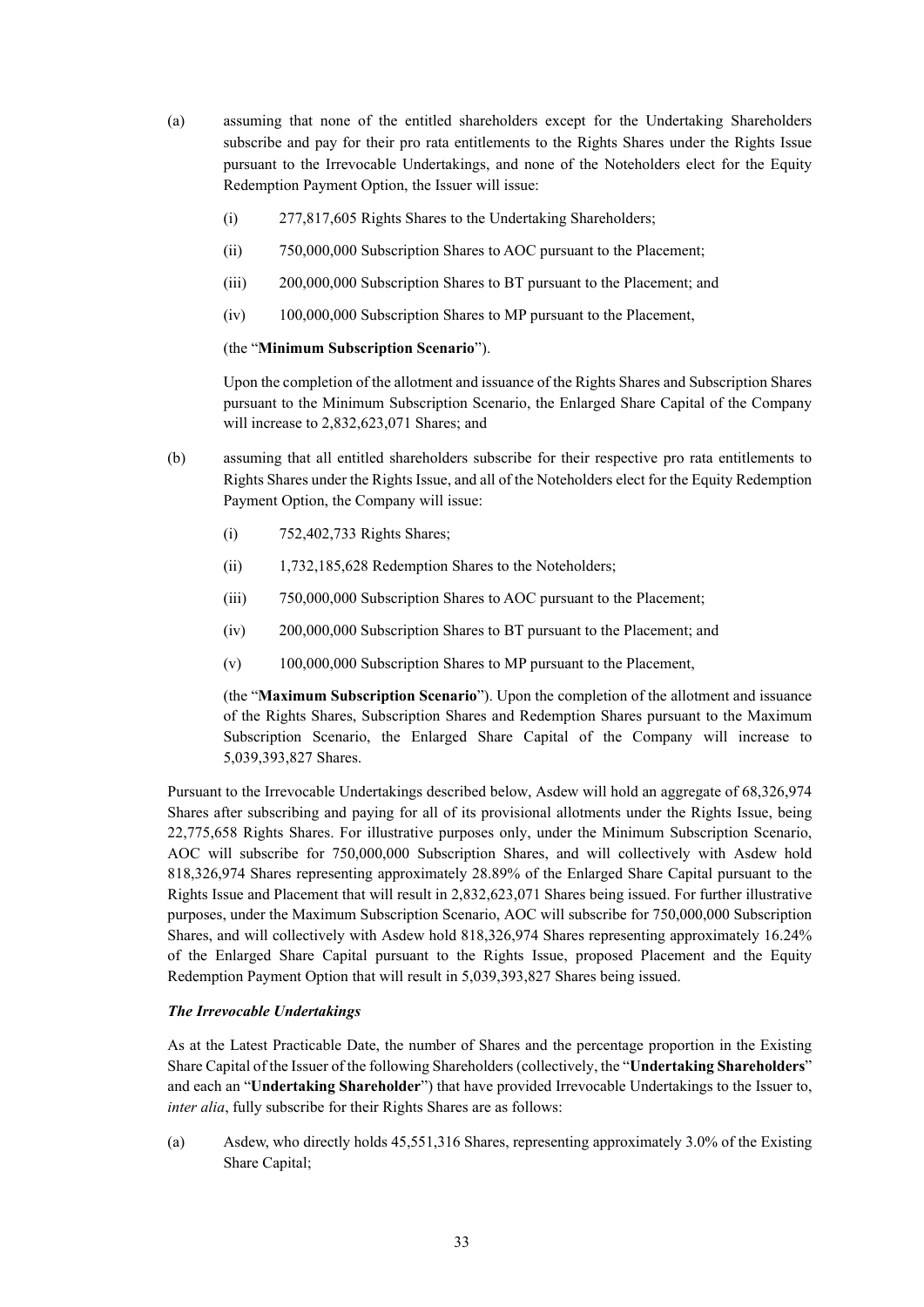- (b) BT, who directly holds 104,062,350 Shares, representing approximately 6.9% of the Existing Share Capital;
- (c) MP, who directly holds 133,199,808 Shares, representing approximately 8.9% of the Existing Share Capital; and
- (d) Ezion Holdings Limited, who directly holds 272,821,736 Shares, representing approximately 18.1% of the Existing Share Capital.

As at the Latest Practicable Date, the Undertaking Shareholders collectively hold an aggregate of 555,635,210 Shares, representing approximately 36.9% of the Existing Share Capital (the "**Relevant Shares**"). Accordingly, the Undertaking Shareholders will be entitled to subscribe for an aggregate of 277,817,605 Rights Shares.

To demonstrate its support for the Rights Issue and their commitment to and confidence in the Issuer, each of Asdew, BT and MP has provided irrevocable undertakings dated 29 March 2018 (together with the irrevocable undertaking from Ezion Holdings Limited as described below, the "**Irrevocable Undertakings**") in favour of the Issuer that, *inter alia*:

- (a) as at the books closure date for the Rights Issue, each of the Undertaking Shareholders will own no fewer than the following number of Shares;
	- (i) Asdew owns not less than 45,551,316 Shares;
	- (ii) BT owns not less than 104,062,350 Shares; and
	- (iii) MP owns not less than 133,199,808 Shares;
- (b) each of Asdew, BT and MP will, directly and/or through one or more of its nominee(s), in accordance with the terms and conditions of the Rights Issue and in any case not later than the closing date of the Rights Issue, subscribe and pay for its respective entitlement of Rights Shares, totalling 141,406,737 Rights Shares; and
- (c) that none of the Shares held by each of the Undertaking Shareholders as of the Latest Practicable Date are sold, transferred or otherwise disposed of during the period commencing from the date of the Irrevocable Undertakings until the date of issue and listing of the Rights Shares on the SGX-ST.

Pursuant to a letter of commitment dated 17 November 2016, Ezion Holdings Limited provided an irrevocable undertaking in favour of the Issuer to subscribe for its pro rata entitlement of Rights Shares under the Rights Issue, subject to the size of the Rights Issue and the scaling down of subscription to avoid having to make a general offer for the Shares.

#### *The Placement*

In addition, on 29 March 2018, the Issuer also announced that it had entered into three conditional subscription agreements dated 28 March 2018 (collectively, the "**Subscription Agreements**" and each a "**Subscription Agreement**") with each of Asdew, BT and MP for the proposed placement of up to 750,000,000, 200,000,000 and 100,000,000 new Shares, respectively, at the issue price of S\$0.035 per Subscription Share. Asdew subsequently novated its rights and obligations under its Subscription Agreement to AOC.

Subject to the terms and conditions of the Subscription Agreements, the Issuer agreed to allot and issue:

(a) 750,000,000 Subscription Shares to AOC for an aggregate consideration of S\$26,250,000, provided that the aggregate number of Subscription Shares to be held collectively by Asdew and AOC and their concert parties does not exceed 29.9% of the Enlarged Share Capital;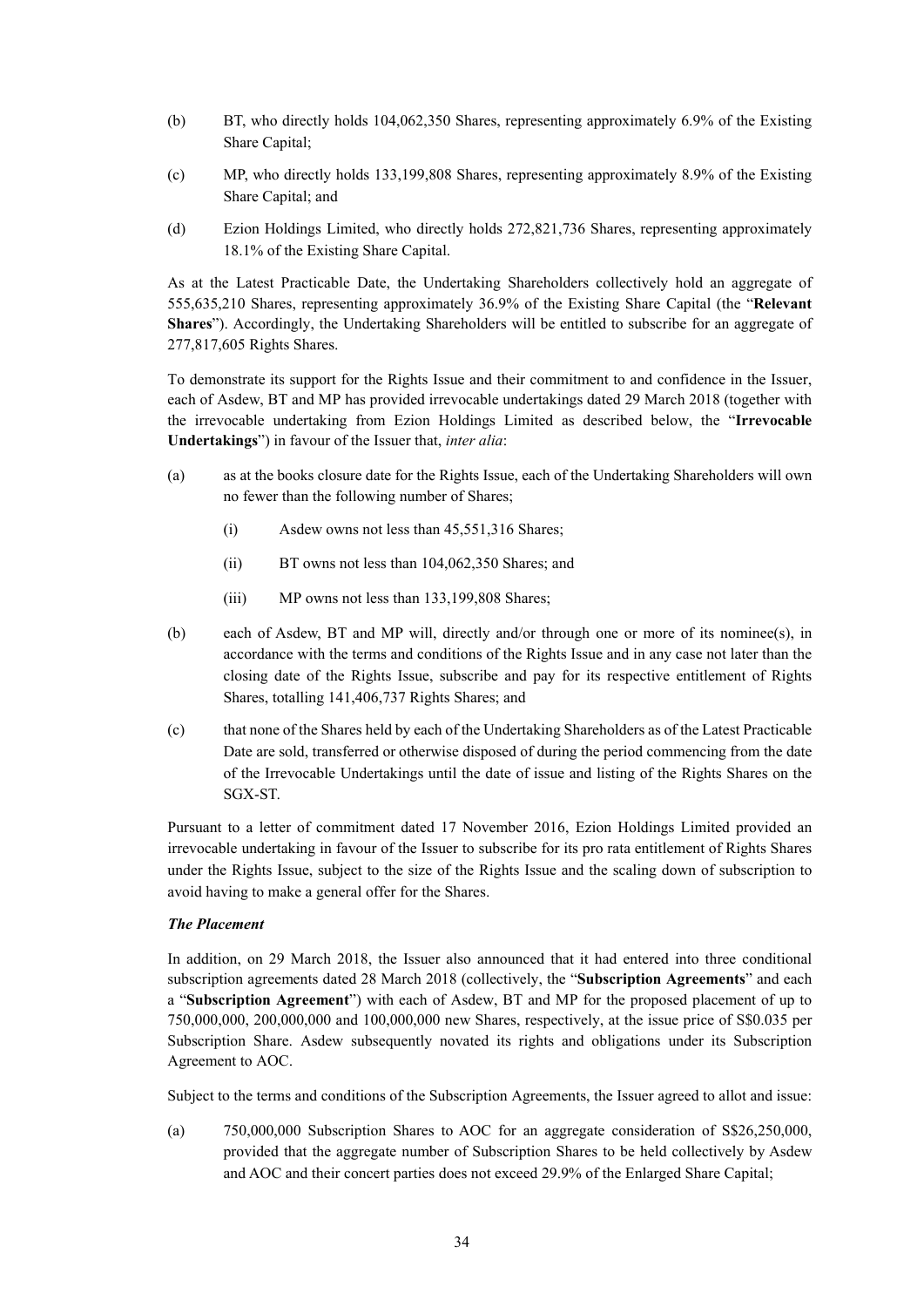- (b) 200,000,000 Subscription Shares to BT for an aggregate consideration of S\$7,000,000; and
- (c) 100,000,000 Subscription Shares to MP for an aggregate consideration of S\$3,500,000.

The proposed Placement is subject to various conditions, including:

- (a) Noteholders passing the Extraordinary Resolution;
- (b) Shareholders passing the Shareholders' Resolution(s);
- (c) Asdew, BT, MP and Ezion Holdings Limited undertaking to subscribe for all the Rights Shares to which they are entitled pursuant to the Rights Issue;
- (d) the concurrent completion of the subscription of an aggregate 1,050,000,000 Subscription Shares by all of the Placees;
- (e) Ezion Holdings Limited giving a written undertaking to vote in favour of the Shareholders' Resolution(s);
- (f) Ezion Holdings Limited entering into an agreement with the Issuer pursuant to which the term of its existing loan to the Issuer of US\$25,225,775 as at 28 February 2018 is to be extended by a minimum of five years; and
- (g) approval in-principle from the SGX-ST for the listing and quotation of the Subscription Shares and the Rights Shares on the Mainboard of the SGX-ST.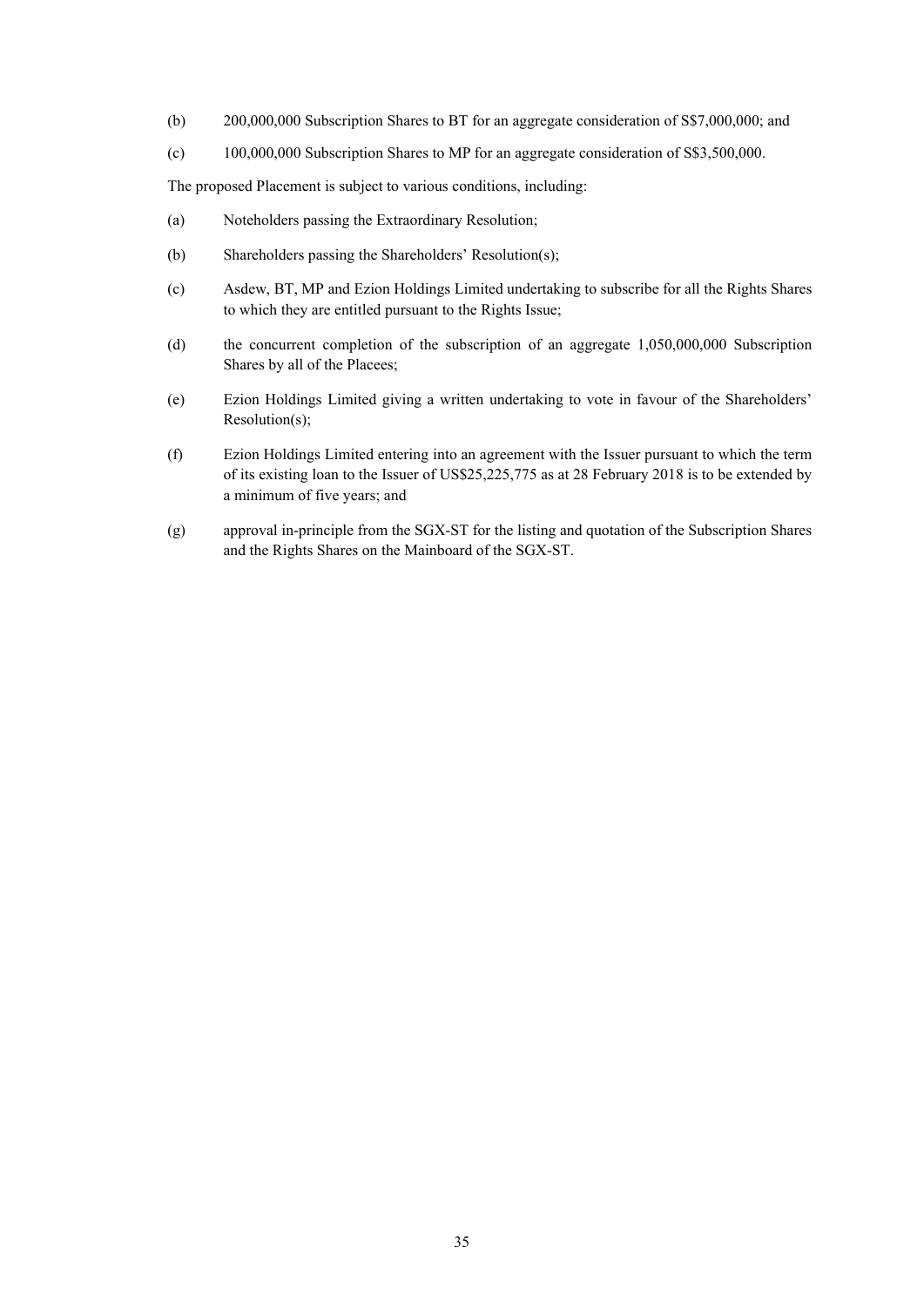## **Appendix D**

## **Information Memorandum Relating to the Issuer and the Group**

## **Overview**

The Issuer is an integrated multi-disciplinary service provider to the energy, mineral and industrial sectors in Australia and South-East Asia.

The Issuer's businesses include:

- maintenance services including long-term specialist support, campaign shutdowns/turnarounds, and management of all maintenance services;
- construction services including design, structural, mechanical, piping, painting, insulation, fireproofing and engineering procurement and construction;
- access services including scaffolding, engineering and design, labour supply, stock control, logistics, transportation and rope access systems;
- fabrication services including manufacturing, fabrication, testing and precision machining; and
- port and marine services including logistics services through marine supply bases, port services, fuel supply and provision of accommodation.

In 2014, in an effort to diversify its business operations and to create new income streams, the Issuer ventured into the onshore and off-shore marine services business via the acquisition of Port Melville and its associated assets and businesses (the "**Port**"). Subsequently, the Issuer issued the Notes and proceeds from the Notes were used for the acquisition of the Port, as well as for the construction of additional facilities such as fuel storage tanks for the Port to support oil and gas exploration and extraction activities in the region.

The Issuer also restructured its business and transitioned to delivering capital expenditure expansion in the mining and oil and gas sectors and partnering to support lifecycle operational expenditure and maintenance services in the energy (predominantly Liquefied Natural Gas ("**LNG**") processing), industrial and mining sectors (the "**Maintenance Business**"). The Issuer ceased operations in the fabrication services business in Singapore in the fiscal year ended 30 June 2017.

In 2016, the Issuer anticipated that it may have had difficulty in making the payment of the outstanding principal amount of the Notes due on the original maturity date of 20 October 2016. Therefore, in September 2016, the Issuer conduct a consent solicitation of Noteholders and, in October 2016, obtained the approval of Noteholders to make certain amendments to the Trust Deed and the Notes (including, but not limited to, the deletion of the financial covenants) as well as to undertake certain additional obligations to Noteholders in consideration for an extension of the maturity date of the Notes until 20 October 2018.

Following the restructuring of the business and the 2016 consent solicitation, the Issuer's results for the fiscal fourth quarter ended 30 June 2017 ("**4Q2017**") improved through the Group's core projects in the Northern Territory and Western Australia LNG sector. In particular, the 4Q2017 net profit of AU\$2.4 million represents a significant improvement from the loss of AU\$165.1 million from the results of the preceding financial fourth quarter ended 30 June 2016.

Following from the Issuer's transition in relation to the Maintenance Business and the commissioning and commercialisation of the Port, the Issuer is able to explore various business opportunities, such as organic growth or a realisation of certain of its assets or business units. In order to build on the success of the Issuer's business restructuring, and to achieve the following commercial objectives: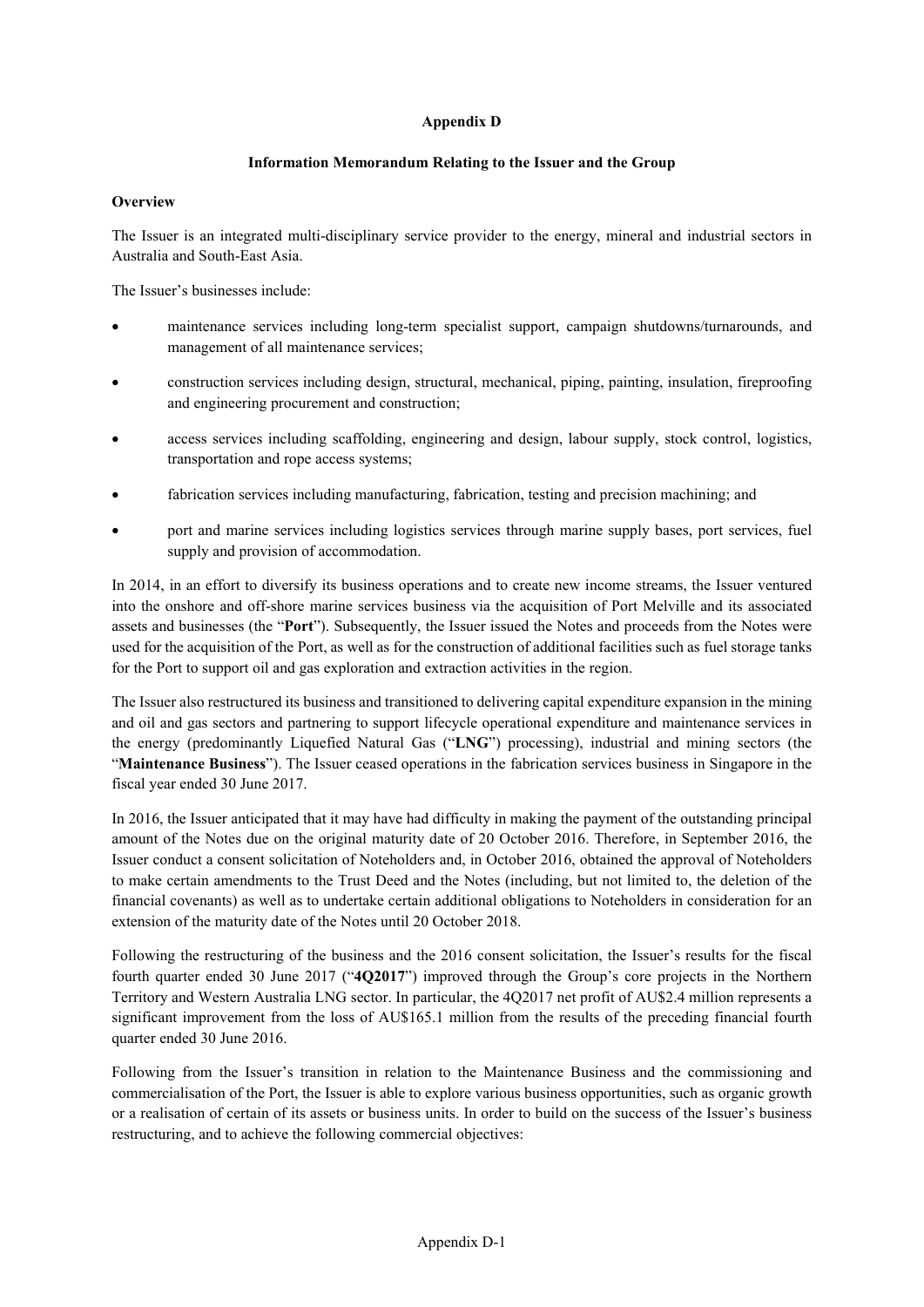- (a) improve the Issuer's net asset position on its balance sheet by reducing debt and increasing paid-up capital;
- (b) reduce interest costs as a result of reduced debt;
- (c) improve the Issuer's ability to raise funds from financial markets due to a healthier balance sheet;
- (d) improve the Issuer's ability to win new contracts from potential customers; and
- (e) improve the perception and confidence of its customers, suppliers, employees and other stakeholders,

the Issuer conducted two separate exchange offers to Noteholders to exchange the outstanding Notes plus accrued interest for Shares at an issue price of S\$0.058 per Share. When the exchange offers closed, Noteholders holding Notes with an aggregate Denomination Amount of S\$34,500,000 (with an aggregate Redemption Amount of S\$33,244,200) had tendered such Notes in the exchange offer and the Issuer completed the allotment and issue of 574,404,284 new Shares to such tendering Noteholders.

In April 2018, port operations commenced and the Port is dispensing fuel to the local community, wood chipping, logging operations and to the Royal Australian Navy, Australian Border Force, oil & gas drilling support vessels and fishing fleets.

The Issuer intends to further improve its net asset position on its balance sheet by reducing debt and increasing paid-up capital by undertaking the proposed Recapitalisation. The proposed Recapitalisation comprises the Rights Issue, the Placement and the Proposal.

The Issuer intends to use the net proceeds from the proposed Placement and Rights Issue (i) to make partial instalment and redemption payments in cash pursuant to the proposed amended terms of the Notes and (ii) to fund the general corporate and working capital requirements of the Group. The Issuer may also be able to increase its paid-up capital if, instead of having the Issuer make partial instalment and redemption payments in cash, Noteholders elect to have the Issuer pay the full outstanding Redemption Amount of each Note in the form of Redemption Shares.

## **Corporate Structure**

The Issuer is an investment holding company conducting its business through its operating subsidiaries. A summary description of its principal subsidiaries can be found in Note 11(b) of the Issuer's audited consolidated financial statements for the financial year ended 30 June 2017. The chart below shows the Group's corporate structure (excluding its dormant companies) as at the Latest Practicable Date.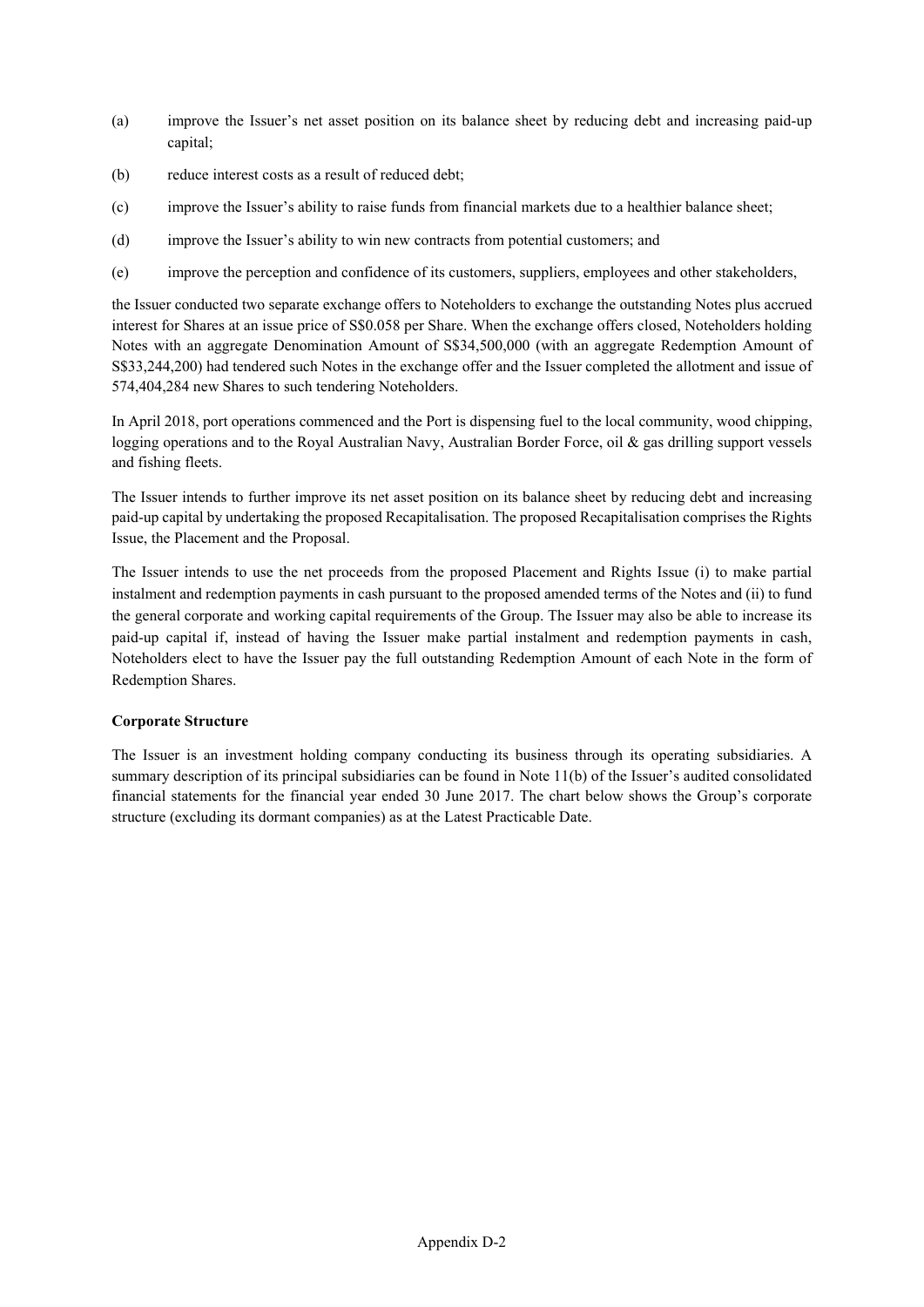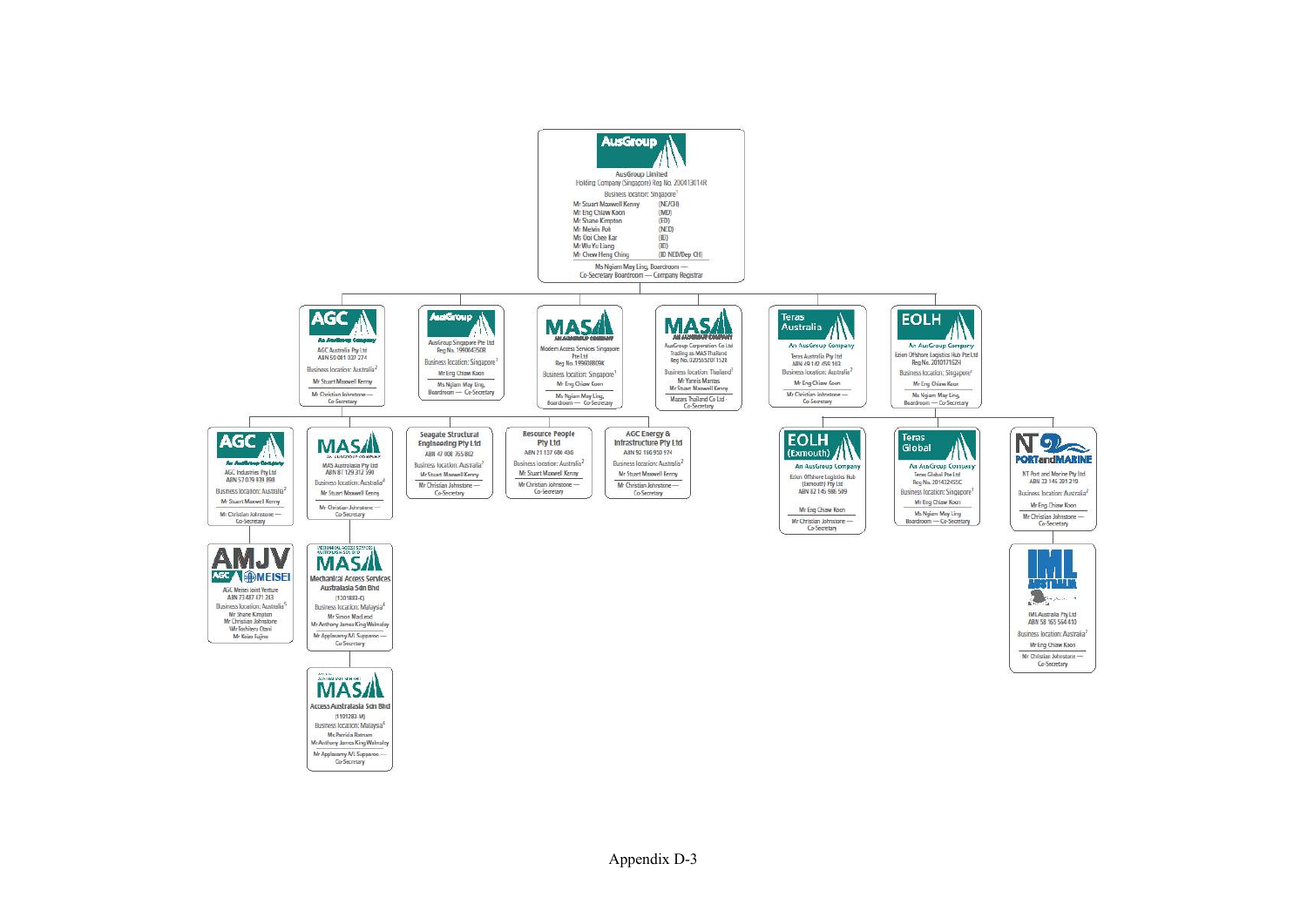## **Engineering Services Business**

#### *Integrated Maintenance*

The Group's integrated maintenance business unit provides maintenance services by combining a comprehensive suite of specialised and integrated support solutions, complementing other services provided by the Group. The diverse range of integrated services that the Group provides are tailored to meet the operational needs of the Group's clients and encompasses everything from planned and emergency shutdowns, onshore and offshore asset maintenance services, mechanical, industrial and cryogenic insulation and cladding, specialised coatings and linings, refractory linings, corrosion protection, passive fire protection, offshore hook-up and commissioning services, hazardous area equipment inspections, electrical and instrumentation services and the provision of largescale scaffolding. The Group provides such services through its subsidiaries, AGC and MAS Australasia.

The Group's integrated services business is supported by the Group's fabrication and manufacturing facilities. This allows the Group to access labour quickly from its workforce and equipment pool, provides the Group with round-the-clock fabrication services and provides access to other support services for projects that require a fast turnaround.

## *Projects*

The Group provides construction services for greenfield and brownfield capital projects in the mineral resources, oil and gas and infrastructure industries through its subsidiaries, AGC and MAS Australasia. AGC and MAS Australasia have worked with many clients to develop landmark energy and resource projects throughout Australia. As a multi-skilled contractor, the Group's extensive suite of services allows it to offer its clients a variety of options, with purpose-built solutions. The Group is able to combine its construction and fabrication capabilities to deliver small to large projects that require construction only, through to full turnkey style contracts. The Group's core construction services include:

- supply and installation of piping, mechanical and structural works;
- supply and erection of scaffolding and temporary access;
- application of surface protection, fire proofing and all types of insulation; and
- provision of construction plant and equipment.

The Group's track record demonstrates its standing as a leading Australian contractor, with projects delivered onshore and offshore in Australasia.

#### *Fabrication and Manufacturing*

The Group supplies a wide range of fabrication and manufacturing services for the oil and gas, mineral resources and chemical processing industries as well as for infrastructure projects. The Group also carries out major project work and support for large industrial shutdowns. The Group specialises in the fabrication of heavy steel / mechanical structures (including material handling equipment), process piping and pressure vessels and tanks. The Group is able to fabricate products from all grades of carbon steels (including low temperature and boiler plates), all grades of stainless steels and products containing exotic metals (such as special high chrome or nickel alloys, super duplex, alloy 31 and 59 and a large range of titanium and copper alloys).

In relation to the oil and gas industry, the Group in Australia is able to fabricate and manufacture wellhead platforms and jackets, preassembled pipe racks and modular frames, processing modules and skids, subsea modules, pipe spools, piles and risers, and pressure vessels and storage tanks. In relation to the mineral resources industry, the Group is able to fabricate and manufacture iron ore rail car dumpers, conveyors, and stackers, reclaimers and ship loaders.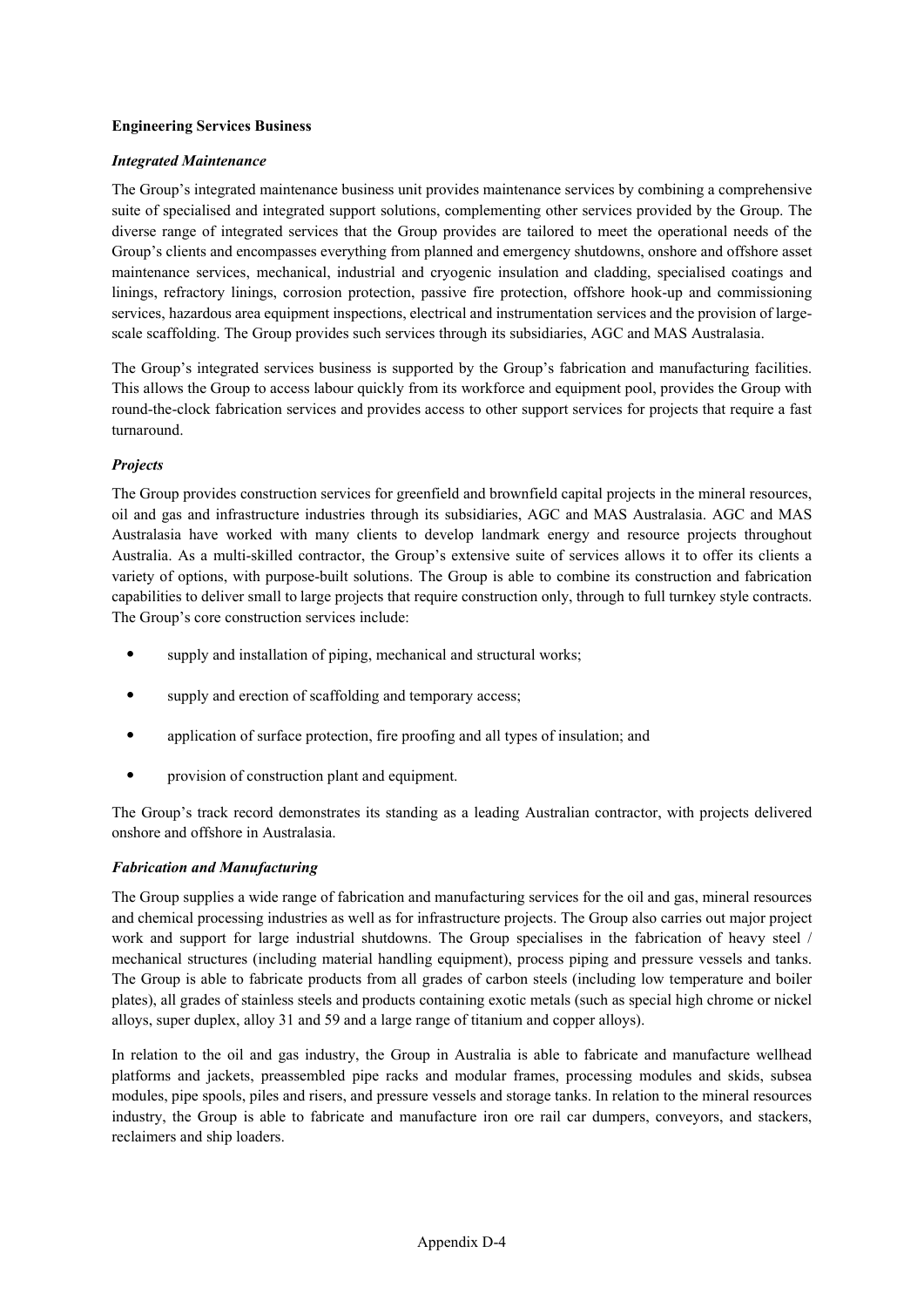The Group has also established facilities in Thailand, where the Group can assemble, fit-out and commission modularised structures, which the Group can deliver by barge to the relevant project site. The Group believes this has the potential to be a key differentiator in the future as it expects that the industry will move increasingly towards this pre-constructed delivery model in an effort to drive down total costs of ownership for its customers.

The principal fabrication, manufacturing and regional depots of the Group are located in Australia.

## **Port and Marine Services Business**

AusGroup's Port and Marine services business comprises two main operating centres providing unique and individual services, namely: Port Melville and the Darwin East Arm Supply Base.

## *Port Melville*

## *General*

Port Melville is a marine supply base on Melville Island of the coast of Darwin, Australia, and provides services such as fuel distribution, port services, storage and logistics support to various vessels, including those from oil and gas projects in the region, wood chip and logging. Port Melville enhances the Group's capacity to provide integrated delivery capabilities, covering all components of the asset supply chain, including the fabrication and manufacturing of equipment, painting vessels, structural, mechanical and piping construction services, maintenance, and marine logistics.

The completion and commissioning of the Port Melville fuel facility occurred in July 2015. However the commencement of full port operations was delayed due to longer than expected environmental and regulatory approval processes. On 15 December 2016, the Issuer announced that Ezion Offshore Logistics Hub (Tiwi) Pty Ltd (now known as NT Port and Marine Pty Ltd ("**NTPM**")), a wholly owned subsidiary of the Issuer, had been approved to "operate a marine supply base at Port Melville, Melville Island, Northern Territory, for the shipment of equipment and supplies for projects such as the construction and operation of offshore oil and gas fields, up to a maximum of 233 vessel berths at Port Melville per annum (including pilot vessels)". Accordingly, the Issuer is able to develop its operations at the Port beyond the historical woodchip export activity.

In November 2017, NTPM received its first low sulphur diesel fuel parcel and the facility was fully commissioned and in April 2018 commenced fuel sales to a variety of customers which include the Royal Australian Navy, Australia Border Force, wood chipping operations, fishing fleets and the local Tiwi communities.

#### *Location and Description*

The map below shows the location of Port Melville.

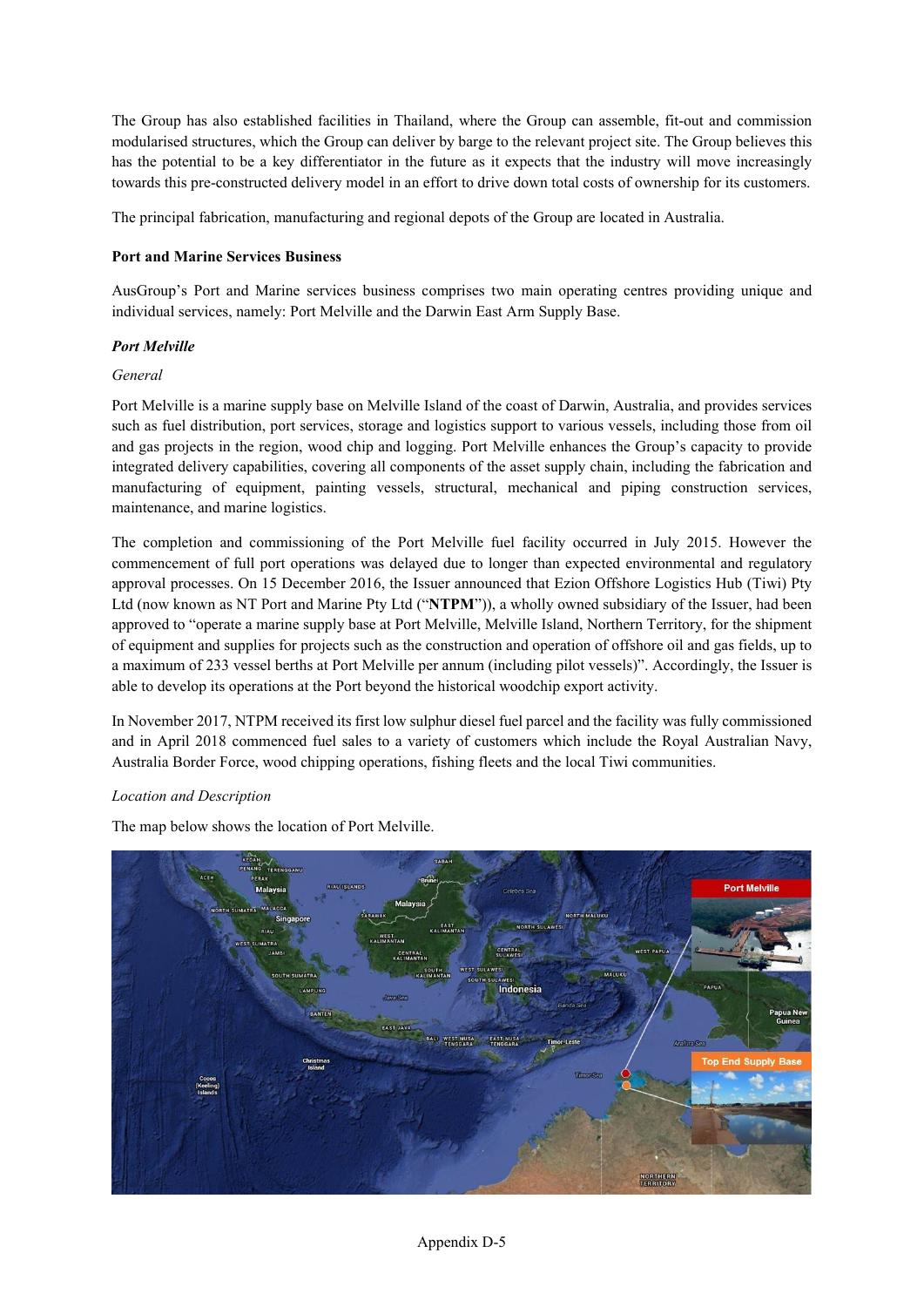The Port is a sheltered, natural deep water port on Melville Island (one of the Tiwi Islands), 80 nautical miles north of Darwin.

In particular, Port Melville has unparalleled strengths, given its strategic location on Melville Island, namely:

- the most Northern Port in Australian waters close to the Barossa and other oil and gas fields;
- it is the only gazetted natural deep water international port, situated 80 nautical miles north of Darwin;
- it is the closest point in Australia to strategic shipping lanes connecting Australia to Asia;
- it is relatively remote, has highly restricted access and is out of the public eye, yet only 30 minutes by air from Darwin;
- it is a port of refuge (sheltered from cyclones);
- Port Melville is a security regulated port approved by the Commonwealth Government of Australia, with a 220 metre floating concrete wharf and covering 32 hectares of land; and
- the port is fully operational and offers port services (berthage, pilotage, towage, stevedoring, cargo management), fuel supplies and storage facilities, and other port-related services.

Port Melville is the closest point in Australia to strategic shipping lanes connecting Australia to Asia. The Commonwealth Government is committed to the development of Northern Australia which has generated an economic growth significantly higher than the Australian average in the past decade. Port Melville consists of an accommodation village with a designed capacity of 160 persons, fuel facility of three vertical storage tanks with a storage capacity of 30 million litres, a 220-m long dock face and approximately 32 hectares of land.

The fuel farm also has a motor control centre room, dispensing pump skid, metering skid, a waste water system, slops tank, fire protection system and a light vehicle refuelling system.

The accommodation village has a category 5 cyclone rating and has 12.5-square metre rooms, each with *ensuite* shower facilities, a double bed, a flat-screen TV with local channels, a mini-fridge and a writing desk. Other facilities include a common area for guests, a 250-person dining area, laundry facilities, a recreation area, an outdoor barbecue and 200 square metres of office space.

#### *Darwin East Arm Supply Base*

The supply base supports Port Melville and primarily performs the receiving, storage and onward distribution of cargo from Port Melville. Recent improvements have been made to the base, including a new 50-metre wide, 80 metre deep steel sheet pile slipway. Other facilities include a 3.5-hectare laydown yard, a large warehouse, and a fabrication and repair shop for local vessels.

#### **Order Book**

The Group uses its order book as a general indicator of its level of work to be completed. The order book represents the Group's estimate of its contract value of work that remains to be completed at any given time under its executed project contracts. The contract value of a project represents the amount that the Group expects to receive under the terms of the contract if the contract is performed in accordance with its terms. The Group includes a project in its order book when it has executed the construction contract for that project and decreases its order book as it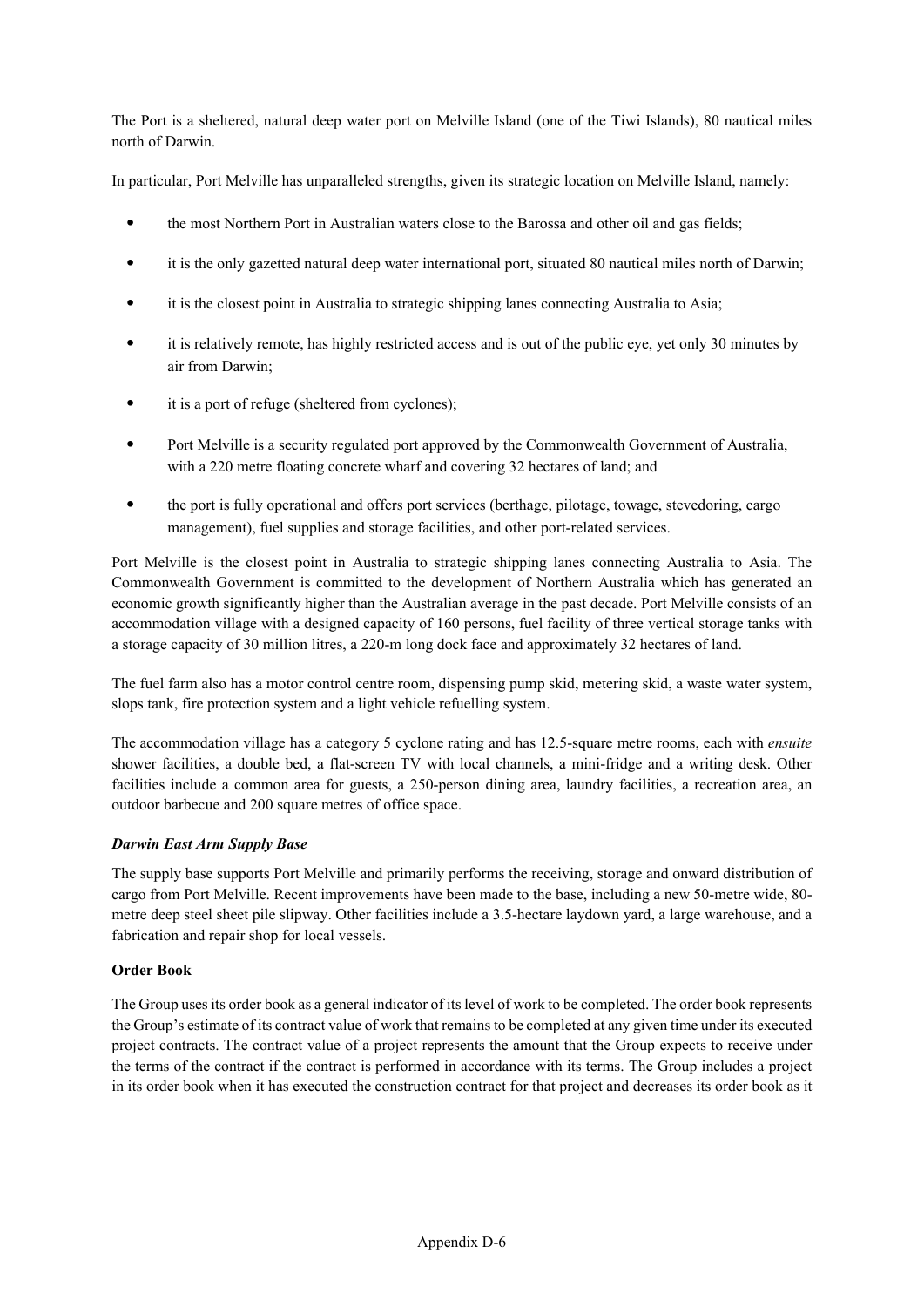recognise revenues in relation to each contract. For a variety of reasons, amounts included in the Group's order book may not be realised as revenues, or, if realised, may not result in profits.

The Group's order book at the end financial years FY2016, FY2017 and FY2018 was AU\$ 239.7 million, AU\$419.6 million and AU\$230.2 million respectively.

## **Litigation**

From time to time, the Group may be involved in other legal proceedings arising from its business operations, including disputes with its customers, contractors, suppliers and the tax authorities.

There are various legal proceedings that are currently in progress, which are further described in Note 35 to the Issuer's FY2017 audited consolidated financial statements. The Issuer does not believe that such proceedings will materially affect the Group's business, financial condition, results of operations or prospects. Other than as so described, the Group is not involved in any legal, arbitration or other proceedings that may materially affect its business, financial condition, results of operations or prospects.

## **Board of Directors**

The Issuer's board of directors is responsible for protecting and enhancing shareholder value and the financial performance of the Group. Its duties include the management of the Issuer's business, the review and approval of the Issuer's corporate strategies and annual budgets, the appointment of key executives, major financing plans and investment proposals and the review and monitoring of the Issuer's financial performance. The Issuer's articles of association provide that its board of directors must consist of no fewer than two directors. As of the Latest Practicable Date, the Issuer's board of directors comprises seven directors, comprising two executive directors, one non-independent non-executive director and four independent non-executive directors as set out in the table below.

| Name | Age | <b>Position</b>                                |  |
|------|-----|------------------------------------------------|--|
|      | 66  | Non-Executive Chairman                         |  |
|      | 56  | Managing Director and Executive Director       |  |
|      | 57  | Chief Executive Officer and Executive Director |  |
|      | 67  | Independent Non-Executive Director             |  |
|      | 63  | Independent Non-Executive Director             |  |
|      | 58  | Independent Non-Executive Director             |  |
|      | 46  | Independent Non-Executive Director             |  |

*Mr. Stuart Maxwell Kenny* is the Non-Executive Chairman of the Issuer. Mr Kenny has almost 50 years of experience in commercial, mining, and oil  $\&$  gas construction, gaining extensive experience at all levels within project organisations including as senior project manager on large resource construction projects. He has managed major construction contracts both within Australia and wider Asia, receiving clients' commendation for his emphasis on project quality, team management and workforce safety. Mr Kenny has been a member of the Board of Directors of the Issuer since December 2004, and was appointed to the position of executive board chair in November 2014. Mr Kenny held the position of CEO and managing director of AusGroup Limited for over 13 years collectively, returning to the role in an acting capacity from October 2013 until April 2015.

*Mr. Eng Chiaw Koon* is the Managing Director and Executive Director of the Issuer. Mr Eng has over 25 years of senior management, business development and mergers & acquisitions experience in various industries. Mr Eng was previously director, special projects with Ezion Holdings Limited. Prior to that, he was the chief executive officer of Aqua-terra Supply Co. Ltd., where he grew and led the company to be listed on the Singapore Exchange, and was the chief operating officer of KS Distribution Pte Ltd, a subsidiary of KS Energy Limited. With a background in the electronics industry specialising in process audit, vendor quality and management, Mr Eng set up Aero-Green technology (S) Pte Ltd in 1996 to pioneer the commercialisation of aeroponic technology, with the company winning the first Asian Innovation Award from the Far Eastern Economic Review in 1998 and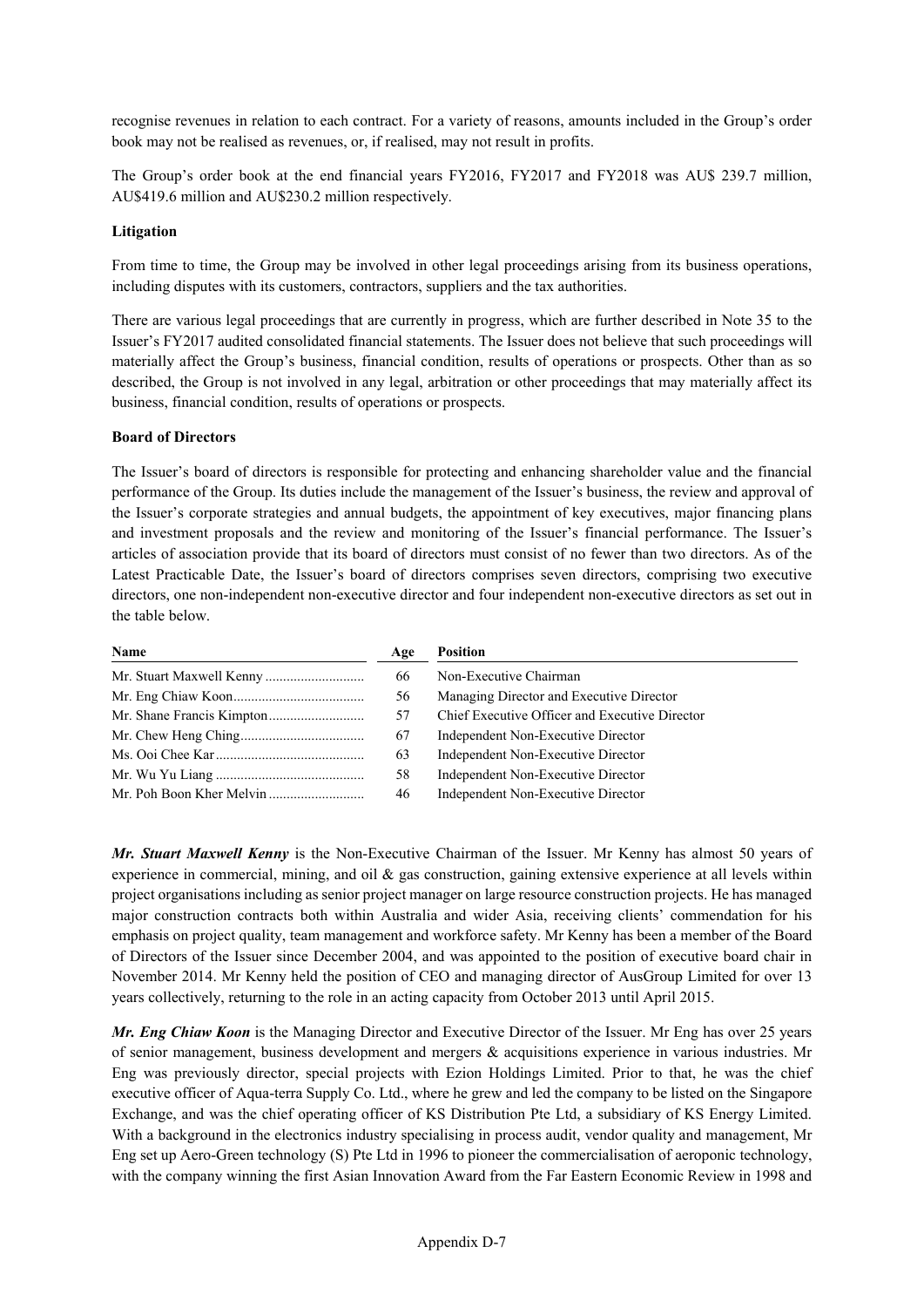a UN Urban Agriculture Award in 2000. Mr Eng holds a Diploma in Mechanical Engineering from the Singapore Polytechnic.

*Mr. Shane Francis Kimpton* is the Chief Executive Officer and Executive Director of the Issuer. Mr Kimpton has over 30 years' experience working in the resources sector in Australia and overseas. He has been responsible for Brownfields engineering, operations & maintenance, capital projects delivery, commissioning and shutdowns across the onshore and offshore oil and gas, LNG, chemicals, power generation and mining sectors. Mr Kimpton has held senior executive roles for leading operators and contractors including UGL, Transfield Services and ExxonMobil, working in a number of locations across some of the world's largest oil and LNG projects. He has a demonstrated track record of strategic and operational leadership, delivering outstanding long-term business and EBIT growth and improved HSE performance. Mr Kimpton graduated in Engineering at Swinburne University of Technology and is a member of the Asset Management Council of Australia.

*Mr. Chew Heng Ching* is an Independent Non-Executive Director of the Issuer. Mr Chew has more than 30 years' senior management experience in both the public and private sectors. He serves as non-executive director at Bonvest Holdings Ltd, Pharmesis International Ltd, Spindex Industries Ltd and Sinopipe Holdings Limited. Mr Chew was the founding president of the Singapore Institute of Directors, chairman of its Governing Council and council member of Singapore Business Federation. He served on the Board of the Singapore International Chamber of Commerce and was chairman from 2005 to 2007. Former Deputy Speaker of the Singapore Parliament and Member of Parliament, Mr Chew graduated in Industrial Engineering (Honours Class One) and Economics from the University of Newcastle, Australia and also received an honorary PhD.

*Ms. Ooi Chee Kar* is an Independent Non-Executive Director of the Issuer. Ms Ooi brings more than 30 years of professional experience in Singapore and the United Kingdom. Ms Ooi is currently an independent director of Pacific Radiance Ltd., Singapore Eye Research Institute, Tokyo Marine Life Insurance Singapore Ltd., Tokyo Marine Insurance Singapore Ltd., Singapore Pools (Private) Limited and honorary secretary and audit committee chair for the National Council of Social Services. Qualified as a UK chartered accountant, Ms Ooi's experience covers a wide range of industries from financial services to shipping and oil trade. She was an audit partner at PricewaterhouseCoopers, Singapore until 2012 where she was a lead partner of a number of large audit clients across the Asia-Pacific region and beyond. Ms Ooi is a fellow of the Institute of Chartered Accountants in England and Wales (ICAEW) and a fellow of the Institute of Singapore Chartered Accountants (ISCA).

*Mr. Wu Yu Liang* is an Independent Non-Executive Director of the Issuer. Mr Wu brings more than 30 years of professional experience, advising a broad spectrum of corporate and commercial issues, ranging from the establishment of joint ventures and other investment vehicles to advising on corporate and debt restructuring. He advises both local and foreign clients on suitable investment structures and is well versed in the mechanics, regulatory and practical aspects of the securities industry. Mr Wu is an independent director of Jiutian Chemical Group Limited and Pan Asian Holdings Limited.

*Mr. Poh Boon Kher Melvin* is an Independent Non-Executive Director of the Issuer. Mr Poh has more than 20 years of experience in land development across both the public and private sectors. He is currently managing director and owner of Fission Group, a property development company. Mr Poh also has real estate investments in Malaysia, Cambodia and Vietnam. With experience in all aspects of real estate development and construction, Mr Poh has particular expertise in contract administration and claims negotiation. Mr Poh holds an honours degree in Estate Management and a Post-graduate Diploma in Business Administration from the National University of Singapore.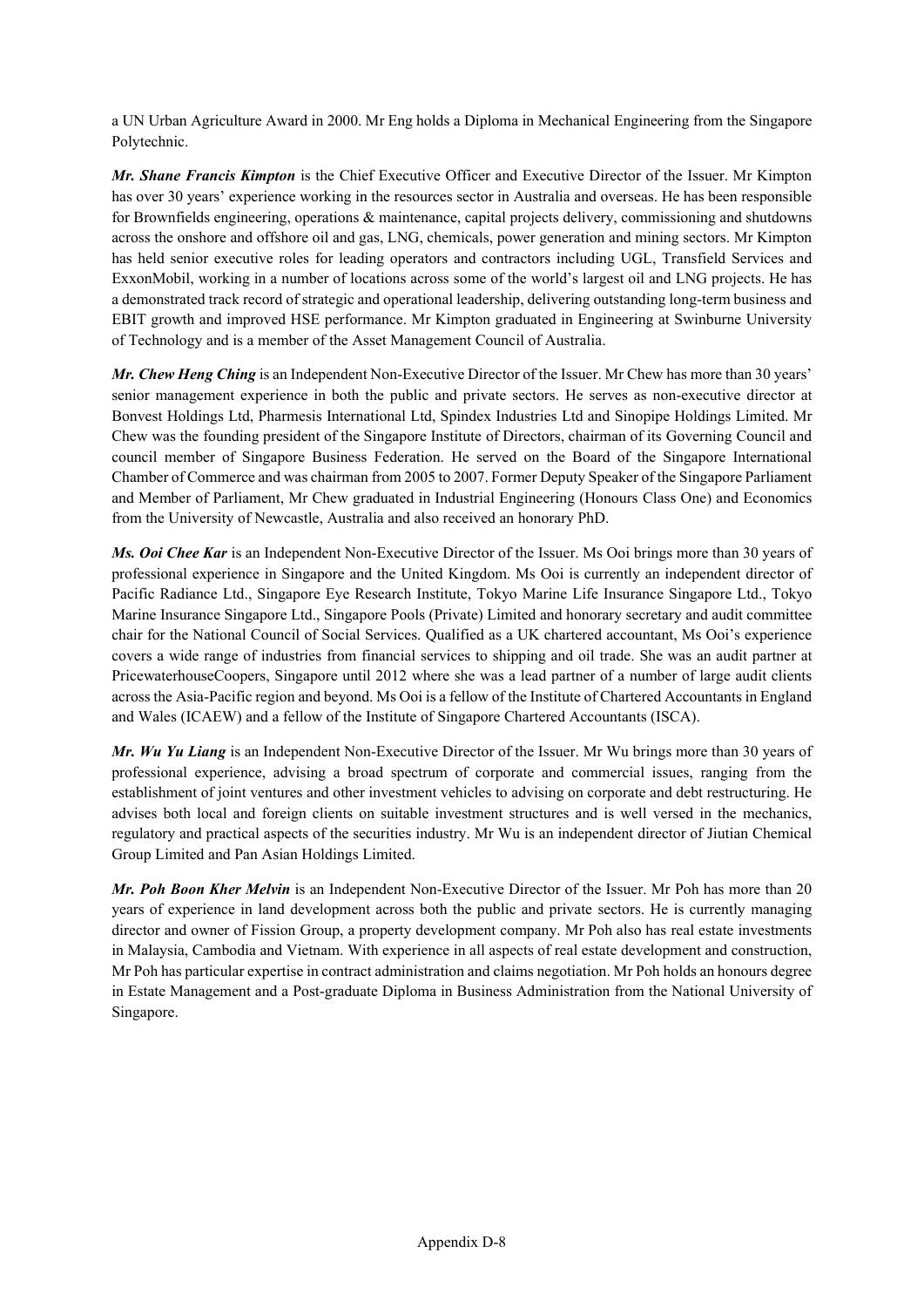## **Executive Management Team**

As of the Latest Practicable Date, details of the Executive Management Team are as follows:

| Name                   | Age | <b>Position</b>                                |
|------------------------|-----|------------------------------------------------|
|                        | 45  | Chief Financial Officer                        |
|                        | 45  | Chief Operating Officer – AGC $&$ NTPM         |
|                        | 43  | <b>Executive General Manager HSEQ</b>          |
|                        | 58  | Chief Operating Officer MAS Australasia        |
|                        | 48  | Executive General Manager – Business Services  |
| Mrs. Jennifer McIlveen | 44  | Group General Manager Strategy and Development |

*Mr. Christian Johnstone* is the Chief Financial Officer of the Issuer. Mr Johnstone has over 20 years of finance and corporate advisory experience including a number of years in senior finance roles for publicly listed companies. He has extensive experience spanning the mining, gas and industrial sectors, having previously worked as chief financial officer for Iron Ore Holdings Ltd for over four years, and Wesfarmers Limited for over six years in its business development department and its industrial gas subsidiary in a senior finance role. Prior to Wesfarmers Limited, Mr Johnstone worked for KPMG Corporate Finance in Australia and Asia, and KPMG in Scotland for over 10 years. Mr Johnstone is a member of the Institute of Chartered Accountants of Scotland and a Fellow of the Financial Services Institute of Australasia. He holds a Bachelor of Accountancy (Hons), a Graduate Diploma in Applied Finance & Investment and an (Executive) Master of Business Administration.

*Mr. Daniel Kennedy* is the Chief Operating Officer – AGC & NTPM of the Issuer. Mr Kennedy has over 24 years' experience working in the resources sector across Australia. He has successfully led a range of large maintenance contracts and construction projects for a number of major resource companies. Starting his career as a project engineer, Mr Kennedy has worked on remote sites across Western Australia, the Northern Territory, New South Wales and Queensland. As an accomplished leader, Mr Kennedy has a track record in delivering a culture of excellence, driving safety, growth and improvement within organisations.

*Mr. Nathan Pike* is the Executive General Manager HSEQ. Mr Pike has more than 20 years' experience in the oil & gas, utilities and mining & mineral processing industries in Australia and internationally. With a Masters of Business Administration and Diplomas in Work Health & Safety, Human Resources and Environmental Management, Nathan brings a wealth of knowledge and experience to the Group. Throughout his career, Mr Pike has been responsible for the successful delivery and implementation of HSEQ strategy across complex and large multi-disciplinary businesses.

*Mr. Simon MacLeod* is the Chief Operating Officer MAS Australasia of the Issuer. Mr MacLeod has over 35 years of construction and maintenance experience in the oil and gas and natural resource industries across Australia. He has been involved in projects from the tender preparation phase through to negotiation and project management. With a focus on client relationships and delivering projects to the highest standard, Mr MacLeod has successfully completed a number of high risk projects with zero lost time injuries. While maintaining project schedules, Mr MacLeod ensures his teams develop and implement the best standards for work. Mr MacLeod has worked as a project director, project manager, site manager and superintendent for a number of challenging projects including; INPEX-operated Ichthys Project, Pluto LNG Project, Karratha Gas Plant, Sino Iron Ore Project, Burrup Fertilisers Project and Woodside Domestic Gas Plant.

*Mr. Matt Prendergast* is the Executive General Manager – Business Services of the Issuer. Mr Prendergast has over 25 years of experience across the energy, industrial and infrastructure sectors within Australia. He has held senior commercial and support services management roles with some of the industry's largest contractors, working on landmark projects. With a background in commercial and project management, Mr Prendergast has extensive experience in contract development, project financial reporting and support services. He has demonstrated effective leadership through the development of high-performing business support service teams. Mr Prendergast is responsible for the Group's support service teams including; human resources, industrial relations, legal and risk, commercial management, recruitment, business systems and project controls.